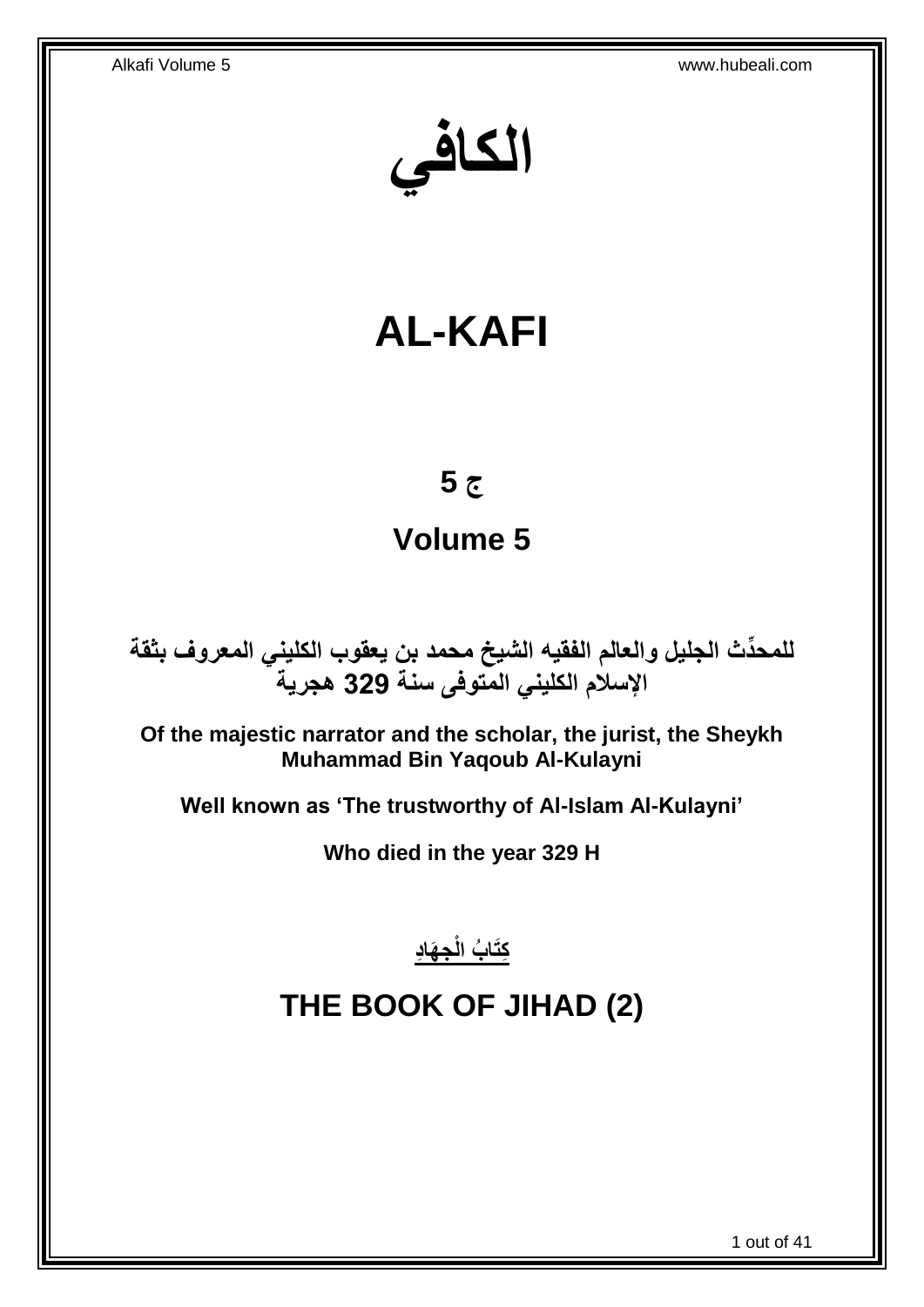# **TABLE OF CONTENTS**

| Chapter 15 - What Amir Al-Momineen <sup>asws</sup> advised with during the fighting 5    |
|------------------------------------------------------------------------------------------|
|                                                                                          |
| Chapter 17 - It is not Permissible for the Muslim that he lodges in the field of war  12 |
|                                                                                          |
|                                                                                          |
|                                                                                          |
|                                                                                          |
| Chapter 22 - Merits of bridling the cavalry horses and injuring them, and the throwing   |
|                                                                                          |
|                                                                                          |
|                                                                                          |
|                                                                                          |
|                                                                                          |
| Chapter 28 - The Enjoining of the good and the Forbidding of the evil  29                |
|                                                                                          |
|                                                                                          |
| Chapter 31 - The one who Angers the Creator for pleasing the creatures 38                |
| Chapter 32 - Abhorrence of exposing oneself to what one cannot endure  39                |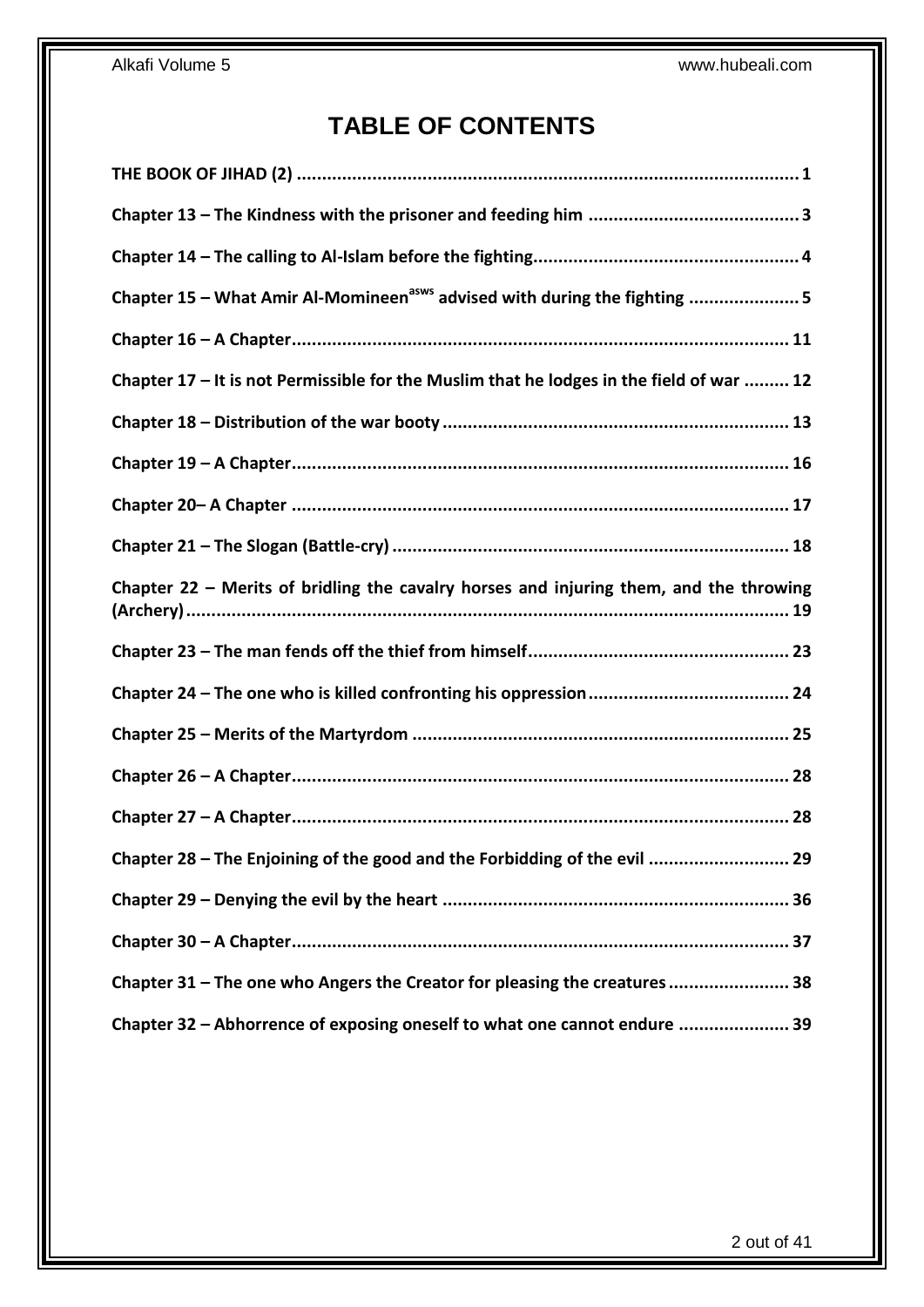**بسم هللا الرحمن الرحيم الحمد هلل رب العالمين، وصلى هللا على سيدنا محمد وآله الطاهرين، وسلم تسليما.**

In the Name of Allah<sup>azwj</sup> the Beneficent, the Merciful. The Praise is for Allah<sup>azwj</sup> Lord<sup>azwj</sup> of the Worlds, and Blessing be upon our Chief Muhammad<sup>saww</sup> and his<sup>saww</sup> Purified Progeny<sup>asws</sup>, and greetings with abundant greetings.

> **ْطَعا ِم ِه َو إ ِسير اْْلَ ِق ب باب ال ِّرفْ ِ ِ ِ**

## <span id="page-2-0"></span>**Chapter 13 – The Kindness with the prisoner and feeding him**

ِ عَلِيُّ بْنُ إِبْرَاهِيمَ عَنْ أَبِيهِ عَنِ الْقَاسِمِ بْنِ مُحَمَّدٍ عَنٍ الْمِنْقَرِيِّ عَنْ عِسِمَى بْنِ يُونُسَ عَنِ الْأَوْزَاعِيِّ عَنِ الزُّهْرِيِّ عَنْ عَلِيٍّ بْنِ ْ ِ ْ **!** ِ ِ الْجُسَيْنِ (َ صلوات الله عليه ) قَالَ إِذَا أَخَذْتَ أَسِيراً فَعَجَزَ عَنِ الْمَشْيِ وَ لَيْسَ مَعَكَ مَحْمِلٌ فَأَرْسِلْهُ وَ لَاَ تَقْتُلْهُ فَإِنَّكَ لَا تَدْرِي مَا ْ َ ِ ْ َ **ٔ** َ ْ ِ ا∣<br>ِ∘ِ ْ حُكْمُ الْإِمَامِ فِيهِ ِ

Ali Bin Ibrahim, from his father, from Al Qasim Bin Muhammad, from Al Miqary, from Isa Bin Yunus, from Al Awzary, from al Zuhry,

(It has been narrated) from Ali<sup>asws</sup> Bin Al-Husayn<sup>asws</sup> having said: 'Whenever you take a prisoner, so he is frustrated from the walking and there is no carrier with you, so send him (back home) and do not kill him, for you do not know what is the decision of the Imam<sup>asws</sup> regarding him'.

> قَالَ وَ قَالَ الْأَسِيرُ إِذَا أَسْلَمَ فَقَدْ حُقِنَ دَمُهُ وَ صَارَ فَيْئاً . َ

He (the narrator) said, 'And he<sup>asws</sup> said: 'The prisoner, when he becomes a Muslim, so he has saved his blood and becomes one of us'.<sup>1</sup>

َعْلِيُّ بْنُ إِبْرَاهِيمَ عَنْ أَبِيهِ عَنْ حَفَّادٍ عَنْ حَرِيزٍ عَنْ زُرَارَةَ عَنْ أَبِي عَنْدٍ اللَّهِ ( عِليه السلام ) قَالَ إِطْعَامُ الْأَسِيرِ حَقٌّ عَلَى مَنْ َ ِ ِ َ יִין<br>: ِ ِ ِ أَسَرَ ۖهُ وَ إِنَّ كَانَ يُرَادُ مِنَ الْغَدِ قَتْلُهُ فَإِنَّهُ يَنْبَغِيَ أَنْ يُطْعَمَ وَ يُسْقَى وَ [يُظْلَ] وَ يُرُفَقَ بِهِ كَافِراً كَانَ أَوْ غَيْرَهُ . َ ∣اٍ ٔ<br>ا ْ ِ َ َ

Ali Bin Ibrahim, from his father, from Hammad, from Hareyz, from Zurara,

(It has been narrated) from Abu Abdullah<sup>asws</sup> having said: 'Feeding the prisoner is a right upon the one who imprisoned him, and even if he intended killing him in the next day. So it is befitting that he feeds him, and quenches him, and shades him and is kind with him, whether he was an Infidel or someone else'. $<sup>2</sup>$ </sup>

أَجْمَدُ بْنُ مُحَمَّدٍ الْكُوفِيُّ عَنْ حَمْدَانَِ الْقَلَانِسِيِّ عَنْ مُحَمَّدِ بْنٍ الْوَلِيدِ عَنْ أَبَانِ بْنِ عُثْمَانَ عَنْ مَنْصُورٍ بْنِ حَازِمٍ عَنْ أَبِي عَبْدِ ْ َ ْ ْ **∶** َ ֧֩֘׆֧ ِ ِ اللَّهِ ( عليه السلام ) قَالَ الْأَسِيرُ طَعَامُهُ عَلَى مَنْ أَسَرَهُ حَقٌّ عَلَيْهِ وَ إِنْ كَانَّ كَافِراً يُقْتَلُ مِنَ الْغَدِ فَإِنَّهُ يَنْبَغِيَ لَهُ أَنْ يَرُؤُفَهُ وَ َ َ ِ ْ ِ يُطْعِمُهُ وَ يَسْقِيَهُ . ٰ

Ahmad Bin Muhammad Al Kufy, from Hamdan Al qalanasy, from Muhammad Bin Al Waleed, from Aban Bin Usman, from Mansour Bin Hazim,

(It has been narrated) from Abu Abdullah<sup>asws</sup> having said: 'The prisoner, his meals are upon the one who imprisons him, a right upon him, and even he was an Infidel to

 1 Al Kafi – V 5 – The Book of Jihaad Ch 12 H 1 2 Al Kafi – V 5 – The Book of Jihaad Ch 12 H 2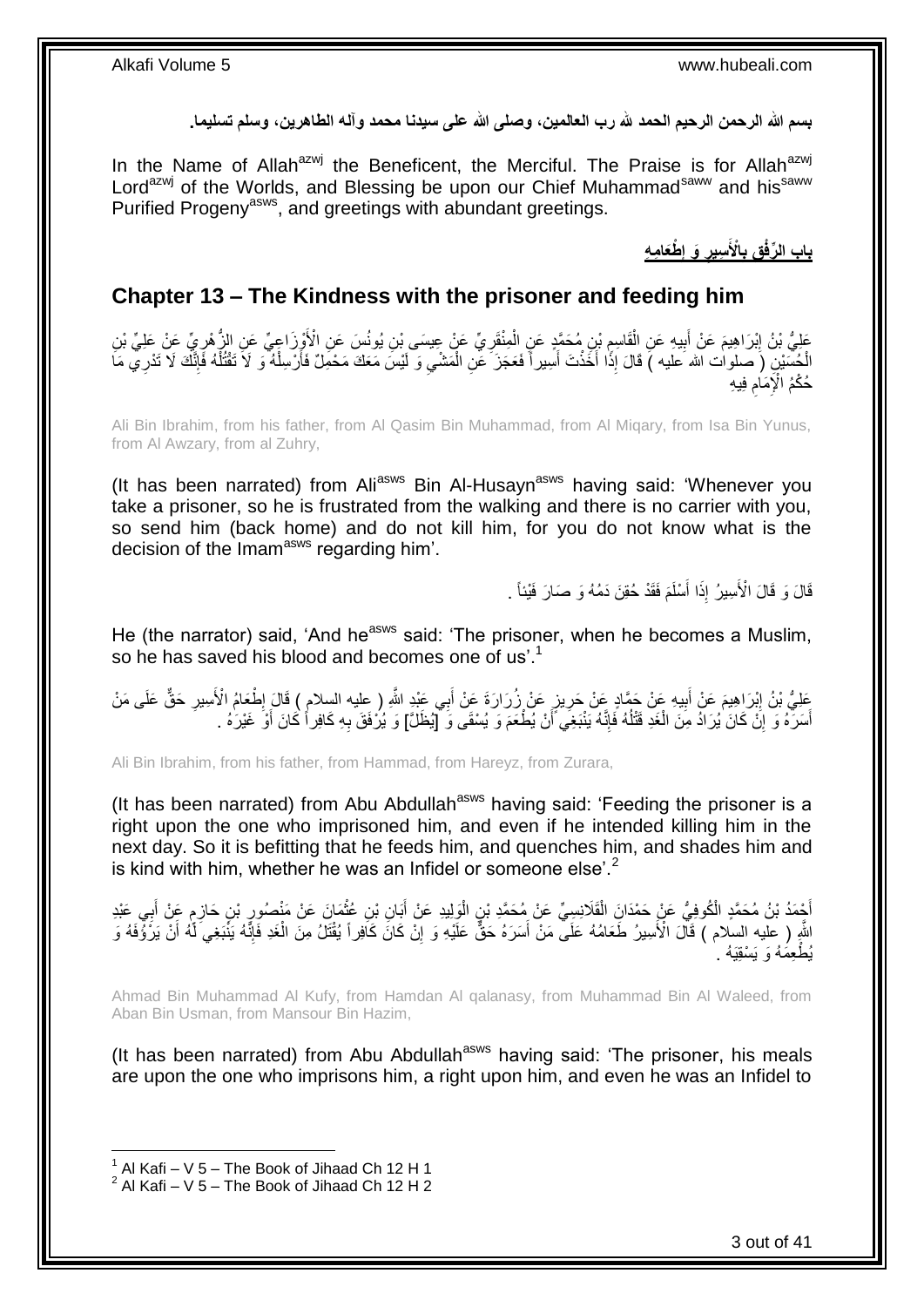be killed the next day, for it is befitting for him that he is kind to him, and feeds him, and quenches him'.<sup>3</sup>

عَلِيُّ بْنُِ إِبْرَاهِيِمَ عَنْ أَبِيهِ عَنِ النَّصْرِ بْنِ سُوَيْدٍ عَنِ الْقَاسِمِ بْنِ سُلَيْمَانَ عَنْ جَرَّاحِ الْمَدَانِنِيِّ قَالَ قَالٍ أَبُو عَبْدِ اللَّهِ (ِ عليه السلام ْ ٍ ِ ْ نِ سُوَيْدٍ عَنِ الْمَ Į. **∣** ِ َ ) فِي طَعَامِ الْإِنْسِرِ فَقَالَ إِطْعَامُهُ حَقٌّ عَلَى مَنْ أَسَرَهُ وَ إِنْ كَانَ يُرِيدُ قَتْلَهُ مِنَ أَلْغَدِ فَإِنَّهُ يَنْبَغِي أَنْ يُطْعَمَ وَ يُسْقُى وَ يُظَلَّ وَ ِ َ ِ ِ ِ َ ا∣<br>ِ∘ ْ لَ ِ يُرْفَقَ بِهِ كَأْفِراً كَانَ أَوْ غَيْرَهُ . َ **∶** 

Ali Bin Ibrahim, from his father, from Al Nazar Bin Suweyd, from Al Qasim Bin Suleyman, from Jarrah Al Madainy who said,

'Abu Abdullah<sup>asws</sup> said regarding feeding the prisoner, so he<sup>asws</sup> said: 'Feeding him is a right upon the one who imprisons him, and even if he wanted to kill him the next day, for it is befitting that he feeds him, and quenches him, and shades him and is kind with him, whether he was an Infidel or someone else<sup>'.4</sup>

> **ِقَتا ِل ْبلَ الْ قَ لَى اْإلِ ْسَالم باب الُّد َعا ِء إ ِ ِ**

### <span id="page-3-0"></span>**Chapter 14 – The calling to Al-Islam before the fighting**

عَلِيُّ بْنُ إِبْرَاهِيمَ عَنْ أَبِيهِ عَنِ الْقَاسِمِ بْنِ مُحَمَّدٍ عَنِ الْمِنْقَرِيِّ عَنْ سُفْيَانَ بْنِ عُيَيْنَةَ عَنِ الزُّهْرِيِّ قَالَ دَخَلَ رِجَالٌ مِنْ قُرَيْشٍ ِ ْ ِ ْ ِ َ <u>֖֓</u> **∤** ِ عَلِّي فِلْيَ بِّنِ الْحُسَيْنِ ( صلوات اللَّهِ علَيه ) فَسَأَلُوهُ كَيْفٍ لِلْأَعْوَةُ إِلَى الدِّينِ قَالَ تَقُولُ بِسْمِ اللَّهِ الرَّحْمَنِ الرَّحِيمِ أَدْعُوكُمْ إِلَيَّ ِ ِ ∣∣<br>∶ َ ֺ֦֖֦֖֖֖֖֧֧֧֚֚֝֟֟֓֝֬֝֝֝֬֝֓֟֓֟֓֝֬֝֓֝֓֟֓֟֓֬֝֓֓֞֟֓֡֓֬֓֝֓֞֟֓֝֬֝֓֞֝֬֝֓֞֝֓֞֝֬֝֓֝֬֝֓֞֝֬֝֓֞ لَ ِ َ ِ اللَّهِ عَنَّ وَ جَلَّ وَ إِلَى دِينِهِ وَ حِمَاعُهُ أَمْرَانِ أَحَدُهُمَا مَعْرِفَةُ اللَّهِ عَنَّ وَ جَلَّ وَ الْآخَرُ الْعَمَلُ بِرِخْمْوَانِهِ َ ِ **∶** ْ **∶** َ

Ali Bin Ibrahim, from his father, from Al Qasim Bin Muhammad, from Al Minqary, from Sufyan Bin Uyayna, from Al Zahry who said,

'A man from Qureysh came over to Ali<sup>asws</sup> Bin Al-Husayn<sup>asws</sup>, so he asked him<sup>asws</sup> how the calling to the Religion is to be. He<sup>asws</sup> said: 'You should be saying, 'In the Name of Allah<sup>azwj</sup> the Beneficent, the Merciful. I hereby call you all to Allah<sup>azwj</sup> Mighty and Majestic, and to His<sup>azwj</sup> Religion', and the whole of it is of two matters, one of them being the recognition of Allah<sup>azwj</sup> Mighty and Majestic, and the other one acting in accordance with His<sup>azwj</sup> Pleasure.

وَ إِنَّ مَعْرِفَةَ اللَّهِ عَنَّ وَ جَلَّ أَنْ يُعْرَفَ بِالْوَحْدَانِيَّةِ وَ الرَّأْفَةِ وَ الرَّحْمَةِ وَ الْعِلْمِ وَ الْغُلُوَّ عَلَى كُلِّ شَيْءٍ وَ أَنَّهُ ْ **ٔ** ْ ِ اُ ِ ِ ُ ْ ْ م<br>با ْ َ الْثَّافِعُ الضَّاِرُّ الْقَاهِرُ لِّكُلِّ شَيْءٍ الَّذِي لَا تُّدْرِكُهُ الْأَبْصَارُ وَ ۖ هُوَ يُدْرِكُ الْأَبْصَارَ وَ هُوَ الِلَّطِيفُ الْخَبِيرُ وَ أَنَّ مُحَمَّداً ۖ عَبْدُهُ وَ ْ َ ِ ْ َّ ِ ِ رَسُولُهُ وَ أَنَّ مَا جَاءَ بِهِ هُوَ ٱلْحَقُّ مِنْ عِنْدِ اللَّهِ عَزَّ وَ جَلَّ وَ مَا سِوَاهُ هُوَ الْبَاطِلُ فَإِذَا أَجَابُوا إِلَى ذَلِكَ فَلَهُمْ مَا لِلْمُسْلِمِينَ وَ َ ْ ْ **∶** ُ ِ ْ عَلَيْهِمْ مَا عَلَى الْمُسْلِمِينَ . ْ ِ

The recognition of Allah<sup>azwj</sup> Mighty and Majestic is that he recognises by the Oneness, and the Compassion, and the Mercy, and the Honour, and the Knowledge, and the Power, and the Exaltedness over everything, and that He<sup>azwj</sup> Benefits and Punishes, the Dominant over everything, the visions cannot visualise Him<sup>azwj</sup> and He<sup>azwj</sup> Sees all, and He<sup>azwj</sup> is the Gentle, the All Knowing, and that Muhammad<sup>saww</sup> is His<sup>azwj</sup> servant and His<sup>azwj</sup> Rasool<sup>saww</sup>, and that whatever he<sup>saww</sup> came with, it is the Truth from the Presence of Allah<sup>azwj</sup> Mighty and Majestic, and whatever is besides it

 $^3$  Al Kafi – V 5 – The Book of Jihaad Ch 12 H 3

 $4$  Al Kafi – V 5 – The Book of Jihaad Ch 12 H 4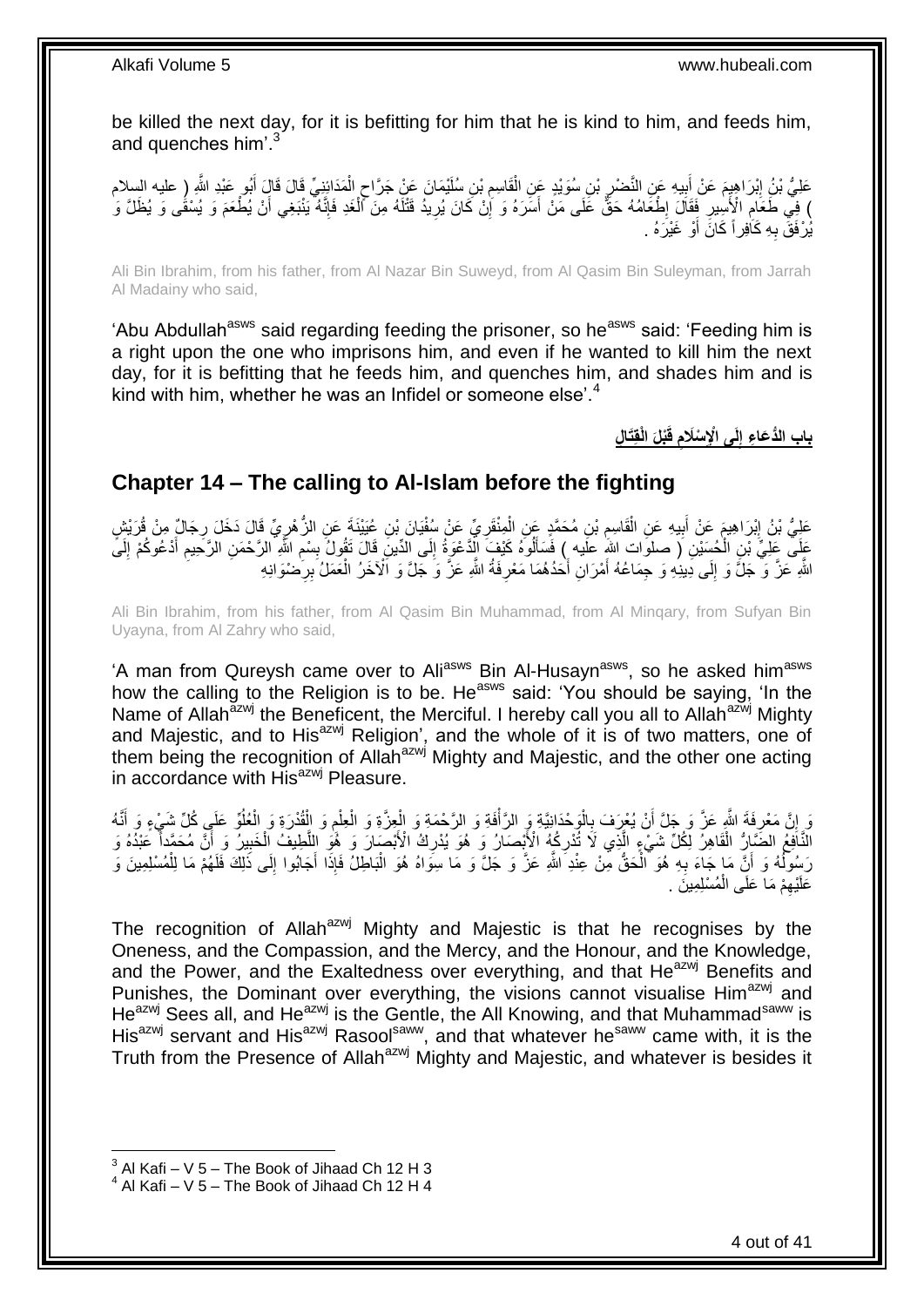is the falsity. So when they respond to that, then for them would be what is for the Muslims, and upon them would be whatever is upon the Muslims'.<sup>5</sup>

عِدَّةٌ مِنْ أَصْحَابِنَا عَنْ سَهْلِ بْنِ زِيَادٍ عَنْ مُحَمَّدِ بْنِ الْحَسَنِ بْنِ شَمُّونٍ عَنْ عَبْدِ اللَّهِ بْنِ عَبْدِ الْمَزَاءِ مَنْ عَبْدِ الْمَلِكِ ْ **∶ ∣** َ ْ ِ عَنْ أَبِيّ عَبْدِ اللَّهِ ( عِلْيِهِ السَلاِمَ ) قَالَ قَالَ أَمِيرُ الْمُؤْمِنِينَ ( عَلَيه السِّلَامِ ) لَمَّا وَجَّهَنِيَّ رَسُولُ اللَّهِ ( صلّى الله عليه والله ) إِلَي لَ ِ ْ َ الْيَمَنِ َقَالَ يَا عَلِيُّ لَا تُقَاتِلُ أَحَداً حَتَّى تَدْعُوهُ إِلَى الْإِسْلَامِ وَ ايْمُ اللَّهِ لَأَنْ<br>كَثِيَرَ قَالَ يَا عَلِيُّ إِلا تُقَاتِل أَحَداً حَتَّى يَدْفُوهُ إِلَى الْإِسْلَامِ وَ ايْمُ اللَّهِ لَأَنْ ي ِ ِ َ ا<br>ا طَلَعَتْ عَلَيْهِ الشَّمْسُ وَ غَرَبَتْ وَ لَكَ وَلَاؤُهُ .

A number of our companions, from Sahl Bin Ziyad, from Muhammad Bin Al Hassan Bin Shamoun, from Abdullah Bin Abdul Rahman, from Misma'a Bin Abdul Malik,

(It has been narrated) from Abu Abdullah<sup>asws</sup> having said: 'Amir Al-Momineen<sup>asws</sup> said: 'When Rasool-Allah<sup>saww</sup> directed me<sup>asws</sup> to Al-Yemen, he<sup>saww</sup> said: 'O Ali<sup>asws</sup>! Do not face anyone (in battle) until you<sup>asws</sup> call him to Al-Islam, and l<sup>saww</sup> swear by Allah<sup>azwj</sup>, if Allah<sup>azwj</sup> Mighty and Majestic were to Guide one man upon your<sup>asws</sup> hands, it would be better for you<sup>asws</sup> than what the sun emerges upon and set, and for him would be your<sup>asws</sup> Wilayah'.<sup>6</sup>

> باب مَا كَانَ يُوصِى أَمِيرُ الْمُؤْمِنِينَ ( عليه السلام ) بِهِ عِنْدَ الْقِتَالِ **ِ َ**

## <span id="page-4-0"></span>**Chapter 15 – What Amir Al-Momineenasws advised with during the fighting**

عَلِيُّ بْنُ إِبْرَاهِيمَ عَنْ أَبِيهٍ عَنْ بَعْضٍ أَصْحَابِهِ عَنْ أَبِي حَمْزَةٍ عَنْ عَقِيلٍ إِلْخُزَاعِيِّ أَنَّ أَمِيزَ الْمُؤْمِنِينَ ( عِليه السلام ) كَانَ إِذَا َ .<br>و َ **!** َ ِ ْ َ َ حَضَّنَ الْخَرْبَ يُوصِّيَ لِلْمُسْلِمِينَ بِكَلِّمَاتٍ فَيَقُولُ تَعَاهَدُوا الصَّلَاةَ وَ حَافِظُوا عَلَيْهَا وَ اسْتَكْثِرُوا مِنْهَا وَ تَقَرَّبُوا بِهَا فُإِنَّهَا كَانَتْ ِ ْ ْ ِ ِ عَلَى الْمُؤْمِنِينَ كِتَاباً مَّوْقُوتاً وَ قَدْ عَلِمَ ذَلِكَ الْكُفَّارُ حِينَ سُئِلُوا ما سَلَكَكُمْ فِي سَقَرَ قالُوا لَمْ نَكُ مِنَ ۖ الْمُصَلِّينَ وَ قَدْ عَرَفَ حَقَّهَا ْ ْ ِّ مَنْ طَرَقَهَا وَ أَكْرِمَ بِهَا مِنَ الْمُؤْمِنِينَ الَّذِينَ لَا يَشْغَلُهُمْ عَنْهَا زَيْنُ مَثَاعٍ وَ لَا قُرَّةُ عَيْنٍ مِنْ مَالٍ وَ لَا وَلَدٍ ان<br>ا َّ ْ **∶** ا<br>ا ;<br>;

Ali Bin Ibrahim, from his father, from one of his companions, from Abu Hamza, from Aqeel Al Khuzai'e that,

'Amir Al-Momineen<sup>asws</sup>, whenever the war presented itself, advised the Muslims with certain words, so he<sup>asws</sup> was saying: 'Be committed to the Prayer and be maintained upon it, and be frequent from it, and get closer (to Allah<sup>azwj</sup>) by it, *[4:103] surely* **Prayer is a timed ordinance for the Believers**. And the Infidels knew that where they would be asked (in the Hereafter) *[74:42] What has brought you into Hell? [74:43] They shall say: We were not of those who Praying ones*. So they have recognised its rightfulness from its neglect. And the Believers have been Honoured by it those who are not too pre-occupied from it by the adornments of the belonging, nor delight of the eyes from wealth, nor children.

ْ قُولُ اللَّهُ عَنَّ وَ جَلَّ رِجالٌ لا تُأْهِيِهِمْ تِجارَةٌ وَ لا بَيْعٌ عَنْ ذِكْرِ اللَّهِ وَ إِقامِ الصَّلاةِ وَ كَانَ رَسُولُ اللَّهِ (صلى الله عليه وآله )<br>. ِ ِ **∶** ِ ِ ْ مُنْصِباً لِنَفْسِهِ بَعْدَ الْبُشْرَى لَهُ بِالْجَنَّةِ مِنْ رَبِّهِ فَقَالَ عَزَّ وَ جَلَّ وَ أُمُرْ أَهْلَكَ بِالصَّلاةِ وَ اصْطَبِرْ عَلَيْها الْآيَةَ فَكَانَ يَأْمُرُ بِهَا أَهْلَهُ ِ َ **ٔ** ْ **∶** ْ َ ِ ْ ِ وَ يُصَبِّرُ عَلَيْهَا نَفْسَهُ

Allah<sup>azwj</sup> Mighty and Majestic is Saying *[24:37] Men whom neither merchandise nor selling diverts from the Remembrance of Allah and the keeping up of*  **Prayer**. And Rasool-Allah<sup>saww</sup> has linked it to himself<sup>saww</sup> after the good news for him

 $<sup>5</sup>$  Al Kafi – V 5 – The Book of Jihaad Ch 13 H 1</sup>  $^6$  Al Kafi – V 5 – The Book of Jihaad Ch 13 H 2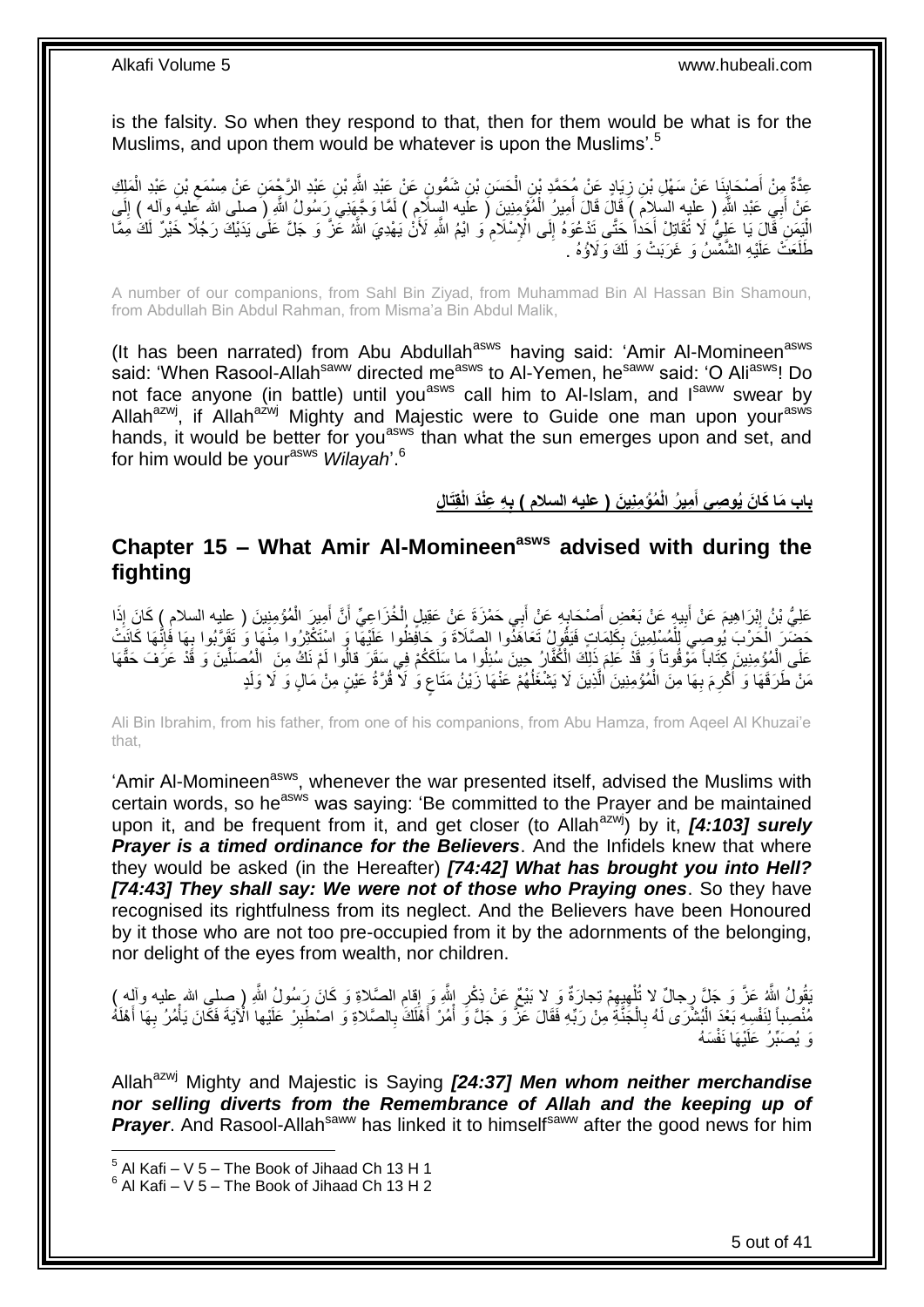with the Paradise from his<sup>saww</sup> Lord<sup>azwj</sup>. So Allah<sup>azwj</sup> Mighty and Majestic Said *[20:132] And enjoin Prayer upon your family, and be constant at it* – the Verse. Thus he<sup>saww</sup> used to order his<sup>saww</sup> family with it and would be patient upon it himself<sup>saww</sup>.

تُّمَّ إِنَّ الزَّكَاةَ جُعِلَتْ مَعَ الصَّلَاةِ قُرْبَاناً لِأَهْلِ الْإِسْلَامِ عَلَى أَهْلِ الْإِسْلَامِ وَ<br>إِنَّ الزَّكَاةَ جُعِلَتْ مَعَ الصَّلَاةِ قُرْبَاناً لِأَهْلِ الْإِسْلَامِ عَلَى أَهْلِ الْإِسْلَامِ وَ مَنْ ل ِ َ ِ י<br>; ُ َّ ِ ِ مَا ٰ هُوَ أَفْضَلُ مِنْهَا فَإِنَّهُ جَاهِلٌ بِالسُّنَّةِ مَغْبُونُ الْأَجْرِ ٰ ضَالٌ الْعُمُرِ ۖ طَوِيلُ النَّدَم بِتُرْكِ أَمْرِ اللَّهِ عَنَّ وَ الرَّغْيَةِ عَمَّا عَلَيْهِ **∶** ِ ِ َ  $\frac{1}{2}$ ِ ِ **∶** ْ **∶** صَالِّحُهِ عَبَادِ اللَّه

Then the *Zakat* was Made to be with the Prayer as an offering for the people of Al-Islam, upon the people of Al Islam, and the one who does not give it to clean the self by it, hoping by it from the price what is better than it, so he is ignorant of the Sunnah, and would have cheated himself of the Recompense, having strayed in the affairs, and be of intense regret, by neglecting the Command of Allah<sup>azwj</sup> Mighty and Majestic, and the turning away from what the righteous servants of Allah<sup>azwj</sup> are upon.

َقُولُ اللَّهُ عَنَّ وَ جَلَّ وَ مَنْ... يَتَّبِعْ غَيْرٍ سَبِيلِ الْمُؤْمِنِينَ نُوَلِّهِ ما تَوَلَّى مِنَ الْأَمَانَةِ فَقَدْ خَسِرٍ مَنْ لَيْسَ مِنْ أَهْلِهَا وَ ضَلِّ عَمَلُهُ ِّ ْ ِ ِ ُ َ عُرِّضَتْ عَلَى السَّمَاوَاتِ الْمَبْنِيَّةِ ۖ وَ الْإِلَّاضِ الْمِهَادِ وَ الْجِبَالِ الْمَنْصُوبَةِ فَلَا أَطْوَلَ وَ لَا أَعْرَضَ وَ لَا أَعْلَى وَ لَا أَعْظَمَ لَوِ ْ ْ ْ ِ ِ َ َ َ ْ امْتَنَعْنَ مِنْ طُولٍ أَوْ عَرْضٍ أَوْ عِظَمِ أَوْ قُوَّةٍ أَوْ عِزَّةٍ اَمْتَنَعْنَ وَ لَكِنْ أَشْفَقْنَ مِنَ الْعُقُوبَةِ ْ َ َ اُ ٍ اُ َ

Allah<sup>azwj</sup> Mighty and Majestic is Saying **[4:115] And whoever (is hostile to the** *Rasool after the Guidance has become manifest to him), and follows other than the way of the Believers, We will Turn him to that to which he has (himself) turned* away from the safety, so he has incurred loss, the one is not rightful of it, and his deeds would be lost. It (Wilayah) was presented upon the clear skies and the flat land and the entrenched mountains. Thus, there was nothing longer, nor flatter, nor higher, nor greater. Had there been for the entrustment anything longer, or flatter, or greater, or stronger, or more honourable, they would have been entrusted, but they were concerned about the Punishment.

ُّمَّ إِنَّ الْجِهَادَ أَشْرَفُ الْأَعْمَالِ بَعْدَ الْإِسْلَامِ وَ هُوَ قِوَامُ الدِّينِ وَ الْأَجْرُ فِيهِ عَظِيمٌ مَعَ الْعِزَّةِ وَ الْمَنَعَةِ وَ هُوَ الْمَرْأَةُ فِيهِ الْحَسَنَات<br>إِنَّ الْجِهَادَ أَشْرَتَهُ مِنْ ال **∶** َ ْ ِ ْ ْ ْ ْ مَ الْبُشْرِيَ بِالْجَذَّةِ بَعْدَ الشَّهَادَةِ وَ بِالرَّزْقِ غَداً عِنْدَ الرَّبِّ وَ الْكَرَامَةِ ۚ يَقُولُ اللَّهُ عَزَّ وَ جَلَّ وَ لا تَحْسَبَنَّ الَّذِينَ قُتِلُوا فِي سَبِيلِ ْ ِ ْ **∶** ْ ِ َّ اللَّهِ الْآيَةَ

Then the Jihad is the noblest of the deeds after Al-Islam, and it is a foundation of the Religion, and the Recompense regarding it is great, along with the honour, and the Strength, and it is the campaign where are the Rewards and the good news of the Paradise after the martyrdom and with the sustenance tomorrow in the Presence of the Lord<sup>azwj</sup> and the Prestige. Allah<sup>azwj</sup> Mighty and Majestic is Saving **[3:169] And** *reckon not those who are killed in Allah's Way (as dead; but, they are alive (and) are being provided sustenance from their Lord)*.

ثُمَّ إِنَّ الرُّعْبَ وَ الْخَوْفَ مِنْ جِهَادِ الْمُسْتَحِقِّ لِلْجِهَادِ وَ الْمُتَوَازِرِينَ عَلَى الضَّلَالِ ضَلَالٌ فِي الدِّينِ وَ سَلْبٌ لِلدُّنْيَا مَعَ الذُّلِّ وَ<br>وَيَسْتَمَرُّ وَيَسْتَمَرُّ مِنْ الْجَوْفَ مِنْ ِ ْ ْ ْ ْ ِ ْ الصَّغَارِ وَ فِيهِ اسْتِيجَابُ النَّارِ بِالْفِرَارِ مِنَ الزَّحْفَ عِنْدَ حَضْرَةَ الْقِتَالِ يَقُولُ اللَّهُ عَزَّ وَ جَلَّ يَا أَيُّهَا الَّذِينَ آمَنُوا إِذا لَقِيتُمُ الَّذِينَ **∶** ْ **∶ ∶** ِ َّ َّ َ ْ كَفَرُوا زَّحْفاً فَلا تُوَلُّوهُمُ الْأَدْبَارَ

The awe and the fear from the Jihad which is due to the Jihad, and being harmonious upon the straying, is straying in the Religion, and the spoilage for the world along with the humiliation and the lowliness, and in it is being Obligated the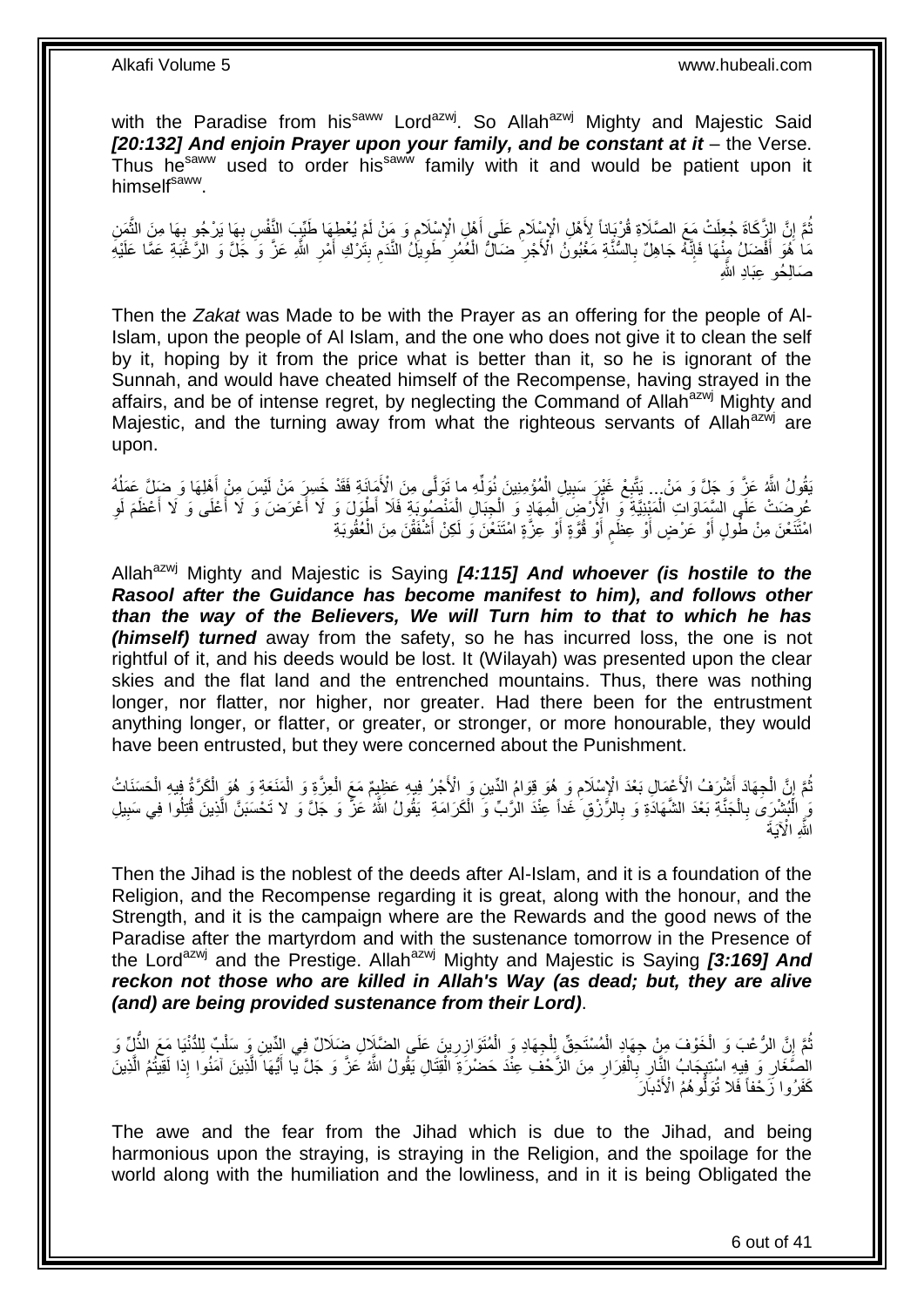Fire due to the fleeing from the army during the inception of the fighting. Allah $a$ <sup>azwj</sup> Mighty and Majestic is Saying *[8:15] O you who believe! When you meet those who disbelieve marching for war, then turn not your backs to them*.

فَحَافِظُوا عَلَى أَمْرِ اللَّهِ عَزَّ وَ جَلَّ فِي هَذِهِ الْمَوَاطِنِ الْذِي الصَّبْرُ عَلَيْهَا كَرَمٌ وَ سَعَادَةٌ وَ نَجَاةٌ فِي الدُّنْيَا وَ الْآخِرَةِ مِنْ فَظِيعِ<br>فَحَافِظُوا عَلَى أَمْرِ اللَّهِ عَزَّ وَ جَلَّ ف َّ ْ ِ َ ۶<br>پا الْهَوْلِ وَ الْمَخَّافَةِ فَإِنَّ اللَّهَ عَزَّ وَ جَلَّ لَا يَعْبَأُ بِمَا الْعِبَادُ مُقّْتَرِفُونَ لَيْلَهُمْ وَ نَهَارَكُمْ لَطُفَ بِهِ عِلْماً وَ كُلُّ ذَلِكَ فِي كِنابِ لا يَضِلُّ ْ ِ المُحَمَّد المُحَمَّد المُحَمَّد المُحَمَّد المُحَمَّد المُحَمَّد المُحَمَّد المُحَمَّد المُحَمَّد المُحَمَّد ِ ْ ْ ِ ِ َرِّبي َو َل َينْسى

Therefore be maintained upon the Command of Allah<sup>azwj</sup> Mighty and Majestic in these places which the observance of the patience upon it is an honour, and a happiness, and a salvation in the world and in the Hereafter from terrible horrors and the fears, for Allah<sup>azwj</sup> Mighty and Majestic does not Care with what the servants are committing during their nights and their days, (although) being Knowledgeable of its subtleties (sensitivities), and all of that is in a Book. My Lord<sup>azwj</sup> neither gets confused nor does He<sup>azwj</sup> forget.

فَاصْبِرُوا وَ صَابِرُوا وَ اسْأَلُوا النَّصْرَ وَ وَطَّنُوا أَنْفُسَكُمْ عَلَى الْقِتَالِ وَ اتَّقُوا اللَّهَ عَزَّ وَ جَلَّ فَإِنَّ اللَّهَ مَعَ الَّذِينَ اتَّقَوْا وَ الَّذِينَ هُمْ ْ َ َ ِ ِ َّ َّ ِ ُم ْح ِسنُو َن .

Therefore, be patient and endure, and ask for the victory and resign yourselves for the fighting, and fear Allah<sup>azwj</sup> Mighty and Majestic, for Allah<sup>azwj</sup> is with those who fear and those who are doing good deeds'.<sup>7</sup>

وَ فِي حَدِيثِ يَزِيِدَ بْنِ إِسْحَاقَ عَنٍْ أَبِي صَادِقٍ قَالَ سَمِعْتُ عَلِيّاً ( عليه السلام ) يُحَرِّضُ النَّاسَ فِي ثَلَاثَةِ مَوَاطِنَ الْجَمَلِ وَ َ ِ ¦ ْ َ َ صِفَّيْنَِ وَ يَوْمٍ اَلَّنَّهَرِ يََقُولُ عِبَادَ اللَّهِ اتَّقُوا اللَّهَ وَّ غُضُّوا الْأَسْمِعَانَ وَ اخْفِضُوا الْأَصْنُواتَ وَ أَقِلُّوا الْكَلَاَّمَ وَ وَطَّنُوا أَنْفُسَكُمْ عَلَى ِ **ُ** َ ْ الْمُنَازَلَةِ وَ الْمُجَادَلَةِ وَ الْمُبَارَزَةِ وَ الْمُنَاضَلَةِ وَ الْمُنَابَذَةِ وَ الْمُعَانَقَةِ وَ الْمُكَادَمَةِ وَ فَاتْبُتُوا وَ اذْكُرُوا اللَّهَ كَثِيراً لَعَلَّكُمْ تُفْلِحُونَ... ا<br>ا ْ **ٔ** ة<br>. ْ ْ ْ ْ ْ لَ نَ لا تَنازَعُوا فَتَفْشَلُوا وَ تَذْهَبَ رِيحُكُمْ وَ اصْبِرُوا إِنَّ اللَّهَ مَعَ الصَّابِرِينَ . ِ ِ ِ **ٔ** ِ

And in a Hadeeth of Yazeed Bin Is'haq, from Abu Sadiq who said,

'I heard Ali<sup>asws</sup> calling the people in three places - The (battles of the) Camel, and Siffeen and the day of Al-Nahr (Battle of Naharwaan), saying: 'Servants of Allah<sup>azwj</sup>! Fear Allah<sup>azwj</sup> and lower your eyes, and minimise your voices, and lessen your speeches, and resign yourselves upon the confrontation, and the arguments, and the duelling, and the struggling, and the clasping, and the advancing; and mention Allah $a^{2x\bar{w}j}$  a lot so that you may be successful, and do not dispute for you would become weary and your strength would depart, and be patient for *[2:153] surely Allah is with the patient*'.<sup>8</sup>

يَ فِي جَدِيثِ عَبْدِ الرَّحْمَنِ بْنِ جُنْدَبِ عَنْ أَبِيهِ أَنَّ أَمِيرَ الْمُؤْمِنِينَ ( صلوات الله عليه ) كَانَ يَأْمُرُ فِي كُلِّ مَوْطِنٍ لَقِينَا فِيهِ<br>وَ فِي حَدِيثِ عَبْدِ الرَّحْمَنِ بْنِ جُنْدَبِ عَنْ أَبِيهِ أَ ْ ْ َ **!** َ عَدُوَّنًا فَيَقُولُ لَا تُقَاتِلُوا الْقَوْمَ حَتَّى يَبْدَءُوكُمْ فَإِنَّكُمْ بِحَمْدِ اللَّهِ عَلَى خُجَّةٍ وَ تَرْكُكُمْ إِيَّاهُمْ حَتَّى يَبْدَءُوكُمْ حُجَّةٌ لَكُمْ أُخْرَى فَإِذَا **∶** ∣اٍ<br>∶ ْ ُ ِ هَزَمْتُمُوهُمْ فَلَا تَقْتُلُوا مُدْبِراً وَ لَا تُجْهِزُوا عَلَٰىَ جَرِيعٍَ وَ لَا تَكْشِفُوا عَوْرَةً وَ لَا تُمَثَّلُوا بِقَتِيلٍ . ِ ِّ ٍ ِ ِ

And in a Hadeeth of Abdul Rahman Bin Jundab, from his father that,

'Amir Al-Momineen<sup>asws</sup> used to order in every place which we met our enemies, so he<sup>asws</sup> was saying: 'Do not fight a people until they initiate (the battle), for you all are, by the Praise of Allah<sup>azwj</sup>, upon a valid Cause. Leave them until they begin, thereby

 7 Al Kafi – V 5 – The Book of Jihaad Ch 14 H 1

 $^8$  Al Kafi – V 5 – The Book of Jihaad Ch 14 H 2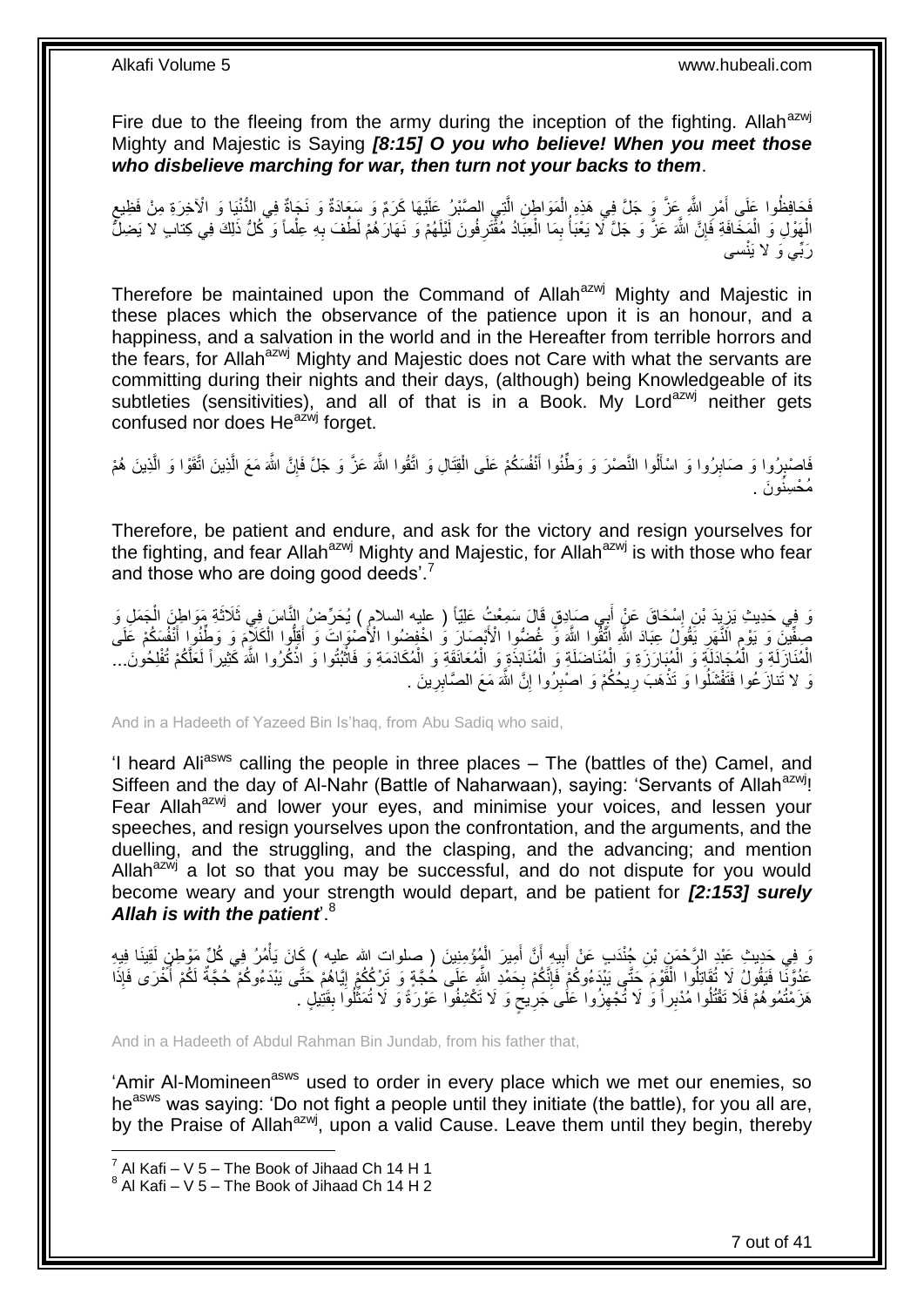being another cause for you (to fight). So when you defeat them, so neither kill the fleer, nor attack the wounded, nor uncover any nakedness, nor mutilate the killed ones'.<sup>9</sup>

نَّا فِي جَدِيثِ مَالِكِ بْنِ أَعْيَنَِ قَالَ حَرَّضَ أَمِيرُ الْمُؤْمِنِينَ ( صلوات الله عليه ) النَّاسَ بِصِفِّينَ فَقَالَ إِنَّ اللَّهِ عَزَّ وَ جَلَّ دَلَّكُمْ عَلَى ِ ِ ْ َ َ َنِّجارَةٍ تُنْجِيِكُمْ مِنْ عَذابٍ أَلِيمٍ وَ تُشْفِي بِكُمْ عَلَى الْخَيْرِ الْإِيمَانِ بِاللَّهِ وَ الْجِهَادِ فِي سَبِيلِ اللَّهِ وَ جَعَلَ ثَوَابَهُ مَغْفِرَةً لِلنَّنْٰبِ وَ **∶** ِ ْ ِ ֧֧֧֧֧֧֧֧֓֝֓֝֓֝֓֝֬֟֓֟֓֓֓֟֓֓֟֓֓<del>֛</del> َ َ ِ ْ مَساكِنَ طَيِّبَةً فِي جَنَّاتِ عَدْنٍ

And in a Hadeeth of Maalik Bin Ayn who said,

'Amir Al-Momineen<sup>asws</sup> called the people at (the battle of) Siffeen, so he<sup>asws</sup> said: 'Allah<sup>azwj</sup> Mighty and Majestic Pointed you all to be upon a trade which would salvage you from the Painful Punishment, and Heal you to be upon the goodness of the belief in Allah<sup>azwj</sup> and the Jihad in the Way of Allah<sup>azwj</sup>, and Made its Rewards to be Forgiveness of the sins, and goodly dwellings in the Gardens of Eden'.

ِ قَالَ عَزَّ وَ جَلَّ إِنَّ اللَّهَ يُحِبُّ الَّذِينَ يُقاتِلُونَ فِي سَبِيلِهِ صَفًّا كَأَنَّهُمْ بُنْيانٌ مَرْصُوصٌ فَسَوُّوا صُفُوفَكُمْ كَالْبُنْيَانِ الْمَرْصُوصِ َ **1 !** َّ ِ ْ ْ فَقَدِّمُوا الذَّارِعَ وَ أَخَّرُوا الْحَاسِرَ وَ عَضُوا عَلَى الَّذِّوَاجَدِ فَإِنَّهُ أَنْبَأُ لِلسُّيُوفَ عَلَى الْهَامِ وَ الْثَوُوا عَلَى أَطْرَاه ِ الزِّمَاحِ فَإِنَّهُ أَمْوَرُ  $\frac{1}{2}$ ْ َ ِ َ  $\frac{1}{2}$ ِ ْ ِ ْ ا<br>ا لِلْأَسِنَّةِ وَ غَضْوًا اِلْأَبْصَارَ فَإِنَّهُ أَرْبَطُ لِلْجَأْشِ وَ أَسْكَنُ لِلْقُلُوبِ وَ أَهْلَيْوا الْأَصْوَاتُ فَإِنَّهُ أَطْرَدُ لِلْفَشَلٖ وَ أَوْلَى بِأَلْوَقَارٍ وَ لَا ا∣<br>ِ∘ِ َ ْ َ ْ ْ َ ِ ِ َ ْ ِ ْ نَمِيلُوا بِرَايَاتِكُمْ وَ لَا تُزِيلُوهَا وَ لَا تَجْعَلُوهَا إِلَّا مَعَ شُجْعَانِكُمْ فَإِنَّ الْمَانِعَ لِلذِّمَارِ وَ الصَّابِرَ عِنْدَ نُزُولِ الْحَقَائِقِ هُمَّ أَهْلُ الْحِفَاظِ ِ ْ ِ ِ ِ **ِ** ْ َ ْ ِ

And the Mighty and Majestic Said *[61:4] Surely Allah loves those who fight in His way in rows as if they were a solid structure*. Therefore, even out your rows to be like a solid structure. So place the armoured ones in front and the unarmoured to be next, and grit your teeth for it is stronger for the swords upon the heads (of the enemies), and be quick in launching the sides of the spears for it is more violent for the spikes, and lower your eyes for it is linked to the composure and a tranquillity for the hearts, and deaden your voices for it drives out the failure and closer with the dignity. Neither incline your flags nor let them fall, and do not make these to be with any except for your bravest ones, for the defenders of the honour and the patient during the descent of the realities, they are the protecting people.

وَ لَا تُمَثِّلُوا بِقَتِيلٍ وَ إِذَا وَصَلْتُمْ إِلَى رِجَالِ الْقَوْمِ فَلَا تَهْتِكُوا سِتْراً وَ لَا تَدْخُلُوا دَاراً وَ لَا تَذْخُذُوا شَيْئِاً مِنْ أَمْوَالِهِمْ إِلَّا مَا وَجَدْتُمْ ِ ْ ِ ِ ْ **∣**  $\ddot{\phantom{a}}$ ِ ِ َ ْ فِي عَسْكَرِ هِمْ وَ لَا تُهَيِّجُوا إِمْرَأَةً بِأَذْيَ وَ إِنْ شَتُمْنَ أَعْرَاضَكُمْ وَ سَبَيْنَ أُمَرَاءَكُمْ وَ صَلِكَاءَكُمْ فَإِنَّهُنَّ ضِعَافٌ الْقُوَى وَ الْأَنْفُسِ ِ َ ِ َ ِ ْ ∣اٍ ُ َ وَ ٱلْعُقُولِ َو قُدْ كُنَّا نُؤْمَرُ بِالْكَفِّ عَنْهُنَّ وَ هُنَّ مُشْرِكَاتٌ وَ إِنْ كَانَ الرَّجُلُ لَيَتَنَاوَلُ الْمَرْأَةَ فَيُعَيَّرُ بِهَا وَ عَقِبُهُ مِنْ بَعْدِهِ ْ ِ **∶** ْ ِ **∶** َ

And do not mutilate the killed ones, and whenever you arrive to the men of the people, so do not tear down a veil, nor enter a house, and do not take anything from their wealth except what you find among their soldiers, and do not agitate a woman with harm. And if they (women) insult your honour and swear at your leaders and your righteous ones, so (it is because) they are weak of strength, and soul, and intellect. And we have been ordered with the restraining from them, and they were Polytheist women, and if the man had grabbed the woman, so he would be reproached for it, and his posterity (descendants) from after him.

وَ اِعْلَمُوا أَنَّ أَهْلَ الْحِفَاظِ هُمُ الَّذِينَ يَحُفُّونَ بِرَايَاتِهِمْ وَ يَكْتَنِفُونَهَا وَ يَصِيرُونَ حِفَافَيْهَا وَ وَرَاءَهَا وَ لَا يُضَيِّعُونَهَا لَا ِ **!** َّ ْ َ َ َ يَتَأَخَّرُونَ عَنْهَا فَيُسَلِّمُوهَا وَ لَا يَتَقَدَّمُونَ عَلَيْهَا فَيُفْرِدُوهَا ِّ َ ِ

 9 Al Kafi – V 5 – The Book of Jihaad Ch 14 H 3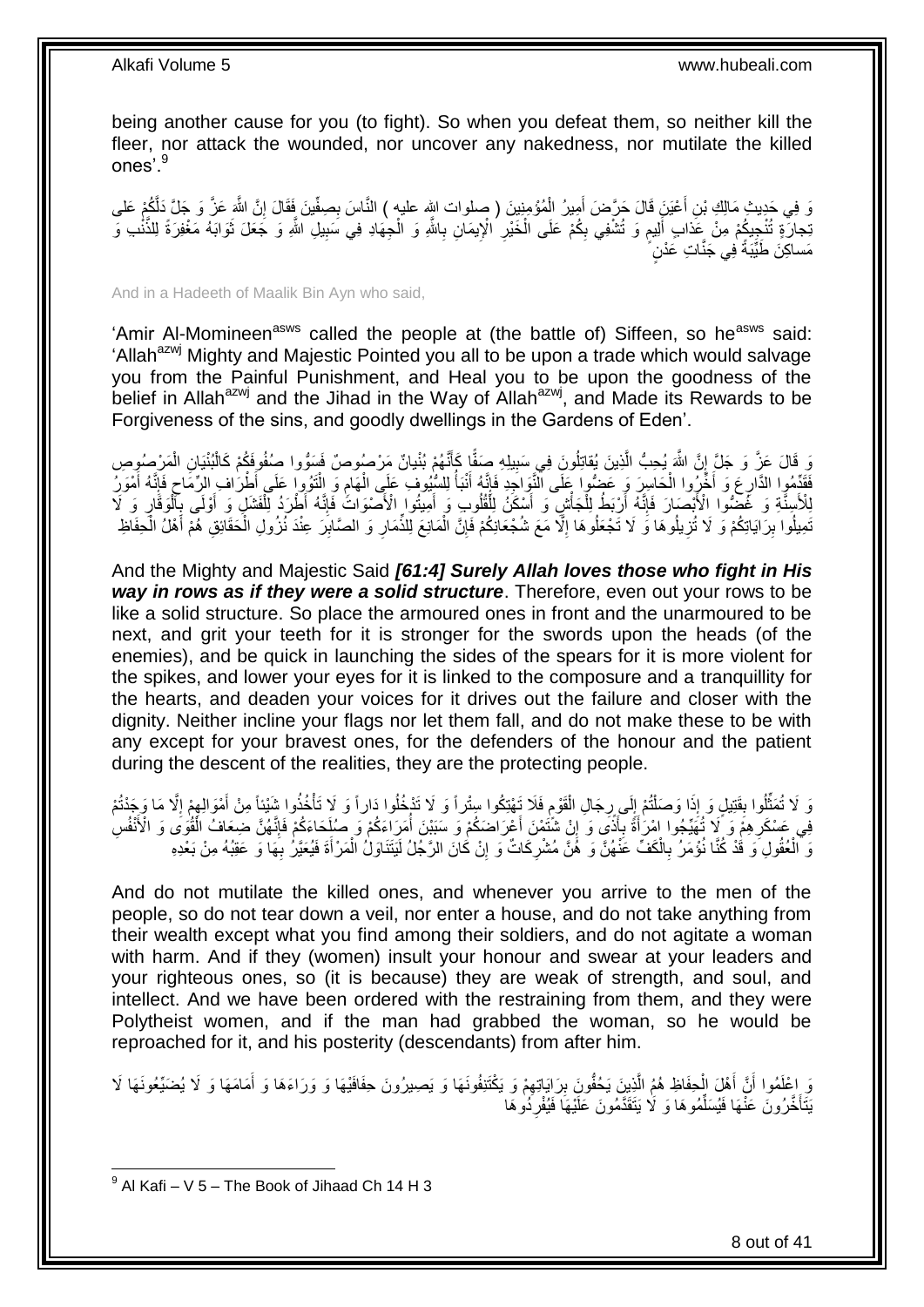And know, that the defenders, they are those who are holding firmly their flags, and they are surrounding it, and going by its sides, and behind it, and in front of it, and they are not losing it nor are they staying back from it. So they are safeguarding it and are not moving ahead of it nor are they getting separated from it.

َرَحِمَ اللَّهُ امْرَأَ وَاسَى أَخَاهُ بِنَفْسِهِ وَ لَمْ يَكِلْ قِرْنَهُ إِلَى أَخِيهِ فَيَجْتَمِعَ قِرْنُهُ وَ قِرْنُ أَخِيهِ فَيَكْتَسِبَ بِذَلِكَ اللَّائِمَةَ وَ يَأْتِيَ بِدَنَاءَةٍ وَ َ َ  $\frac{1}{2}$ ِ َ ً ْ ِ كَيْفُ لَا يَكُونُ كَذَلِكَ وَ هُوَ يُقَاتِلُ الِاِثْنَيْنِ وَ هَذَا مُمْسِكٌ يَدَهُ قَدْ خَلْى قِرْنَهُ عَلَى أَخِيهِ هَارِباً مِنْهُ يَنْظُرُ إِلَيْهِ وَ هَذَا فَمَنْ يَفْعَلْهُ<br>وَإِنْ الْعَلَيْفُ الْمَرْسَلَةُ وَ هُوَ ِ َ ا<br>: ْ لَ ِ يَمْقُتْهُ اللَّهِ فَلَا تَعَرَّضُوا لِمَقْتِ اللَّهِ عَِنَّ وَ َجَلَّ فَإِنَّمَا مَمَرُّكُمْ إِلَى اللَّهِ وَ قَدْ قَالَ اللَّهُ عَزَّ وَ جَلَّ لَنْ يَنْفَعَكُمُ اَلْفِرارُ إِنْ فَرَرْتُمْ مِنَ ِ ْ ِ ِ الْمَوْتِ أَوِ الْقَتْلِ وَ إِذاً لا تُمَتَّعُونَ إِلَّا قَلِيلًا ِ ْ ِ َ ْ

May Allah<sup>azwj</sup> have Mercy on a man who consoles his brother by himself and does not get weary of being paired to his brother. So his head meets the head of his brother, and he acquires the blame and becomes lowly. And how can he not become like that, and he was fighting as two, and this one restrains his hand, so he has isolated his pair upon his brother, fleeing from him looking on at him and this. So the one who does it, Allah<sup>azwj</sup> would Abhor him. Therefore, do not expose yourselves to the Loathing of Allah<sup>azwj</sup> Mighty and Majestic. But rather, you all would be making your way to Allah<sup>azwj</sup>, and Allah<sup>azwj</sup> Mighty and Majestic has Said [33:16] Say: *Fleeing shall not benefit you if you flee from death or killing, and (if you do) you will not be enjoying except for a little while*.

وَ ايْمُ اللَّهِ لَئِنْ فَرَرْتُمْ مِنْ سُبُوفِ الْعَاجِلَةِ لَا تَسْلَمُورٍنَ مِنْ سُبُوفِ الْأَجِلَةِ فَاسْتَعِينُوا بِالصَّبْرِ وَ الصِّدْقِ فَإِنَّمَا يَنْزِلُ النَّصْرُ بَعْدَ ِ ا∣<br>ِ∘ ِ ِ الصَّبْرِ فَجَاهِدُوا فِي ٰاللَّهِ حَقَّ جِهَادِهِ وَ لَا قُوَّةَ إِلَّا بِاللَّهِ ِ ِ ِ

And lasws swear by Allah<sup>azwj</sup>, if you were to flee from the swords of the present, you would not be safe from the swords of the future. Therefore, seek assistance with the patient and the truthfulness, for rather the victory would descend upon who are the patience. So fight for Allah<sup>azwj</sup> which a deserving Jihad, and there is no strength except with Allah<sup>azwj</sup>'.

وَ قَالَ ( عليه السلام ) حِينَ مَرَّ بِرَايَةٍ لِأَهْلِ الشَّامِ أَصْحَابُهَا لَا يَزُولُونَ عَنْ مَوَاضِعِهِمْ فَقَالَ ( عليه السلام ) إِنَّهُمْ لِنْ يَزُولُوا ِ َ ِ ِ ُ ِ َعَنْ مَوَاقِفِهِمْ دُونَ طَعْنٍ دِرَاكٍ يَخْرُجُ مِنْهُ النَّسِيمُ وَ ضَرْبٍ يَفْلِقُ الْمَهَامَ وَ يُطِّيحُ الْعِظَامَ وَ يَسْقُطُ مِنْهُ الْمَعَاصِمُ وَ الْأَكْفَ حَتَّى ْ ْ ْ ِ َنَصَدَّعَ حِبَاَهُهُمْ بِعَمْدِ الْحَدِيدِ وَ تَتَثَّلَ حَوَاجِبُهُمْ عَلَى الصُّدُورِ وَ الْأَنْقَانِ أَيْنَ أَهْلُ الصَّبْرِ وَ طُلَّابُ الْأَجْرِ َ َ **ٔ** ِ َّ ْ ِ ِ

And he<sup>asws</sup> said when he<sup>asws</sup> passed by a flag of the people of Syria whose owners were not moving from their places, so he<sup>asws</sup> said: 'They would not be moving from their places without the stabbing of your armour which would extract the soul, and a strike which splits the head and breaks the bones, and the wrists and the palms fall off, until their foreheads are cracked with the force of the iron, and their eyelids scatter upon their chests and the chins. Where are the people and the seekers of the Recompense?'

ِ فَسَارَتْ إِلَيْهِ عِصَابَةٌ مِنَ الْمُسْلِمِينَ فَعَادَتْ مَيْمَنَتُهُ إِلَى مَوْقِفِهَا وَ مَصَافِّهَا وَ كَشَفَتْ مَنْ بِإِزَائِهَا فَأَقْبَلَ حَتَّى انْتَهِى إِلَيْهِمْ وَ قَالَ ( ِ  $\frac{1}{2}$ ْ لَ  $\frac{1}{2}$ ِ لَ ِ َ عليه السِّلَام ) إِنِّي قَدْ رَأَيْتُ جَوْلَتَكُمْ وَ انْحِيَازَكُمْ عَلَّ صَفُوفِكُمْ تَحُوزُكُمُ الْجُفَاةُ وَ الطَّغَاّةُ وَ أَعْرَابُ أَهْلِ الشَّامِ وَ أَنْتُمْ لَهَامِيمُ<br>نُفِيهِ السِّلَامِ : يَجْبُهُ وَرَبِّيْهِ وَ َ ِ ْ َ َ َ ْ الْعَرَبِ وَ السَّنْامُ الْأَعْظَمُ وَ عُمَّارُ اللَّيْلِ بِتِلَاوَةِ الْقُرْآنِ وَ دَعْوَةِ أَهْلِ الْمَحَقِّ إِذْ ضَلَّ الْخَاطِئُونَ ْ **ٔ** ْ َ ْ **∣** َّ

So a band of Muslims marched, and its right wing returned back to its place and its centre wing, and exposed those facing them. So he<sup>asws</sup> returned until he<sup>asws</sup> ended up to them, and said: 'l<sup>asws</sup> had seen your visitation and your retreating from your ranks giving an opportunity to the unjust and the tyrants, and the Bedouins of the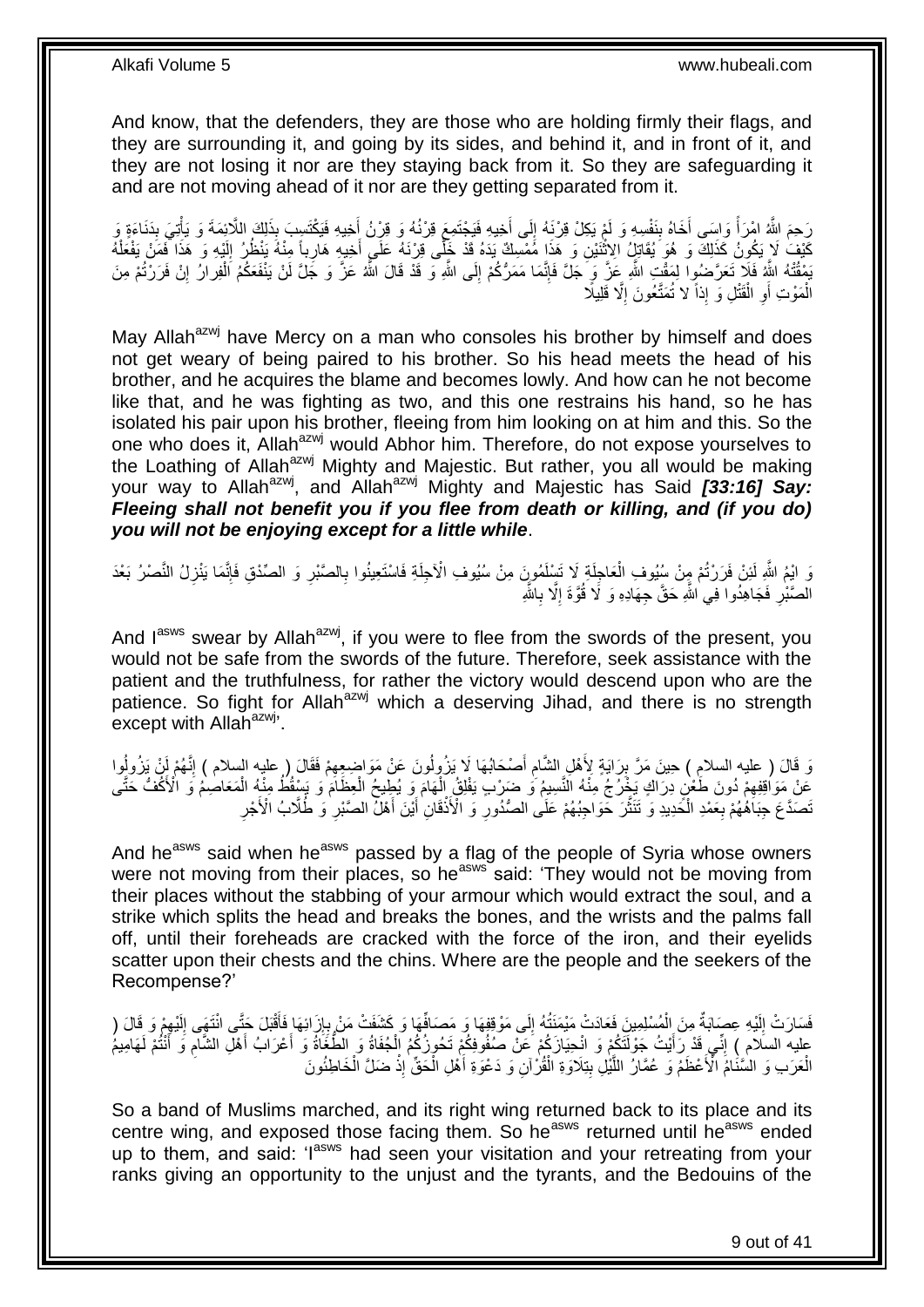people of Syria, and you are the top ones of the Arabs, and the great peak, and enduring ones of the night by the recitation of the Quran and the callers from the people of the Truth when the erroneous go astray.

فَلَوْ لَا إِقْبَالْكُمْ بَعْدَ إِدْبَارِكُمْ وَ كَرُّكُمْ بَعْدَ انْحِيَازِكُمْ لَوَجَبَ عَلَيْكُمْ مَا يَجِبُ عَلَى الْمُوَلِّي يَوْمَ الزَّحْفِ دُبُرَهُ وَ كُنْتُمْ فِيمَا أَرَى مِنَ ْ ِ ِ ِ ِ َ َّي َب ْع َض َو ْجِدي َو َهالِ ِكي َن َو لََقْد َهَّو َن َعلَ ال ُمو ُه ْم َع ْن ْ تُ َزل ُمو ُه ْم َكَما َحا ُزو ُكْم َفأ ْيتُ ُكْم ُح ْزتُ ا َرأ ِذَ ِ ي إ َصْدر َشَفى َب ْع َض َحاج ْ َ َ ِ مَصَافِّهِمْ كَمَا أَزَالُوكُمْ وَ أَنْثَمْ تَضْرِبُونَـهُمْ بِالشَّيُوفِ حَتَّى رَكِبَ أَوَّلُهُمْ اَخِرَهُمْ كَالْإِبِلِ الْمَطْرُودَةِ الْهِيمِ ْ ان<br>ا َ **∶ ∶** َ َ ِ ِ ِ ْ

Had it not been for your facing them after your turning your backs on them, and your regrouping after your retreating, there would have Obligated upon you what gets Obligated upon the turner of his back on the day of the battle, and you would be in what lasws view as the destroyed ones. And it is comforting upon measws part of what lasws find, and a healing for part of the concerns of my<sup>asws</sup> chest, when lasws saw you defeating them just as they had defeated you (beforehand), and you dislodged them from their rows just as they had dislodged you (beforehand), and you were striking them with the swords to the extent that their first ones rode upon their last ones like the camel driven away.

ْ الْإِنَّ فَاصْبِرُوا نَزَلَتْ عَلَيْكُمُ السَّكِينَةُ وَ ثَبَّتَكُمُ اللَّهُ بِالْيَقِينِ وَ لْيَعْلَمِ الْمُنْهَزِمُ بِأَنَّهُ مُسْخِطُ رَبِّهِ وَ مُوبِقُ نَفْسِهِ إِنَّ فِي الْفِرَارِ مَوْجِدَةَ ِ َ ِ ِ ْ ِ ِ اً ِ ِ ْ **ื** ْ اللَّهِ وَ الذَّلَّ اللَّازِمَ وَ الْعَانَ الْبَاقِيَ وَ فَسَادَ الْعَيْشِ عَلَيْهِ وَ إِنَّ الْفَارَّ لَغَيْرُ مَزِيدٍ فِي عُمُرِهِ وَ لَإِ مَحْجُوزٍ بَيْنَهُ وَ بَيْنَ يَوْمِهِ وَ لَا **∶** ْ ِ ْ :<br>ا ْ ِ َبْرْضَى رَبُّهُ وَ لَمَوْتُ الرَّجُلِ مَحْقاً قَبْلَ إِنْيَانِ هَذِهِ الْخِصَالِ خَيْرٌ مِنَ الرِّضَاَ بِالْتَّلْبِيِّسِ بِهََا وَ الْإِقْرَارِ عَلَيْهَا **∶** ِ ْ ِ ْ ِ ِ

As for now, so be patient and tranquillity would descend upon you, and Allah<sup>azwj</sup> will Affirm you with the conviction, and the defeated one would know that he has Angered his Lord<sup>azwj</sup> and would rebuke himself. In the fleeing is the Fury of Allah<sup>azwj</sup>, and the humiliation is necessitated, and the remaining stigma, and spoiling of the life over it. And the fleer is without an increase in his age, and there is no barrier between him and between his day (of death), nor would his Lord<sup>azwj</sup> be Pleased with him, and for a death to come to the man before he indulges in such characteristics is better than the pleasure of being clothed by these (characteristics) and agreeing over it'.

وَ كَلَامٍ لَهُ آخَرَ وَ إِذَا لَقِيتُمْ هَؤُلَاءٍ الْقَوْمَ غَداً فَلَا تُقَاتِلُوهُمْ حَتَّى يُقَاتِلُوكُمْ فَإِذَا بَدَءُوا بِكُمْ فَانْهُدُوا إِلَيْهِمْ وَ عَلَيْكُمُ السَّكِينَةَ وَ ْ لَ ٍ ِ ِ لَ ِ الْوَقَالَ وَ عُضُوا عَلَى الْأَضْرَاسِ فَإِنَّهُ أَنْبَأُ لِلسُّيُوفِ عَنِ الْهَامِ وَ غُضُوا الْأَبْصَارَ وَ مُدُّوا حِبَاهَ الْخُبُولَ وَ مُحُوهُ الرِّجَالِ وَ ِ ْ ا<br>ا ׀ו<br>ِי أَفِلُوا الْكَلَامَ فَإِنَّهُ أَطْرَدُ لِلْفَشَلِ وَ أَذْهَبُ بِالْوَهَلِ وَ وَطَّنُوا أَنْفُسَكُمْ عَلَى الْمُبَارَزَةِ وَ الْمُنَازَلَةِ وَ الْمُجَادَلَةِ وَ انْثَنُوا وَ انْكُرُوا اللَّه ْ ِ ْ َ **ٔ ٔ** ْ ْ ْ َ ْ **∶ ٔ** َ عَزٌّ وَ حَلَّ كَثَبَر أَ

And in another speech of his<sup>asws</sup>: 'And when you meet these people (in battle) tomorrow, so do not fight them until they fight you. So when they initiate (the fighting) with you, then break them down and upon you would be tranquillity and the dignity. And grit your teeth for it is strength for the swords on the heads (of the enemies), and lower your eyes, and keep your eyes upon the foreheads of the cavalry horses and the forces of the men. And minimise your speech for it drives away the failure, and resign yourselves upon the duelling, and the confrontation, and the argumentation, and be steadfast and mention Allah<sup>azwj</sup> Mighty and Maiestic frequently.

فَإِنَّ الْمَانِعَ لِلذِّمَارِ عِنْدَ نُزُولِ الْحَقَائِقِ هُمْ أَهْلُ الْحِفَاظِ الَّذِينَ يَحُفُّونَ بِرَايَاتِهِمْ وَ يَصْرِبُونَ حَافَتَيْهَا وَ أَمَامَهَا وَ إِذَا حَمَلْتُمْ ِ ِ َّ ْ َ ْ ِ ْ ِ ْ َ **ٍ** فَافْعَلُوا فِعْلَ رَجُلٍ وَاحِدٍ وَ عَلَيْكُمْ بِالتَّحَامِي فَإِنَّ الْحَرْبَ سِجَالٌ لَا يَشْدُّونَ عَلَيْكُمْ كَرَّةً بَعْدَ وَمِّلَةٍ بَعْدَ جَوْلَةٍ وَ مَنْ أَلْقَى ْ ∣lٍ ِ ْ َ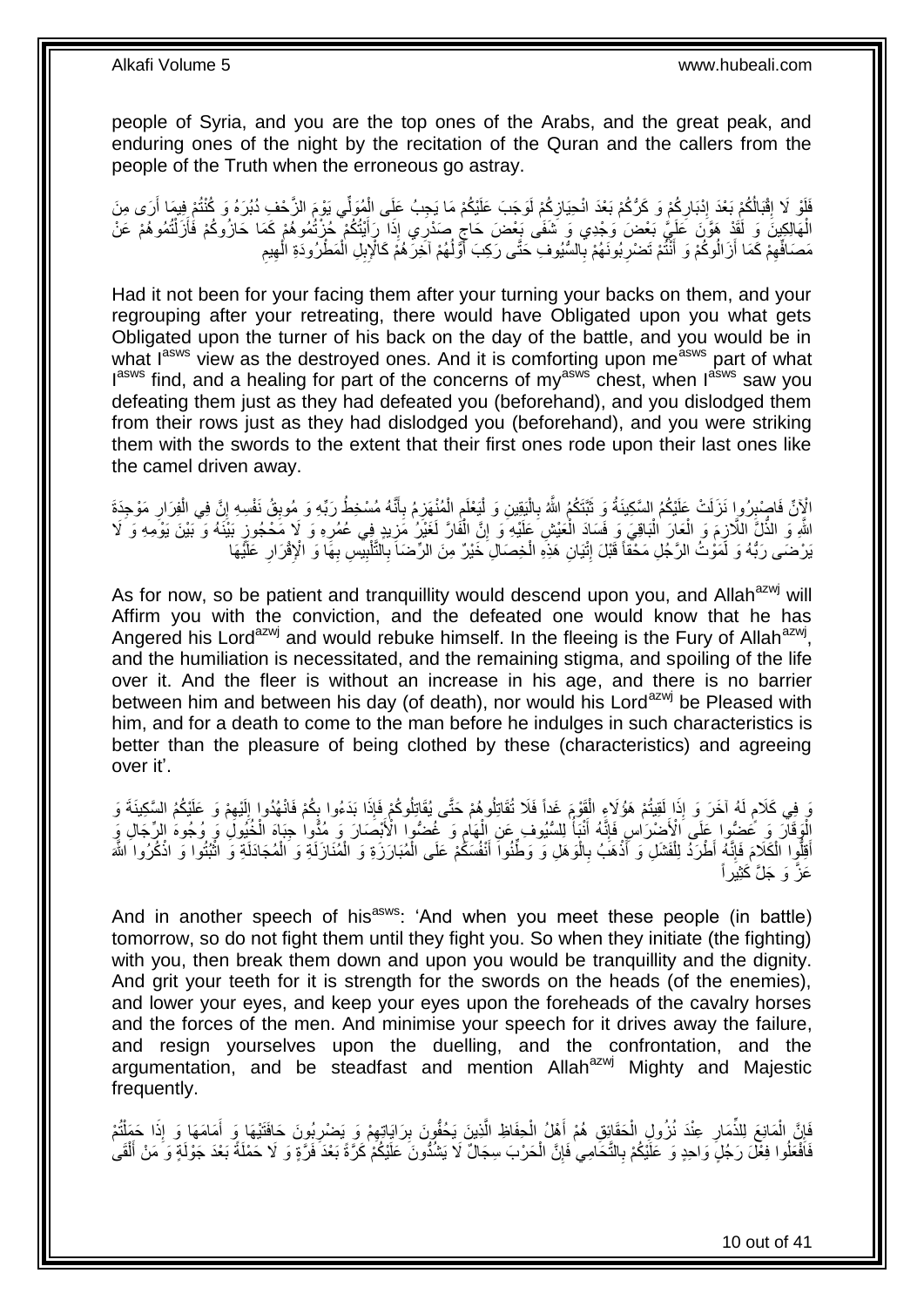إِنَّيْكُمُ السَّلَمَ فَاقْبَلُوا مِنْهُ وَ اسْتَعِينُوا بِالصَّبْرِ فَإِنَّ بَعْدَ الصَّبْرِ النَّصْرَ مِنَ اللَّهِ عَزَّ وَ جَلَّ ۚ إِنَّ الْأَرْضَ بِلَّهِ يُورِثُها مَنْ يَشاءُ مِنْ ِ **∶** ِ لَ ِ ا<br>: ِ ِ **∶** َعِبادِهِ وَ الْعَاقِبَةُ لِلْمُتَّقِينَ . ْ ْ

So the defenders of the honour during the descent of the realities, they are the protecting people whom are surrounding their flag, and the they are striking around it, and in front of it, and when you are carrying it, so do the deed of one man (in unison), and upon you is being protective (of each other), for the war is a competition. Do not let yourselves be pulled by an attack after the fleeing, nor an advance after a retreat. And the one who throws (down the weapons) to you for the peace, so accept it from him, and seek Assistance by the patience, for after the patience is the Consideration from Allah<sup>azwj</sup> Mighty and Majestic. **[7:128] surely the** *earth is Allah's; He Causes such of His servants to inherit it as He so Desires, and the end is for those who are pious*'.<sup>10</sup>

أَحْمَدُ بْنُ مُحَمَّدٍ الْكُوفِيُّ عَنِ ابْنِ جُمْهُورٍ عَنْ أَبِيهِ عَنْ مُحَمَّدٍ بْنِ سِنَانٍ عَنْ مُفَضَّلٍ بْنِ عُمَرَ عَنْ أَبِي عَبْدِ اللَّهِ ( عِليه السلام ) **!** َ َ َ مَ عَبْدِ اللَّهِ بْنِ عَبّْدِ الرَّحْمَنِ إِلْأَصَمَّ عَنْ جَرِيزٍ عَنْ مُحَمَّدِ بْنِ مُسْلِمٍ عَنْ أَبَى عَبْدِ اللَّهِ ( عَلَيْه السلام ) قَالَ قَالَ أَمِيٰنُ َ ٍ ِ َ الْمُؤْمِنِينَ ( صلواتٍ الله عليه )َ لِأَصْحَابِهِ إِذَا لَقِيَتُمْ عَدُوَّكُمْ فِي الْجَرْبِ فَأَقِلُوا الْكَلَّامَ وَ اذْكُرُوا اللَّهَ عَزَّ وَ لَمْ إِنَّ لَوَلْوِهُمُ **ٔ** ْ َ ْ ِ َ الْأَذْبَارَ فَتُسُخِطُواْ اللَّهَ تَبَارَكَ وَ تُعَالَى وَ تَسْتَوَجِبُواْ غُضَبَهُ وَ إِذَا ۖ رَأَيْتُمْ مِنْ إِخْوَانِكُمُ الْمُجْرُوحَ وَ مَنْ قَدْ نُكِّلَ بِهِ أَوْ مَنْ قَدْ طَمِعَ **∶** َ َ ِ ْ عَدُوُّكُمْ فِيهِ فَقُوهُ بِأَنْفُسِكُمْ . َ ِ

Ahmad Bin Muhammad Al Kufy, from Ibn Jamhour, from his father, from Muhammad Bin Sinan, from Mufazzal Bin Umar,

### (It has been narrated) from Abu Abdullah<sup>asws</sup>,

and from Abdullah Bin Abdul Rahman Al Asamma, from Hareyz, from Muhammad Bin Muslim,

(It has been narrated) from Abu Abdullah<sup>asws</sup> having said: 'Amir Al-Momineen<sup>asws</sup> said to his<sup>asws</sup> companions: 'Whenever you meet your enemies during the war, so minimise your speech, and mention Allah<sup>azwj</sup> Mighty and Majestic frequently, and do not turn back on them, for Allah<sup>azwj</sup> Blessed and High would be Angered, and His<sup>azwj</sup> Anger would be Obligated upon you. And whenever you see one of your brethren been injured, or being tortured, or one who has been captured by your enemies therein, so protect him with yourself (life)'.<sup>11</sup>

**باب**

### <span id="page-10-0"></span>**Chapter 16 – A Chapter**

1

مُحَمَّدُ بْنُ يَحْيَى عَنْ أَحْمَدَ بْنِ مُحَمَّدِ بْنِ عِيسَى عَنِ الْحَسِنِ بْنِ مَحْبُوبٍ عَنْ هِشَامٍ بْنِ سَالِمٍ عَنْ بَعْضِ أَصِبْحَابٍ أَبِي عَبْدٍ اللَّهِ ( ِ ْ َ َ َ م<br>م عليه السلام ) عَنْ أَبِي عَبْدِ اللَّهِ ( عليه السلامِ ) فِي السَّبِّيِّ يَأْخُذُهُ الْعَدُوُّ مِنَ الْمُسْلِمِينَ فِي الْقَتَالِ مِنْ أَوْلَادِ الْمُسْلِمِينَ أَوْ مِنْ ْ ْ ْ ْ ِ َ ْ َ ֦֦֦֦֦֦֧֦֦֦֦֧֦֦֦֦֦֧֦֧֦֦֦֧֦֧֦֧֦֧֦֧֦֧֦֧֦֧֦֧֦֧֦֧֦֧֦֧֦֧֦֧֦֚֚֚֚֚֚֚֚֚֝֝֝֝֝֓֡֝֝֝֟֓֡֟֟֓֡֟֓֡֟֓֡ مَمَالِيكِهِمْ فَيَحُوزُ وِنَّهُمْ ثَمَّ إِنَّ الْمُسْلِمِينَ بَعْدُ قَاتَلُوهُمْ فَظَوْرُوا بِهِمْ وَرِ سَبَوْهُمْ وَ ِ أَخَذُوا مِنْهُمْ مَا أَخَذُوا مِنْ مَمَالِيكِ الْمُسْلِمِينَ وَ ۔<br>۔<br>۔ ِ ْ َ َ ِ أَوْ لَادِهِمُ الَّذِينَ كَانُوا أَخَذُوهُ مِنَ الْمُسْلِمِينَ كَيْفَ يُصْنُعُ بِمَا كَانُوَا أَخَذُوهُ مِنْ أَوْلَادِ الْمُسْلِمِينَ وَ مَمَالِيكِهِمْ َ َ ِ ْ َ َّ ِ ْ

Muhammad Bin Yahya, from Ahmad Bin Muhammad Bin Isa, from Al Hassan Bin Mahboub, from Hisham Bin Salim,

 $10$  Al Kafi – V 5 – The Book of Jihaad Ch 14 H 4

 $11$  Al Kafi – V 5 – The Book of Jihaad Ch 14 H 5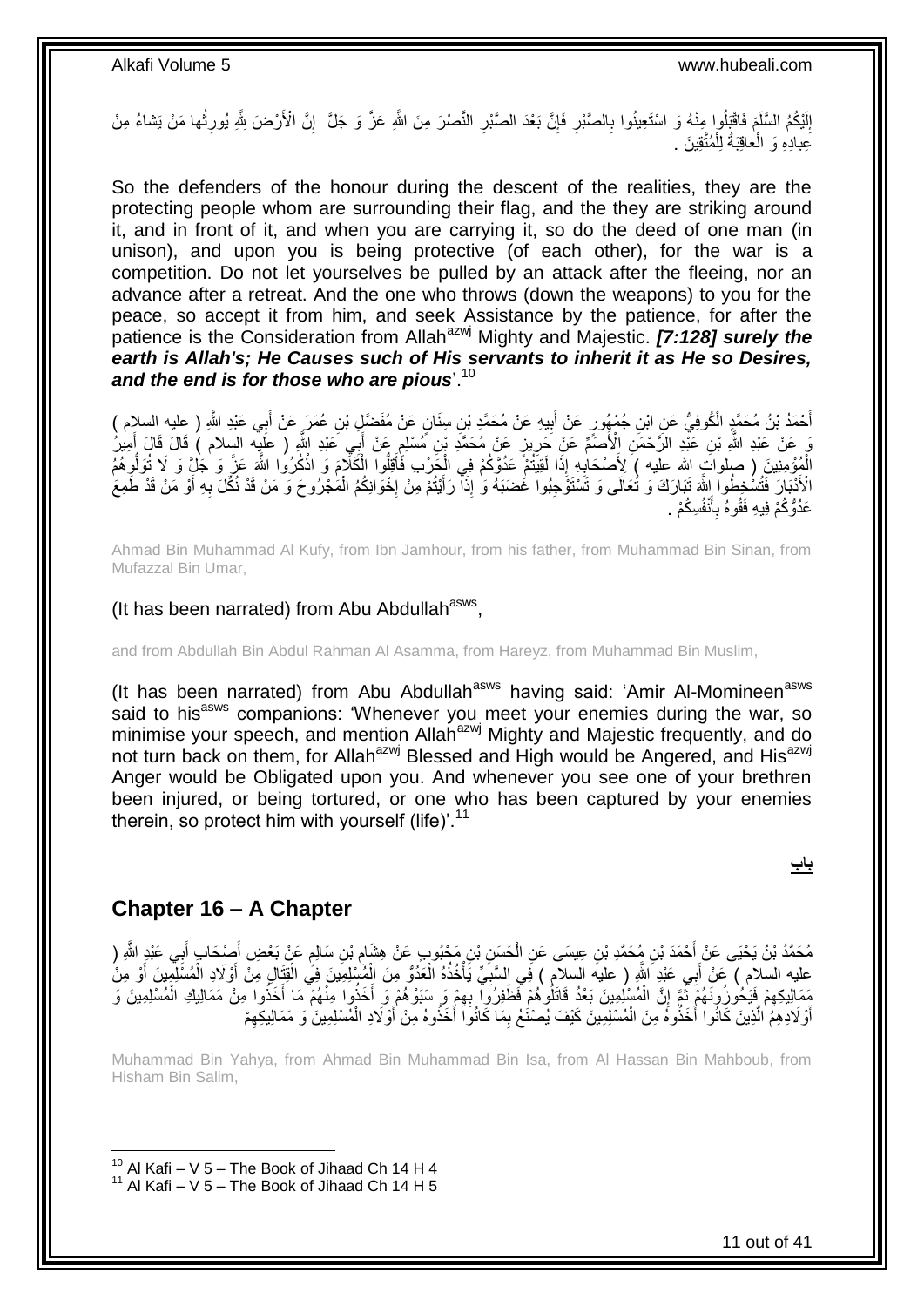(It has been narrated) from one of the companions of Abu Abdullah<sup>asws</sup>, from Abu Abdullah<sup>asws</sup> with regards to the captives taken from the Muslims during the fighting, from the children of the Muslims, or from their owned slaves, so they (enemies) hold them. Then Muslims, afterwards fight with them and capture them, and take from them, what they had taken, from the owned slaves of the Muslims and their children whom they (enemies) had taken from the Muslim, how should they be dealt with, from the children of the Muslims and their owned slaves.

قَالَ فَقَالَ أَوَّلاَدُ الْمُسْلِمِينَ فَلَا يُقَامُونَ فِي سِهَامِ الْمُسْلِمِينَ وَ لَكِنْ يُرَدُّونَ إِلَى أَبِيهِمْ أَوْ أَخِيهِمْ أَوْ إِلَى وَلِيِّهِمْ بِشُهُودٍ وَ أَمَّا ِ ِ َ ∣∣<br>ِ ْ ِ ْ َ َ أَ ِ ِ ِ َ ِ َ َ الْمَمَالِيكُ فَإِنَّهُمْ يُقَامُونَ فِي سِهَامِ الْمُسْلِمِينَ فَيُبَاعُونَ وَ يُعْطَى مَوَالِيهِمْ قِيمَةَ أَثْمَانِهِمْ مِنْ بَيْتِ مَالِ الْمُسْلِمِينَ . ْ **ُ** ِ ْ ْ ِ **ٔ** َ ِ

He (the narrator) said, 'So he<sup>asws</sup> said: 'As for the children of the Muslim, so they would not be evaluated in the share of the Muslims, but they would be returned to their fathers, or their brothers, or to their guardians with a witness. And as for the owned slaves, so they would be evaluated in the share of the Muslims, so they would be sold and their masters would be given their price from the Public Treasury of the Muslims'.<sup>12</sup>

عَلِيُّ بْنُ إِبْرَاهِيمَ عَنْ أَبِيهِ عَنِ ابْنِ أَبِي عُمَيْرٍ عَنْ حَمَّادٍ عَنِ الْحَلَبِيِّ عَنْ أَبِي عَبْدِ اللَّهِ ( عليه السلام ) قَالَ سَأَلْتُهُ عَنْ رَجُلٍ َ **∶** ْ َ  $\ddot{\phantom{a}}$ َ ْ َ لَقِيَةُ الْعَدُوُّ وَ أَصَابَ مِنْهُ مَالًا أَوْ مَتَاعاً ثُمَّ إِنَّ الْمُسْلِمِينَ أَصَابُوهِا ذَلِكَ كَيْفَ يُصْنَعُ بِمَتَاعِ الإِجْلِ فَقَالٍ إِذَا كَانَ أَصَابُوهُ قَبْلَ أَنَّ ْ ِ ان<br>المقام َ َ ْ َ َ ِ ِ َبِحُوزُوا مَتَاعَ الرَّجُلِ رُدَّ عَلَيْهِ وَ إِنْ كَانَ أَصَابُوهُ بَعْدَ مَا حَازُوهُ فَهُوَ فَيْءٌ لِلْمُسْلِمِبِينَ وَ لَّمُوَ أَحَقُّ بِالشَّفْعَةِ . َ ا ِ َ ْ

Ali Bin Ibrahim, from his father, from Ibn Abu Umeyr, from Hammad, from Al Halby,

(It has been narrated) from Abu Abdullah $a<sup>sws</sup>$ , said, 'I asked him $a<sup>sws</sup>$  about a man whose enemy met him and acquired wealth from him, or chattels (belongings), then the Muslims acquired that. How should one deal with the chattels of the man?' So he<sup>asws</sup> said: 'If that was acquired before they had possessed the chattels of the man, these would be returned to him, and if they were acquired after having possessed by them, so it is war booty of the Muslims, and he would have a right with being the first one (to buy it back)'.<sup>13</sup>

> **َح ْر ِب َدا َر الْ ِ لَ ْن َيْنز أ ُم ْسلِم َّن ُه ََل َي ِحلُّ لِلْ باب أ َ ِ َ**

### <span id="page-11-0"></span>**Chapter 17 – It is not Permissible for the Muslim that he lodges in the field of war**

عَلِيُّ بْنُ إِبْرَاهِيمَ عَنْ أَبِيهِ عَنِ النَّوْفَلِيِّ عَنِ السَّكُونِيِّ عَنْ أَبِي عَبْدِ اللَّهِ ( عِليه<br>عَلِيُّ بْنُ إِبْرَاهِيمَ عَنْ أَبِيهِ عَنِ النَّوْفَلِيِّ عَنِ السَّكُونِيِّ عَنْ أَبِي عَبْدِ النَّهِ ( عِلي **֓**ׇ֦֦֧֦֖ׅ֦ׅ֖֧֧֦֧֚֚֚֚֚֓֘֝֝֘֝֘֝֘֝֘֡֘֝֘֝֟֝ َ **!** َ وِالَّهِ ﴾ جَيْشًا إِلَىٰ خَثْعَمَ فَلَمَّا غَشِيَهُمُ ٱسْتَعْصَمُوا بِالسُّجُودِ فَقُتِلَ بَعْضُهُمْ فَبَلَغَ ذَلِكَ النَّبِيُّ ( صلى الله عليه وآله ) فَقَالَ أَعْطُوا **∶** م **ٔ**  $\frac{1}{2}$ َ ِ الْوَرَثَةُ نِصْفَ الْعَقْلِ بِصَلَاتِهِمْ وَ قَالَ النَّبِيُّ ( صَلى الله عليه وأله ) أَلَا إِنِّي بَرِيءٌ مِنْ كُلِّ مُسْلِمٍ نَزَلَ مَعَ مُثْمْرِكٍ فِي دَارِ ِ َ ِ ِ ِ ْ ْ ِ ِ ٍ الْحَرْبِ . ْ

Ali Bin Ibrahim, from his father, from Al Nowfaly, from Al Sakuny,

(It has been narrated) from Abu Abdullah<sup>asws</sup> having said: 'Rasool-Allah<sup>saww</sup> sent an army to Khas'am. So when they overcame them, they exempted themselves by (performing) the Prostration. So some of them were killed, and (the news of) that

 $12$  Al Kafi – V 5 – The Book of Jihaad Ch 15 H 1

 $13$  Al Kafi – V 5 – The Book of Jihaad Ch 15 H 2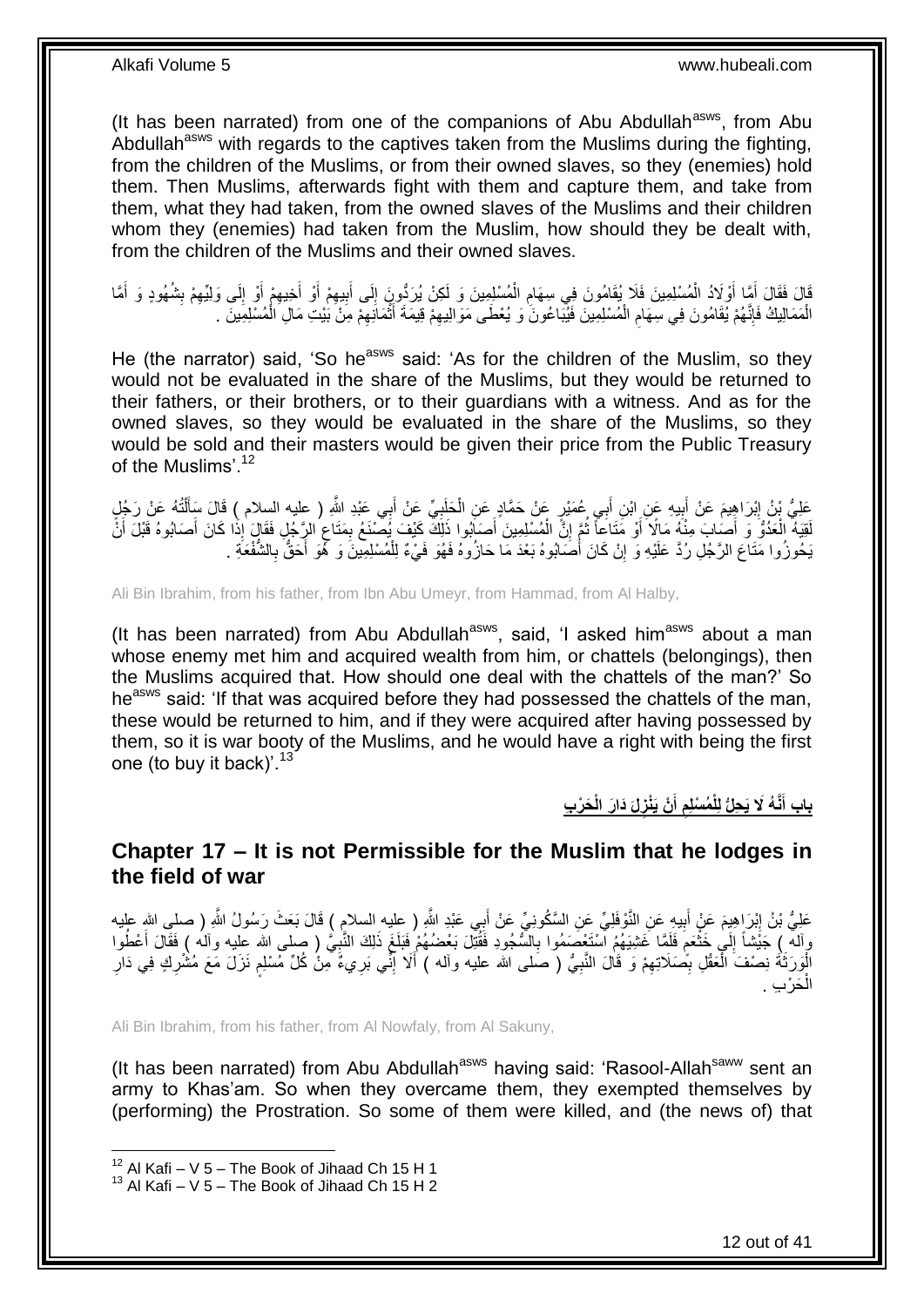reach the Prophet<sup>saww</sup>. So he<sup>saww</sup> said: 'Give to the inheritors half the compensation due to their Prayer'. And the Prophet<sup>saww</sup> said: 'Indeed! I<sup>saww</sup> disavow from every Muslim who lodges with a Polytheist in the battlefield'.<sup>14</sup>

**باب قِ ْس َم ِة الْ َغنِي َم ِة**

### <span id="page-12-0"></span>**Chapter 18 – Distribution of the war booty**

عَلِيُّ بْنُ إِبْرَاهِيمَ عَنْ أَبِيهِ عَنِ ابْنِ مَحْبُوبٍ عَنْ مُعَاوِيَةَ بْنِ وَهْبٍ قَالَ قُلْتُ لِأَبِي عَبْدِ اللَّهِ ( عليه السلام ) السَّرِيَّةُ يَبْعَثُهَا الْإِمَامُ ْ ِ ِ ِ ا<br>المناسبة ِ فَيُصِيبُونَ غَذَائِمَ كَيْفَ تُقْسَمُ قَالَ إِنْ قَاتَلُوا عَلَيْهَا مَعَ أَمِيرٍ أَمَّرَهُ الْإِمَامُ عَلَيْهِمْ أَخْرِجَ مِنْهَا الْخُمُسُ بِلَّهِ وَ لِلرَّسُولِ وَ قُسِمَ بَيْنَهُمْ<br>فَيَسِمِيهُمْ بَاللَّهُ وَاحْظَ الْ ْ ; ُ ِ َ َ ِ أَرْبَعَةُ أَخْمَاسٍ وَٰ إِنْ لَمْ يَكُونُوا قَاتَلُوا عَلَيْهَا الْمُشْرِكِيْنَ كَانَ كُلُّ مَا غَنِمُوا لِلْإِمَامِ يَجْعَلْهُ حَيْثُ أَحَبَّ . ِ ْ ِ َ اً َ ُ  $\ddot{\phantom{a}}$ 

Ali Bin Ibrahim, from his father, from Ibn Mahboub, from Muawiya Bin Wahab who said,

'I said to Abu Abdullah<sup>asws</sup>, 'The battalion which the Imam<sup>asws</sup> sends, so they acquire war booty, would it be distributed?' He<sup>asws</sup> said: 'If they fought over it with a commander whom the Imam<sup>asws</sup> appointed as a commander over them, one-fifth would be taken out from it for Allah<sup>azwj</sup>, and for the Rasool<sup>saww</sup>, and four-fifths would be distributed between them. And if they did not happen to have fought the Polytheists over it, everything which they have acquired would be for the Imam<sup>asws</sup>. He<sup>asws</sup> would make it to be wherever he<sup>asws</sup> likes to<sup>'.15</sup>

عَلِيُّ بْنُ إِبْرَاهِيمَ عَنْ أَبِيهِ وَ عَلِيِّ بْنِ مُجَمَّدٍ جَمِيعاً عَنِ الْقَاسِمِ بْنِ مُحَمَّدٍ عَنْ سُلَيْمَانَ بْنِ دَاوُدَ عَنْ حَفْصِ بْنِ غِيَاثٍ قَالَ كَتَبَ ِ ْ **!** َ إِلَيَّ بَعْضُ إِخْوَانِي أَنْ َأَسْأَلَ أَبَا ۖ عَبْدِ اللَّهِ ( عليه السلام ) عََنْ مَسَائِلَ مِنَ السُّنَنِ فَسَأَلْتُهُ أَوْ كَتَبْتُ بِهَا إِلَيْهِ فَكَانَ فِيمَا سَأَلْتُهُ َ اَ َ יֲ<br>י لَ ِ ْ َ لَ ِ ِ َ ْ َ أُخْبِّرْنِي عَنِ الْجَيْشِ إِذَا غَزَا أَرْضَ الْحَرْبُ فَغَنِمُوا غَنِيْمَةً ثُمَّ لَحِقَهُمْ جَيْشٌ آخَرُ قَبْلَ أَنْ يَخْرُجُوا إِلَى دَارِ السَّلَامِ وَ لَمْ يَلْقَوْا اُ ُ ْ ْ ِ َ ْ ِ ِ ِ عَدُوّاً حَتَّى خَرَجُوا َإِلَى دَارِ السَّلَامِ هَلْ يُشَارِكُونَهُمْ فَقَالَ نَعَمْ ِ ِ ِ  $\frac{1}{2}$ 

Ali Bin Ibrahim, from his father and Ali Bin Muhammad, altogether from Al Qasim Bin Muhammad, from Suleyman Bin Dawood, from Hafs Bin Giyas who said,

'One of my brothers wrote to me that I should ask Abu Abdullah<sup>asws</sup> certain questions from the Sunnah. So I asked himasws, or wrote to him with it. So among what I asked him<sup>asws</sup> was, 'Inform me about the army when it battles in a battlefield, so they acquire war booty. Then another army meets them (to join it) before they go out to the house of Al-Islam, and they (the second army) did not face an enemy until they all go out to the house of Al-Islam. Would they (the second army) be their participants (in the war booty)?' So he<sup>asws</sup> said: 'Yes'.

َو عَنْ سَرِيَّةٍ كَانُوا فِي سَفِينَةٍ وَ لَمْ يَرْكَبْ صَاحِبُ الْفَرَسِ فَرَسَهُ كَيْفَ تُقْسَمُ الْغَنِيمَةُ بَيْنَهُمْ فَقَالَ لِلْفَارِسِ سَهْمَانِ وَ لِلرَّاجِلِ سَهْمٌ<br>وَفِي الْمَسْرِيَّةِ كَانُوا فِي سَفِينَةٍ وَ ْ ْ ِ ْ فَقُلْتُ وَ إِنَّ لَمْ يَرْكَبُوا ۚ وَ لَمْ يُقَاتِلُوا عَلَى أَفْرَاسِهِمْ فَقَالَ أَ رَأَيْتَ لَوْ كَانُوا فِي عَسْكَرِ فَتُقَدَّمُ الرُّجَالُ فَقَاتَلُوا وَ غَنِمُوا كَيْفَ كَانَ ِ ْ َ َ ِ َ يُّقْسَمُ بَيْنَهُمْ أَ لَمْ أَجْعَلْ لِلْفَارِسِ سَهْمَيْنِ وَ لِلرَّاجِلِ سَهْماً وَ هُمُ الَّذِينَ غَنِمُوا دُونَ الْفُرْسَانِ . ْ َّ ْ لَ َ

And about a battalion in a ship and the owner of the horse did not ride his horse, how would the war booty be distributed between them?' So he<sup>asws</sup> said: 'For the horserider would be two shares, and for the infantry would be one share'. So I said, 'And if they did not ride and did not fight upon their horses?' So he<sup>asws</sup> said: 'What is your view if they had been in an army, so the infantry had preceded and they had fought and acquired war booty, how would that have been distributed between them?

 $14$  Al Kafi – V 5 – The Book of Jihaad Ch 16 H 1

 $15$  Al Kafi – V 5 – The Book of Jihaad Ch 16 H 1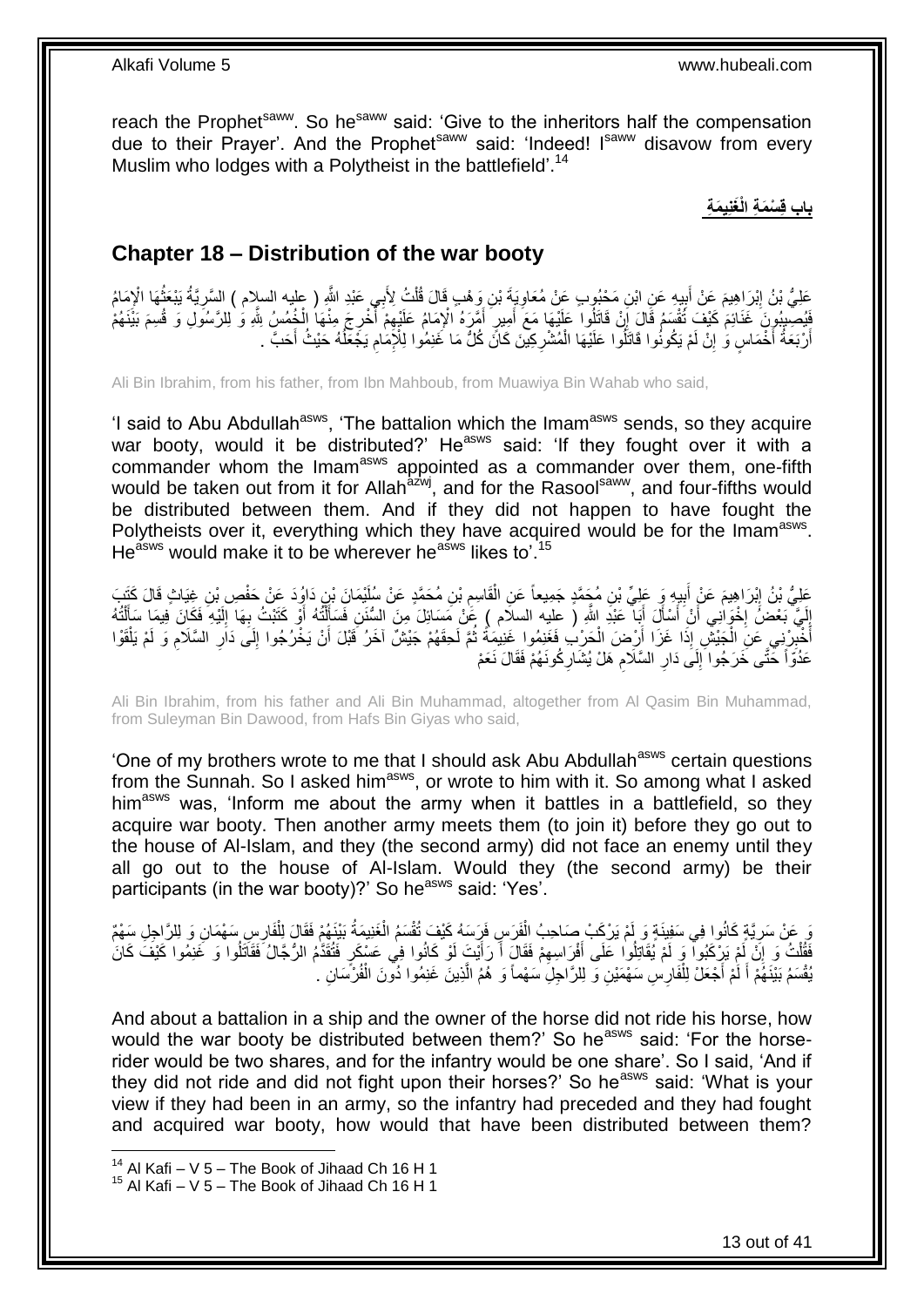Would there not be two shares for the cavalry and one share for the infantry, they had acquired the war booty without the cavalry?<sup>16</sup>

أَبُو عَلِيٍّ الْأَشْعَرِ يُّ عَنْ مُحَمَّدِ بْنِ سَإِلِمٍ عَنْ أَحْمَدَ بْنِ النَّصْرِ عَنْ جُسَيْنِ بْنِ عَبْدٍ اللَّهِ عَنْ جَذَهِ قَالَ قَالَ أَمِيرُ الْمُؤْمِنِينَ **ٍ** َ ֧֖֧֚֚֓֝֝֝ ِ ِ ْ َ ( عليه السلام )َ إِذَا كَانَ مَعَ الرَّجُلِ أَفْرَٰاسٌ فِي الْغَزْوِ لَمْ يُسْهَمْ لَهُ إِلَّا لِفَرَسَيْنِ مِنْهَا . ِ لَ **∶** ْ َ

Abu Ali Al Ashary, from Muhammad Bin Salim, from Ahmad Bin Al Nazar, from Husayn Bin Abdullah, from his father, from his grandfather who said,

'Amir Al-Momineen<sup>asws</sup> said: 'When there were (many) horses for the man during a military expedition, there would not be distributed to him except for the two horses from these<sup>'.17</sup>

عَلِيُّ بْنُ إِبْرَاهِيمَ عَنْ أَبِيهِ عَنْ حَمَّادٍ عَنْ بَعْضٍ أَصْحَابِهِ عَنْ أَبِي الْحَسَنِ ( عليه السلام ) قَالَ يُؤْخَذُ الْخُمُسُ مِنَ الْغَذَائِمِ ِ ْ ْ َ ِ **∣** َ **∶** فَيُجْعَلُ لِمَنْ جَعَلَهُ اللَّهُ عَزَّ وَ جَلَّ وَ يُقْسَمُ أَرْبَعَةُ أَخْمَاسٍ بَيْنَ مَنْ قَاتَلَ عَلَيْهِ وَ وَلِيَ ذَلِكَ اً

Ali Bin Ibrahim, from his father, from Hammad, from one of his companions,

(It has been narrated) from Abu Al-Hassan $a<sup>asws</sup>$  having said: 'The fifth would be taken from the war booty and it would be made to be for the one whom Allah<sup>azwj</sup> Mighty and Majestic Made it to be for, and four-fifths would be distributed between the ones who fought over it, and they would be the owners of that'.

قَالَ وَ لِلْإِمَامِ صَفْوُ الْمَالِ أَنْ يَأْخُذَ الْجَارِيَةَ الْفَارِهَةَ وَ الذَّابَّةَ الْفَارِهَةَ وَ الثَّوْبَ وَ الْمَتَاعَ مِمَّا يُحِبُّ وَ يَشْتَهِي فَذَلِكَ لَهُ قَبْلَ قِسْمَةِ<br>أَمْنَ الْجَمَعَ الْمَالِمِ أَن َّ **∶** ْ ِ ْ **ٍ** ْ ْ ْ ِ ْ الْمَالِ وَ قَُبْلَ ٰإِخْرَاجِ الْخُمُسِ ِ **∶** ْ

He<sup>asws</sup> said: 'And for the Imam<sup>asws</sup> would be the cleanest of the wealth if he<sup>asws</sup> were to like to take a slave girl, and the fancy animal, and the clothes, and the chattels from whatsoever he<sup>asws</sup> so loves and desires to, so that is for him<sup>asws</sup> before the distribution of the wealth, and before the extraction of the one-fifth'.

قَالَ وَ لَيْسَ لِمَنْ قَاتَلَ شَيْءٌ مِنَ الْأَرَضِينَ وَ لَا مَا غَلَبُوا عَلَيْهِ إِلَّا مَا اخْتَوِى عَلَيْهِ الْعَسْكَرُ وَ لَيْسَ لِلْأَعْرَابِ مِنَ الْغَنِيمَةِ شَيْءٌ ْ ْ ِ وَ إِنْ قَاتَلُوا مَعَ الْإِمَامِ لِأَنَّ رَسُولَ اللَّهِ ( صلَّى الله عليه وآله ) صَالَحَ الْأَعْرَابَ أَنْ يَدَعَهُمْ فِي دِبَارِهِمْ وَ لَا يُهَاجِرُوا عَلَى أَنَّهُ َ ِ ِ َ إِنْ دَهِمَ رَسُولَ اللَّهِ (ِ صلى الله عليه واله ) مِنْ عَدُوِّهِ دَهْمٌ أَنْ يَسْتَفِزَّهُمْ فَيُقَاتِلَ بِهِمْ وَ لَٰٓيْسَ لَهُمْ فِي الْغَنِيمَةِ نَصيبٌ وَ سُنَّةٌ ِ اُ اٍ ْ جَارِيَةٌ ٰفِيهِمْ وَ فِي غَيْرِهِمْ ِ ِ ِ

He<sup>asws</sup> said: 'And there would be nothing for the fighters from the lands, nor what they overcome over it, except what the soldiers possess, and there would not be anything from the war booty for the Bedouins, even if they had fought alongside the Imam<sup>asws</sup>, because Rasool-Allah<sup>saww</sup> had a treaty with the Bedouins that he<sup>saww</sup> would leave them in their houses and would not make them emigrate upon (the stipulation) that if Rasool-Allah<sup>saww</sup> is raided upon from his<sup>saww</sup> enemies by a raid, they would be provoked and would fight with them, and there would not be a share for them in the war booty, and it is a flowing Sunnah with regards to them and others.

وَ الْأَرْضُ الَّتِي أُخِذَتْ عَنْوَةً بِخَيْلٍ أَوْ رِكَابٍ فَهِيَ مَوْقُوفَةٌ مَتْرُوكَةٌ فِي يَدَيْ مَنْ يَعْمُرُهَا وَ ۖ يُحْيِيهَا وَ يَقُومُ عَلَيْهَا عَلَى مَا ِ ِ اُ **∶** ابل<br>ا َّ ِ ُهِصَالِحُهُمُ الْوَالِي عَلَى قَدْرِ طَاقَتِهِمْ مِنَ الْحَقِّ النِّصَنْفِ وَ النُّلُثِ وَ النُّلُثَيْنِ عَلَى قَدْرِ مَا يَكُونُ لَهُمْ صَالِحاً وَ لَا يَضُرُّهُمْ ـ ِ ة<br>أ ا<br>ا ُّ ُ ُّ ْ ِ ِ ْ

 $16$  Al Kafi – V 5 – The Book of Jihaad Ch 16 H 2

 $17$  Al Kafi – V 5 – The Book of Jihaad Ch 16 H 3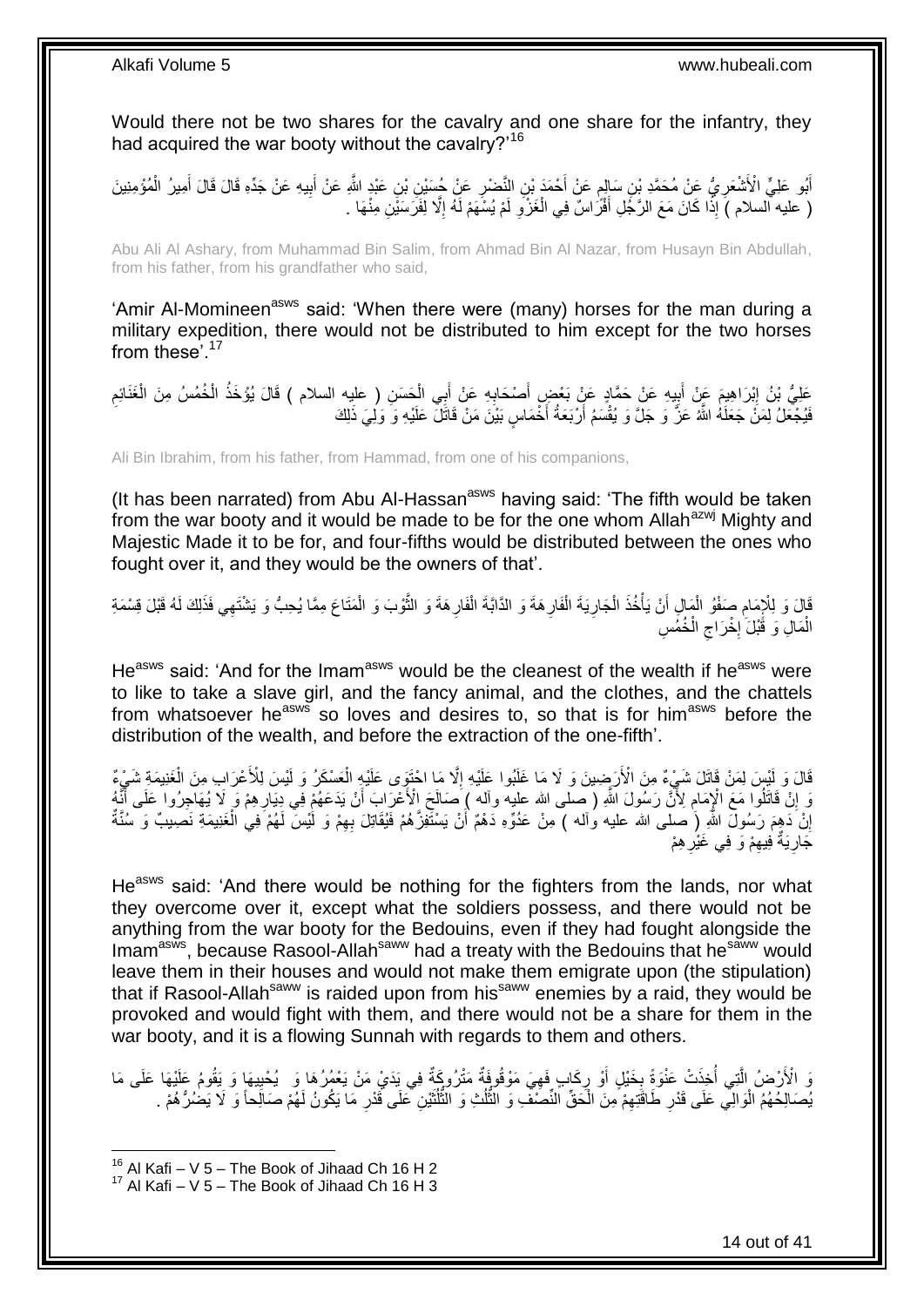And the land which is taken forcibly by a cavalry or riders, so it is dedicated to be left in the hands of the one who would fill it and revive it, and the governor would establish over it what would be correct for them in accordance to their (financial) strength from the right, the half and the third and the two-thirds, upon a measurement of whatever happens to be correct for them, and would not harm them'.<sup>18</sup>

مُحَمَّدُ بْنُ يَحْيَى عَنْ أَحْمَدَ بْنِ مُحَمَّدِ بْنِ عِيسَى عَنْ مُحَمَّدٍ بْنِ عِيسَى عَنْ مَنْصُورِ عَنْ هِشَامِ بْنِ سَالِمٍ عَنْ أَبِي عَبْدِ اللَّهِ ( عليه ِ َ **∶** السلام ) قَالَ سَأَلْتُهُ عَنِ الْأَعْرَابِ عَلَيْهِمْ جِهَادٌ قَالَ لَا إِلَّا أَنْ يُخَافَ عَلَى الْإِسْلَامِ فَيُسْتَعَانَ بِهِمْ قَلْتُ فَلَّهُمْ مِنَ الْجِزْيَةِ شَيْءٌ قَالَ َ ِ ِ ֺ֦֦֪֦֧֦֦֖֦֦֪֦֧֦֪֦֧֦֪֪֦֧֦֪֦֪֪֦֧֦֪֦֧֦֧֦֪֦֧֦֧֦֪֪֦֧֪֦֧֪֦֧֦֧֦֧֝֟֟֟֟֟֟֟֟֟֟֟֟֟֟֟֟֟֟֟֟֟֟֓֕֬֟֓֡֟֓֟֓֞֟֟֓֞֟֟֟֟֟֟֟֩֓֞֟֟֟֟֟֟ ْ ْ ِ ِ  $\lambda$ 

Muhamad Bin Yahya, from Ahmad Bin Muhammad Bin Isa, from Muhammad Bin Isa, from Mansour, from Hisham Bin Salim,

(It has been narrated) from Abu Abdullah $a$ sws, said, 'I asked him $a$ sws about the Bedouins, it there Jihaad upon them?' He<sup>asws</sup> said: 'No, except if there is a fear upon Al-Islam, so assistance would be sought by them'. I said, 'So would there by anything from the taxation for them?' He<sup>asws</sup> said: 'No'.<sup>19</sup>

عَنْهُ عَنْ أَحْمَدَ بْنِ مُحَمَّدٍ عَنْ مُحَمَّدٍ بْنِ يَحْيَى عَنْ طَلْحَةَ بْنِ زَيْدٍ عَنْ أَبِي عَنْدِ اللَّهِ عَنْ آبَائِهِ ( عليهم السلام ) عَنْ عَلِيٍّ ( َ ْ َ عليه السلام ) فِي اِلرَّجُلِ يَأْتِي الْقَوْمَ وَ قَدْ غَنِمُوا وَ لَمْ يَكُنْ شَهِدَ الْقِتَالَ فَقَالَ أَمِيرُ الْمُؤْمِنِينَ ( عليه السلام ) هَؤُلَاءِ ْ ِ ْ ْ ْ َ الْمَحْرُومُونَ وَ أَمَرَ ۚ أَنْ يُقْسَمَ لَهُمْ ۚ ـ َ ْ

From him, from Ahmad Bin Muhammad, from Muhammad Bin Yahya, from Talha Bin Zayd,

(It has been narrated) from Abu Abdullah<sup>asws</sup>, from his<sup>asws</sup> forefathers<sup>asws</sup>, from Ali<sup>asws</sup> regarding the man who comes to the people (combatants), and they had acquired war booty, and he had not been present for the fighting. So Amir Al-Momineen<sup>asws</sup> said: 'They are the deprives ones', and (but still) he<sup>asws</sup> ordered that it should be distributed to them<sup>'.20</sup>

مُحَمَّدٌ عَنْ أَحْمَدَ بْنِ مُحَمَّدٍ بْنِ عِيسَى عَنْ مَنْصُورِ بْنِ حَازِمٍ عَنْ هِشَامِ بْنِ سَالِمٍ عَنْ أَبِي عَبْدِ اللَّهِ (ِ عليه السلام ) قَالَ سَأَلْتُهُ َ ֧֖֖֖֧֧֖֧֧֧֧֧ׅ֧֧֧֧֧֚֚֚֚֓֝֝֝֝֟֓֟֓֝֬֝֓֝֓֝֬֟֓֟֓֟֓֟֓֝֬֝֬֝֓֝֬֜֓֝֬֝֓֝֬֝֬֝ ِ ֧֧֖֚֚֝֝֟֓֝ ِ ِ ْ َ عَنِ الْغَنِيمَةِ فَقَالَ يُخْرَجُ مِنْهَا خُمُسٌ بِثَّهِ وَ خُمُسٌ لِلرَّسُوَلِ وَ مَُا بَقِيَ قُسِمَ بَيْنَ مَنْ َقَاتَلَ عَلَيْهِ وَ وَلِيَ ذَلِكَ . ْ

Muhammad, from Ahmad Bin Muhammad Bin Isa, from Mansour Bin Hazim, from Hisham Bin Salim,

(It has been narrated) from Abu Abdullah<sup>asws</sup>, said, 'I asked him<sup>asws</sup> about the war booty, so he<sup>asws</sup> said: 'One-fifth would be taken out from it for Allah<sup>azwj</sup>, and a fifth for the Rasool<sup>saww</sup>, and whatever remains would be distributed between the ones who fought over it, and be the quardians of that  $2^1$ 

عَلِيُّ بْنُ إِبْرَاهِيمَ عَنْ أَبِيهِ وَ مُحَمَّدٍ بْنُ يَحْيَى عَنْ مُحَمَّدِ بْنِ الْحُسَيْنِ جَمِيعاً عَنْ عُثْمَانَ بْنِ عِيسَى عَنْ سَمَاعَةَ عَنْ أَحَدِهِمَا ( ِ َ **֓**֖֖֖֚֚֚֓֡ َ ْ ْ عليهما السَلام ) قَالَ إِنَّ رَسُولَ اللَّهِ ( صلى الله عليه وأله َ) خَرَجَ بِالنَّسَاءِ فِي الْحَرْبِ حَتَّى يُدَاوِينَ الْجَرْحَى وَ لَمْ يَقْسِمْ لَهُنَّ ْ ِ ْ ِ ِ مِنَ الْفَيْءِ شَيْئاً وَ لَكِنَّهُ نَفَّلَهُنَّ <sub>.</sub> ْ لَ

Ali Bin Ibrahim, from his father, and Muhammad Bin Yahya, form Muhammad Bin Al Husayn, altogether from Usman Bin Isa, from Sama'at,

1  $18$  Al Kafi – V 5 – The Book of Jihaad Ch 16 H 4  $19$  Al Kafi – V 5 – The Book of Jihaad Ch 16 H 5  $^{20}$  Al Kafi – V 5 – The Book of Jihaad Ch 16 H 6  $21$  Al Kafi – V 5 – The Book of Jihaad Ch 16 H 7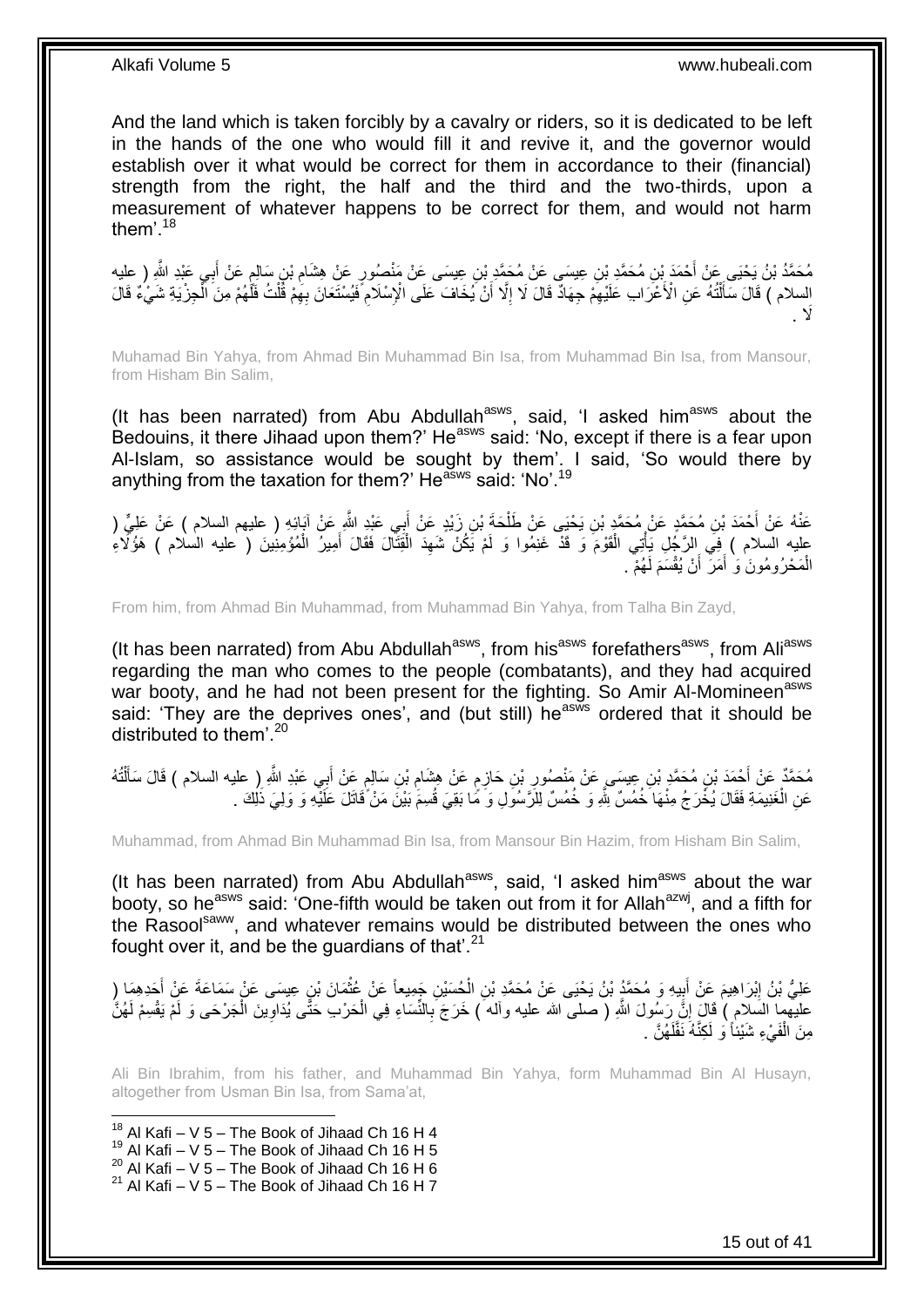(It has been narrated) from one of the two  $(5<sup>th</sup>$  or  $6<sup>th</sup>$  Imam<sup>asws</sup>) having said that Rasool-Allahsaww went out with the women during the war until they would treat the wounded, and did not distribute for them anything from the war booty, but gifted it voluntarily for them'. $^{22}$ 

**باب**

### <span id="page-15-0"></span>**Chapter 19 – A Chapter**

مُحَمَّدُ بْنُ يَحْيَى عَنْ أَحْمَدَ بْنِ مُحَمَّدِ بْنِ عِيسَى عَنْ مِهْرَانَ بْنِ مُحَمَّدٍ عَنْ عَمْرِو بْنِ أَبِي نَصْرٍ قَالَ سَمِعْتُ أَبَا عَبْدِ اللَّهِ ( عليه<br>بدين المريد : مَا يَوْمَ بِنَ مَثَّلَ مِنْ أَنْ يَعْب َ َ ِ السلام ) يَقُولُ خَيْرُ الرُّفَقَاءِ أَرْبَعَةٌ وَ خَيْرُ السَّرَايَا أَرْبَعُمِانَةٍ وَ خَيْرُ الْعَسَاكِرِ أَرْبَعَةُ أَلافَ ۗ وَ لاَ يُغْلَبُ عَشْرُ آلَافٍ مِنْ قِلَّةٍ . ْ َ َ َّ َ

Muhammad Bin Yahya, from Ahmad Bin Muhammad Bin Isa, from Mihran Bin Muhammad, form Amro Bin Abu Nasr who said,

'I heard Abu Abdullah<sup>asws</sup> saying, 'The best of the friends (circle) is the four, and the best of the battalions is four hundred, and the best of the armies is four thousand; and ten thousand would not be overcome due to scarcity (of numbers)<sup>'. 23</sup>

مُحَمَّدٌ عَنْ أَحْمَدَ بْنِ مُحَمَّدٍ عَنْ عَلِيِّ بْنِ الْحَكَمِ عَنْ فُضَيْلِ بْنِ خَيْنَمٍ عَنْ أَبِي جَعْفَرٍ ( عليه السلام ) قَالَ قَالَ رَسُولُ اللَّهِ ( ِ ْ َ َ م َ صلى الله عليه وآلهُ ) لَا يُهْزَمُ جَيْشٌ عَشَرَةِ آلَاَفٍ مِنْ قِلَّةٍ . َّ

Muhammad, from Ahmad Bin Muhammad, from Ali Bin Al Hakam, from Fuzayl Bin Khaysam,

(It has been narrated) from Abu Ja'far<sup>asws</sup> having said: 'Rasool-Allah<sup>saww</sup>, said: 'An army of ten thousand would not be defeated due to scarcity (of numbers)<sup>'. 24</sup>

عَلِيُّ بْنُ إِبْرَاهِيمَ عَنْ أَبِيهِ وَ عَلِيُّ بْنُ مُحَمَّدٍ عَنِ الْقَاسِمِ بْنِ مُحَمَّدٍ عَنْ سُلَيْمَانَ بْنِ دَاوُدَ الْمِنْقَرِيِّ قَالَ أَخْبَرَنِي النَّصْرُ بْنُ ِ ْ **!** َ ِ َ ِ ْ لَ َ إِسْمَاعِيلَ الْبَلْخِيُّ عَنْ أَبِي حَمْزَةَ النِّمَالِيِّ عَنْ شَهْرِ بْنِ حَوْشَبِ قَالَ قَالَ لِيَ الْحَجَاجُ وَ سَأَلَنِي عَنْ خُرُوجِ النَّبِيِّ ( صلى الله ْ **∶** ُّ َ ْ :<br>ا ِ ِ ِ ِ َعْلِيه وآله ) إِلَىَّ مَشَاهِدِهِ فَقُلْتُ شَهِدَ رَسُولُ اللَّهِ ( صَلى الله عَليه وآله ) بَدْراً فِي ثَلاثِمائَةٍ وَ ثَلاثَةَ عَشَرَ وَ شَهِدَ أُحُداً فِي ْ  $\frac{1}{2}$ ر<br>أ ِ سِتُّمِائَةٍ وَ شُهِدَ الْخَنْدَقَ فِي تِسْعِمِائَةٍ فَقَالَ عَمَّنْ قُلْتُ عَنْ جَعْفَرِ بْنِ مُحَمَّدٍ ( عليه السلام ) فَقَالَ ضَلَّ وَ اللَّهِ مَنْ سَلَكَ غَيْرَ ِ ْ ْ ِ ِّ يلِ ِه ِ َسب

Ali Bin Ibrahim, from his father, and Ali Bin Muhammad, from Al Qasim Bin Muhammad, from Suleyman Bin Dawood Al Minqary, from Ismail Al Balkhy, from Abu Hamza Al Sumaly, from Shahr Bin Howshab who said,

'Al-Hajjaj said to me and asked me about the going out of the Prophet<sup>saww</sup> to his<sup>saww</sup> overseeing it (the battles), so I said, 'Rasool-Allahsaww oversaw (the battle of) Badr among three hundred and thirteen (combatants), and oversaw (the battle of) Ohad among six hundred (combatants), and oversaw (the battle of) Khandaq among nine hundred (combatants)'. He said, 'From whom are you saying it, from Ja'far<sup>asws</sup> Bin Muhammad<sup>asws</sup>?' So I said, 'Strayed is the one, by Allah<sup>azwj</sup>, who walks upon other than his<sup>asws</sup> way'.<sup>25</sup>

1

<sup>24</sup> Al Kafi – V 5 – The Book of Jihaad Ch 17 H 2

 $^{22}$  Al Kafi – V 5 – The Book of Jihaad Ch 16 H 8

 $^{23}$  Al Kafi – V 5 – The Book of Jihaad Ch 17 H 1

 $25$  Al Kafi – V 5 – The Book of Jihaad Ch 17 H 3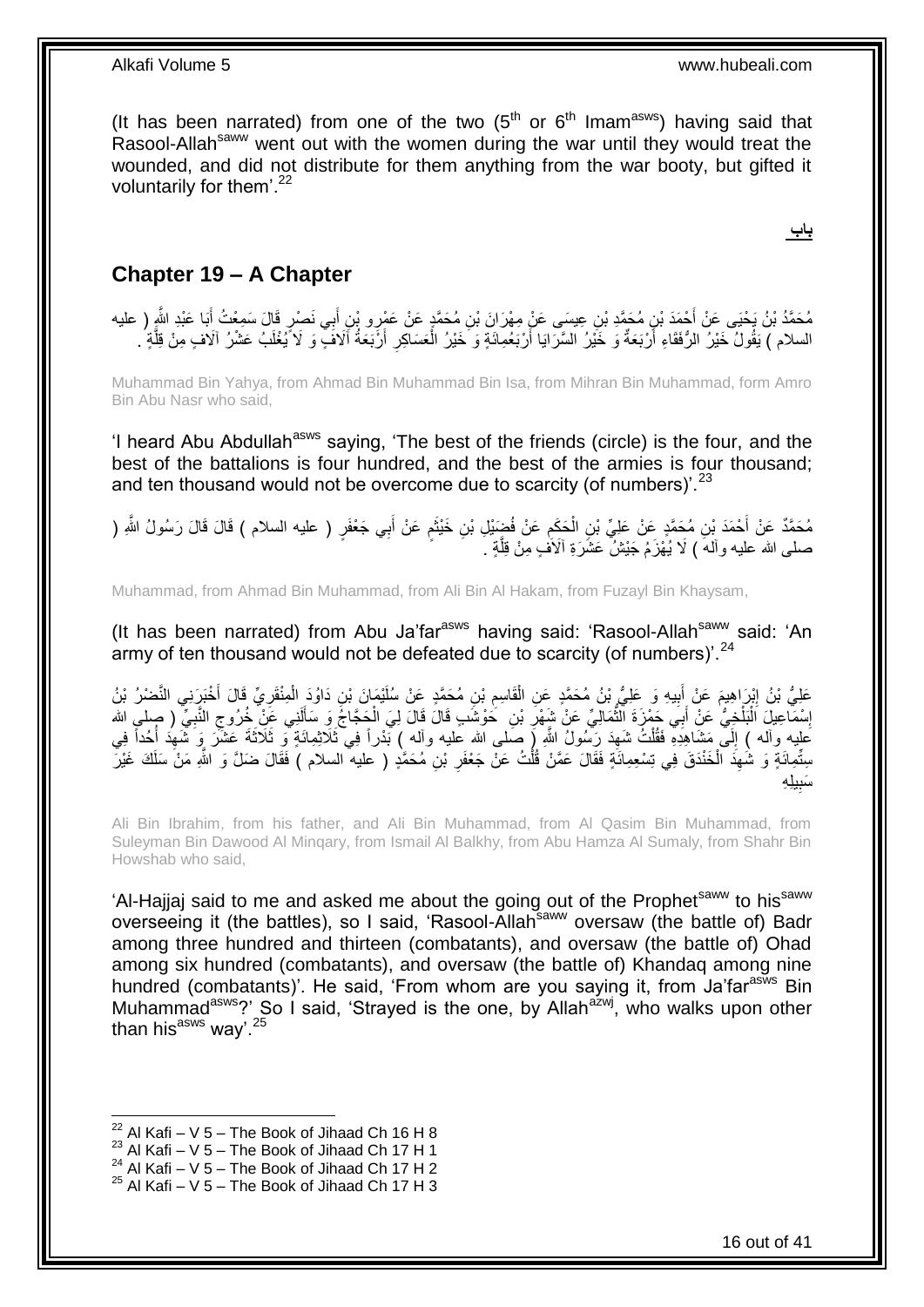**باب**

## <span id="page-16-0"></span>**Chapter 20– A Chapter**

عِدَّةٌ مِنْ أُصِيْحَابِذَا عَنْ سَهْلِ بْنِ زِيَادٍ عَنْ جَعْفَرٍ بْنِ مُحَمَّدٍ عَنِ ابْنِ الْقَدَّاحِ عَنْ أَبِيهِ مَيْمُونٍ عَنْ أَبِي عَبْدِ اللَّهِ ( عليه السلام )<br>يَحَدُّةُ مِنْ أُصِيحَابِذَا عَنْ سَهْلِ بْنِ زِيَاد ِ َ ِ ْ ِ ِ **∣** َ َ أَنَّ أَمِيرَ الْمُؤْمِنِينَ ( عليه السَّلاَمَ ) كَانَ إِذَا أَرَادَ الْقِتَالَ قَالَ هَذِهِ الدَّعَوَّاتِ اللَّهُمَّ إِنَّكَ أَعْلَمْتَ سَبِيلًا مِنْ سُبُلِكَ حَعَلْتَ فِيهِ ْ َ ْ ِ َ ِ َّ ْ رِضَاكَ وَ نَدَبْتَ إِلَيْهِ أَوْلِيَاءَكَ وَ جَعَلْنَهُ أَشْرَفَ سُبُلِكَ عِنْدَكَ ثَوَاباً وَ أَكْرَمَهَا لَدَيْكَ مَآباً وَ أَحَبَّهَا إِلَيْكَ مَسْلَكاً َ َ َ ْ َ لَ ِ ِ لَ ِ َ

A number of our companions, from Sahl Bin Ziyad, from Ja'far Bin Muhammad, from Ibn Al Qaddah, from his father Maymoun,

(It has been narrated) from Abu Abdullah<sup>asws</sup> that whenever Amir Al-Momineen<sup>asws</sup> intended the fighting, said: 'This is the supplication, 'O Allah<sup>azwj</sup>! You<sup>azwj</sup> Notified a Way from Your<sup>azwj</sup> Ways (and) Made Your<sup>azwj</sup> Pleasure to be therein, and Authorised Your<sup>azwj</sup> Guardians<sup>asws</sup> upon it, and Made it the noblest of Your<sup>azwj</sup> Ways with Rewards in Your<sup>azwj</sup> Presence, and most honourable of it as an ending, and the most Beloved it to You<sup>azwj</sup> as a pathway.

نُّمَ اشْتَرَيْتَ فِيهِ مِنَ الْمُؤْمِنِينَ أَنْفُسَهُمْ وَ أَمْوَالَهُمْ بِأَنَّ لَمْهُم الْجَنَّةَ يُقَاتِلُونَ فِي سَبِيلِ اللَّهِ فَيَقْتُلُونَ وَ يُقْتَلُونَ وَعِمْداً عَلِّيْكَ حَقَّاً ِ ْ َ ِ َ َ ْ ُ ِ فَاجْعَلْنِي مِمَّنْ اشْتَرَى فِيهِ مِنْكَ نَفْسَهُ ثُمَّ وَفَى لَكَ بِبَيْعِهِ الَّذِي بَايَعَكَ عَلَيْهِ غَيْرَ نَاكِثٍ وَ لَا نَاقِضٍ عَهْداً وَ لَا مُبَدِّلًا تَبْدِيلًا ُ ْ َّ

Then You<sup>azwj</sup> Bought from the Believers, their own souls and their wealth with the (price) that the Paradise would be for them, fighting in the Way of Allah<sup>azwj</sup>. So they are killing and are being killed based on a promise upon You<sup>azwj</sup> which is true. Therefore, Make me to be from the ones whom You<sup>azwj</sup> have Bought their own selves, then they fulfil the pledge which You<sup>azwj</sup> Pledged upon it, not being from the breaker and contradictors of an oath, nor Replace me with a replacement.

بَلِ اسْتِيجَاباً لِمَحَبَّتِكَ وَ تَقَرُّباً بِهِ إِلَيْكَ فَاجْعَلْهُ خَاتِمَةَ عَمَلِي وَ صَبِّرْ فِيهِ فَنَاءَ عُمُرِي وَ ارْزُقْنِي فِيهِ لَكَ وَ بِهِ مَشْهَداً تُوجِبُ لِي ْ لَ ِ **∶** ِ بِهِ مِنْكَ الرِّضَا وَ تَحُطُّ بِهِ عَنِّيَ الْخَطَايَا ْ ِ ِ

But, (Make me) as a responder to Your<sup>azwj</sup> Love, and to be closer to You<sup>azwj</sup> by it. Therefore, Make it a conclusion of my deeds, and Make therein an annihilation of my lifetime, and Grace me in it and by it, a martyrdom for You<sup>azwj</sup>, and Obligate to me by it, the Pleasure from you, and Delete from me, the errors by it.

وَ تَجْعَلُنِي فِي الْأَحْيَاءِ الْمَرْزُوقِينَ بِأَيْدِي الْعُدَاةِ وَ الْعُصَاةِ تَحْتَ لِوَاءِ الْحَقِّ وَ رَايَةِ الْهُدَى مَاضِياً عَلَى نُصْرَتِهِمْ قُدُماً غَيْرَ ْ ْ ْ ْ َ ِ ْ ُ ِ مُوَلٍّ دُبُرٍاً وَ ۚ لَا مُحْدِثٍ شَكَّاً

And Make me to be among the living Sustained ones (martyred) by the hands of the enemies and the disobedient ones, beneath the flag of the Truth and a flag of the Guidance, going to their (Believers) for their help, forward without turning backwards, nor encountering any doubts.

لْلَّهُمَّ وَ أَعُوذُ بِكَ عِنْدَ ذَلِكَ مِنَ الْجُبْنِ عِنْدَ مَوَارِدِ الْأَهْوَالِ وَ مِنَ الضَّعْفِ عِنْدَ مُسَاوَرَةِ الْأَبْطَالِ وَ مِنَ الضَّنِطِ لِلْأَعْمَالِ<br>اِنَّهُمْ وَ أَعُوذُ بِكَ عِنْدَ ذَلِكَ مِنَ الْجُبْنِ َ َّ **∶** ْ **↓**<br>; ِ ْ فَأَحْجُمَ مَنْ شَكَّ أَوْ مَضـَى بِغَيْرِ يَقِينٍ فَيَكُونَ سَعْيِي فِي نَبَابٍ وَ عَمَلِي غَيْرَ مَقْبُولٍ . **∶ ∶** َ َ

O Allah<sup>azwj</sup>! And I seek Refuge with You<sup>azwj</sup> during that, from the cowardice during the turning conditions, and from the weakness during encounters with the champions (of the enemies), and from the sins which frustrate the deeds so I can refrain from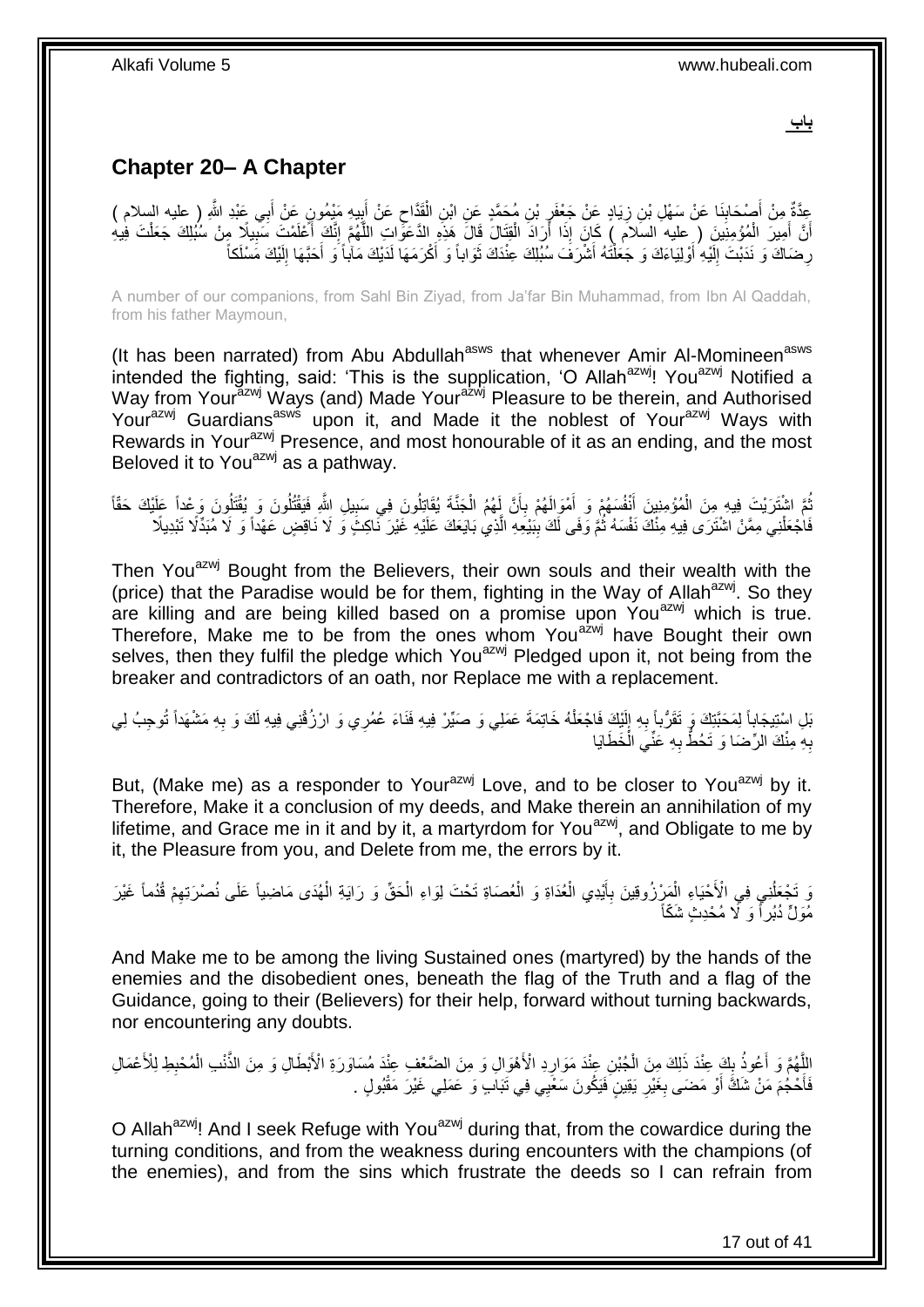doubts, or die without conviction in my quest in ruination, and my deeds would be without Acceptance'.<sup>26</sup>

> **ِ باب ال ِّشَعار**

# <span id="page-17-0"></span>**Chapter 21 – The Slogan (Battle-cry)**

عَلِيُّ بِنُ إِبْرَاهِيمَ عَنْ أَبِيهِ عَنْ أَحْمَدَ بْنِ مُحَمَّدِ بْنِ أَبِي نَصْرٍ عَنْ مُعَاوِيَةَ بْنِ عَمَّارٍ عَنْ أَبِي عَبْدِ اللَّهِ ( عليه السلام ) قَالَ َ َ ¦ َ َ ِ نْبِعَالَٰٓنَا يَا مُحَمَّدُۢ يَا مُحَمَّدُ وَ شِعَارُنَا يَوْمَ بَدْرٍ يَا نَصْرَ النَّهِ اقْتَرِبْ اقْتَرِبْ **∶** ِ

Ali Bin Ibrahim, from his father, from Ahmad Bin Muhammad Bin Abu nasr, from Muawiya Bin Ammar,

(It has been narrated) from Abu Abdullah<sup>asws</sup> having said: 'Our<sup>asws</sup> slogan is 'O Muhammad<sup>saww</sup>! O Muhammad<sup>saww</sup>!' and our<sup>asws</sup> slogan on the Day of Badr was, 'O victory of Allah<sup>azwj</sup>! Draw nearer! Draw nearer!'

وَ شِعَارٍُ الْمُسْلِمِينَ بَوْمَ أُحُدٍ يَا نَصْرَ اللَّهِ اقْتَرِبْ وَ يَوْمَ بَنِي النَّضِيرِ يَا رُوحَ الْقُدُسِ أَرِحْ وَ يَوْمَ بَنِي قَيْنُقَاعَ يَا رَبَّنَا لَا يَغْلِبَنَّكَ وَ ْ ِ اً ْ ِ ِ يَوْمَ الطَّائِفِ يَا رِضْوَانُ **∶** 

And a slogan of the Muslims on the Day of Ohad was, 'O Victory of Allah<sup>azwj</sup>, draw nearer!'; and on the Day of the Clan of Nazeer, 'O Holy Spirit, Grant rest!'; and on the Day of the Clan of Qaynuqa, 'O our Lord<sup>azwj</sup>, You<sup>azwj</sup> will not be overcome!'; and on the Day of Al-Ta'if, 'O *Rizwaan*!'

َوَ شِعَارُ يَوْمِ خُنَيْنٍ يَا بَنِي عَبْدِ اللَّهِ [يَإِ بَنِي عَبْدٍ اللَّهِ] وَ يَوْمِ الْأَحْزَابِ حم لَا يُبْصِرُونَ وَ يَوْمِ بَنِي قُرَيْظَةَ يَا سَلَامُ أَسْلِمْهُمْ وَ يَوْمِ ِ َ ِ ِ ِ الْمُرَ يْسِيعِ وَ ٰ هُوَ يَوْۚمُ بَنِي ۗ الْمُصْطَلِقِۖ أَلَا إِلَّى اللَّهِ الْأَمْرِ ِ اً<br>ا ْ  $\zeta$ ْ

And a slogan on the Day of Hunayn, 'O Clan of Abdullah! O Clan of Abdullah!' and on the Day of Al-Ahzaab, '*Ha Meem*! They shall not be visualising!', and on the Day of the Clan of Qureyza, 'O Salaam! Make them submit!' and on the Day of Al-Muraysi'e and it is the Day of the Clan of Al-Mustalaq, 'Indeed! To Allah<sup>azwj'</sup> (return) the matters!'

وَ يَوْمِ الْحُدَيْبِيَةِ أَلَا لَعْنَةُ اللَّهِ عَلَى الظَّالِمِينَ وَ يَوْمِ خَيْبَرَ يَوْمِ الْقَمُوصِ يَا عَلِيُّ آتِهِمْ مِنْ عَلُ وَ يَوْمِ الْفَتْح نَحْنُ عِبَادُ اللَّهِ حَقّاً حَقّاً ِ ْ ِ ِ َ **!** ْ ِ ِ ْ ِ ُ وَ يَوْمُ تَبُوكَ يَا أَحَدُ يَا صَمَدُ وَ يَوْمِ بَنِي الْمَلُوحِ أَمِتْ أَمِتْ وَّ يَوْمِ صِفِّينَ يَا نَصْرَ اللَّهِ ْ ِ َ **ُ** ِ َ َ  $\zeta$ 

And on the Day of Hudaybiya, 'Indeed! Curse of Allah<sup>azwj</sup> is upon the unjust'; and on the Day of Khyber (also known as) the Day of Al-Qamous, 'O Aliasws! Come upon them from the heights!'; and on the Day of Al-Fat'h, 'We are servants of Allah<sup>azwj</sup>, truly, truly!'; and on the Day of Tabuk, 'O One! O Self-Sufficient!' and on the Day of Al-Malouh, 'Kill! Kill (Cause to die)!' and on the Day of Siffeen, 'O Victory of Allah $a^{2w}$ !':

> وَ شِعَارُ الْمُسَيْنِ ( عليه السلام ) يَا مُحَمَّدُ وَ شِعَارُنَا يَا مُحَمَّدُ . ْ

And a slogan of Al-Husayn<sup>asws</sup>, 'O Muhammad<sup>saww</sup>!'; and our<sup>asws</sup> slogan is, 'O Muhammad<sup>saww</sup>!'<sup>27</sup>

<sup>1</sup>  $^{26}$  Al Kafi – V 5 – The Book of Jihaad Ch 18 H 1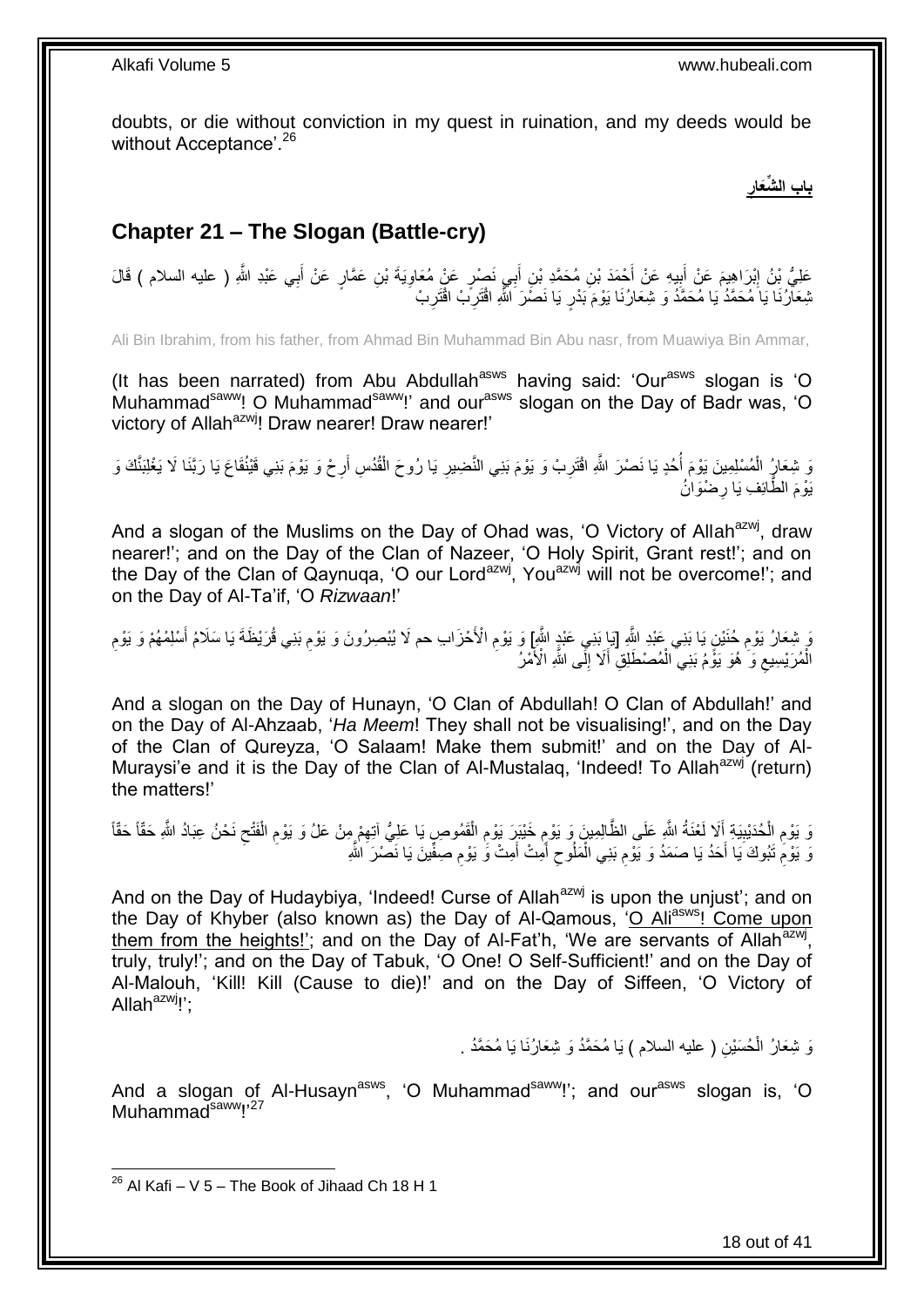عَلِيٌّ عَنْ أَبِيهِ عَنْ بَعْضٍ أَصْحَابِهِ عَنِ السَّكُونِيِّ عَنْ أَبِي عَبْدِ اللَّهِ ( عليه السلام ) قَالَ قَدِمَ أُنَاسٌ مِنْ مُزَيْنَةَ عَلَى النَّبِيِّ ( َ ِ َ ِ َ ِ ا<br>ا صلَّى الله عَليه وآله ) فَقَالَ مَا شِعَارُكُمْ قَالُوا حَرَامٌ قَالَ بَلْ شِعَارُكُمْ حَلَالٌ .

Ali, from his father, from one of his companions, from Al Sakuny,

(It has been narrated) from Abu Abdullah<sup>asws</sup> having said: 'Some people proceeded from Muzayna to the Prophet<sup>saww</sup>, so he<sup>saww</sup> said: 'What is your slogan (battle-cry)?' They said, 'Prohibited'. He<sup>asws</sup> said: 'But, your slogan is Permissible'.

نَ رُوٍيَ أَيْضاً أَنَّ شِعَارَ الْمُسْلِمِينَ يَوْمَ بَدْرٍ يَا مَنْصُورُ أَمِتْ وَ شِعَارَ يَوْمِ أُحُدٍ لِلْمُهَاجِرِينَ يَا بَنِي عَبْدِ الْفَصْرَ الرَّحْمَنِ ْ َ َ ِ<br>پ ِ ْ ا<br>ا ِ َ رَ لِلْأَوْسِ يَا بَنِي عَبْدِ اللَّهِ <sub>.</sub>

And it has been reported as well that a slogan (battle-cry) on the Day of Badr, 'O Aided ones, Kill!'; and a slogan of the Emigrants on the Day of Ohad, 'O Clan of Abdullah! O Clan of Abdul Rahman!'; and for the Aws (a tribe), 'O Clan of Abdullah!' 28

> **ْج َراِئ َها َو ال َّر ْميِ ْض ِل ا ْرتَِبا ِط الْ َخْي ِل َو إ باب فَ ِ**

### <span id="page-18-0"></span>**Chapter 22 – Merits of bridling the cavalry horses and injuring them, and the throwing (Archery)**

عِدَّةٌ مِنْ أَصْحَابِنَا عِنْ أَحْمَدَ بْنِ مُحَمَّدٍ عَنْ غَيْرِ وَاحِدٍ عَنْ أَبَانٍ عَنْ زُرَارَةَ عَنْ أَبِي عَبْدِ اللَّهِ ( عليه السلام ) قَالَ إِنَّ الْخَيْلَ َ َ **∶** َ ِ ْ ֚֚֚֚֬׀֛ كَانَتْ وُحُوشاً فِي بِلَادِ الْعَرَبِ فَمِسَعِدَ إِبْرَاهِيمُ وَ إِسْمَاعِيلُ ( عليهما السلام ) عَلَى جَبْلِ جِيَادٍ ثُمَّ صَاحَا أَلَا هَلاَ فَلاَ فَالَ فَمَا ِ َ َ ا پایا<br>ا ِ ِ ْ بَقِيَ فَرَسٌ إِلَّا أَعْطَاَهُمَا بِيَدِهِ وَ أَمْكَنَ مِنْ نَاصِيَتِهِ ۖ َ **!**  $\ddot{\phantom{a}}$ 

A number of our companions, from Ahmad Bin Muhammad, from someone else, from Aban, from Zurara,

(It has been narrated) from Abu Abdullah<sup>asws</sup> having said: 'The cavalry horses used to be wild in the Arab countries, so Ibrahim<sup>as</sup> and Ismail<sup>as</sup> ascended upon mount Jiyad, then they both<sup>as</sup> shouted: 'Do not be loose, do not be loose!' He<sup>asws</sup> said: 'So there did not remain a horse except that it gave its hand (front leg) to both of them<sup>as</sup>, and enabled its forelock (to be touched by them both<sup>as</sup>)<sup>'.29</sup>

عَذْلُه عَنْ عَلِيٍّ بْنِ الْحَكَمِ عَنْ عُمَرَ بْنِ أَبَانٍ عَنْ أَبِي عَبْدِ اللَّهِ ( عليه السلام ) قَالَ قَالَ رَسُولُ اللَّهِ ( صلى الله عليه وأله )<br>وَعَنْدُ عَلَى مُرْكِبَةٍ مِنْ أَوْلَا مَعْلَمَ عَنْ أَبَانٍ عَنْ أ َ َ ِ ْ الْخَيْلُ مَعْقُودٌ فِي نَوَاصِيَهَا الْخَيْرُ إِلَى يَوْمِ الْقِيَامَةِ . ْ ِ ∣∣<br>∶ ْ ْ

From him, from Ali Bin Al Hakam, from Umar Bin Aban,

(It has been narrated) from Abu Abdullah<sup>asws</sup> having said: 'Rasool-Allah<sup>saww</sup> said: 'The cavalry horse, the goodness is tied up in its forelocks up to the Day of Judgement<sup>'.30</sup>

عَنْهُ عَنِ ابْنِ فَضَّالٍ عَنْ ثَعْلَبَةَ عَنْ مَعْمَرٍ عَنْ أَبِي جَعْفَرٍ ( عليه السلام ) قَالَ سَمِعْتُهُ يَقُولُ الْخَيْرُ كُلُّهُ مَعْقُودٌ فِي نَوَاصِي َ ُّ ْ َ الْخَيْلِ إِلَى يَوْمِ الْقِيَامَةِ . ْ ِ  $\frac{1}{2}$ ْ

1  $^{27}$  Al Kafi – V 5 – The Book of Jihaad Ch 19 H 1  $^{28}$  Al Kafi – V 5 – The Book of Jihaad Ch 19 H 2  $^{29}$  Al Kafi – V 5 – The Book of Jihaad Ch 20 H 1  $30$  Al Kafi – V 5 – The Book of Jihaad Ch 20 H 2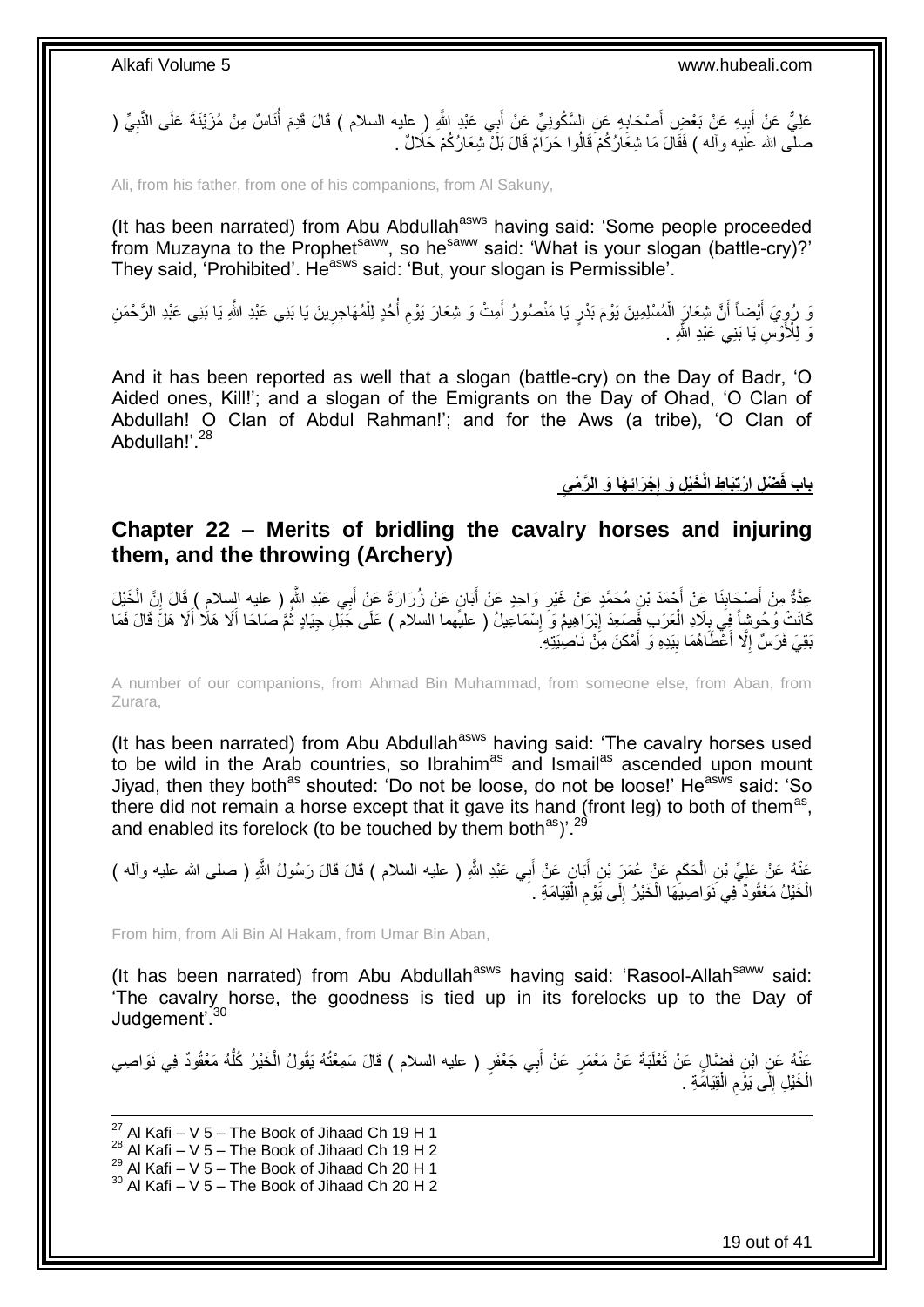From him, from Ibn Fazzal, from Sa'alba, from Ma'mar,

(It has been narrated) from Abu Ja'far<sup>asws</sup>, said, 'I heard him<sup>asws</sup> saying: 'The goodness, all of it is tied up in the forelocks of the cavalry horse, up to the Day of Judgement'.<sup>31</sup>

عَذْهُ عَنِ الْقَاسِمِ بْنِ يَحْيَى عَنْ جَدِّهٍ الْحَسَنِ بْنِ رَاشِدٍ عَنْ يَعْقُوبَ بْنِ فِبْنَوْ بِبْنِ إِبْرَاهِيمَ الْجَعْفَوِيِّ قَالَ سَمِعْتُ أَبَا الْحَسَنِ (ِ ْ ِ ِ ْ ِ ْ ِ ْ َ عليه السَلام ) يَقُولُ مَنْ رَبَطَ فَرَساً عَنِيقاً مُحِيَتْ عَنْهُ ثَلَاثُ سَيِّئَاتٍ فِي كُلِّ يَوْمٍ وَ كُتِبَ لَهُ إِحْدَى عَشْرَةَ حَسَنَةً وَ مَنِ رِرْتَبَطَّ ا.<br>: ֖֖֦֪֦֪֦֧֚֚֚֚֚֚֝֝֝֝֝֝֝֝֝֓֝֝֝֝֝֝֝֝֝֝֝֝֟֟֝֟֝֟֝֟֝֟֝֟֟֓֝ ً مَجِيناً مُحِيَتٌ عَنْهُ فِي كُلِّ يَوْمٍ سَيِّئَتَانِ وَ كُتِبَ لَهُ سَنْعُ جَسَنَاتٍ وَ مَنِ ٱرْتَبَطَ بِرُّذَوْناً يُرِيدُ بِهِ جَمَالًا أَوْ قَضَاءَ حَوَائِجَ أَوْ دَفْعَ ֧֧֧֧֧֧֧֧֓֝֓֝֓֝֓֝֬֟֓֟֓֓֓֟֓֓֟֓֓<del>֛</del> َ َ ِ ِ ِ لَ عَدُوٍّ عَنْهُ مُحِيَتْ عَنْهٌ كُلَّ يَوْم َسَيِّئَةٌ وَاَحِدَةٌ وَ كُتِبَ لَهُ سِتُّ حَسَنَاتٍ . ٍ

From him, from Al Qasim Bin Yahya, from his grandfather Al Hassan Bin Rashid, from Yaqoub Bin Ja'far Bin Ibrahim Al Ja'fary who said,

'I heard Abu Al-Hassan<sup>asws</sup> saying: 'The one who bridles an old horse, three sins are deleted from him during every days and there would be written for him eleven good deeds; and the one who bridles a hybrid (horse) there would be deleted from him two sins during every day and there would be written seven good deeds for him; and the one who bridles a work horse intending beauty by it, or fulfilment of needs, or repelling an enemy from him, there would be deleted one sin from him during every day, and there would be written six good deeds for him'.<sup>32</sup>

َ مُحَمَّدُ بْنُ يَحْيَى عَنْ أَحْمَدَ بْنِ مُحَمَّدِ بْنِ عِيسَى عَنْ مُحَمَّدِ بْنِ يَحْيَى عَنْ طَلْجَةَ بْنِ زَيْدٍ عَنْ أَبِي عَبْدِ اللَّهِ ( عليه السلام ) عَنْ ْ **∶** ِ أَبِيهِ ( عَلَيهِ السّلامِ ) أَنَّ رَسُولَ اللَّهِ ( صَلَّمَ اللَّه عِلْيهِ وآلهٖ ) أَجْرَى الْخَلْلِ الَّتِي أُضِّمْرَتْ مِنَ الْحَفْيَاءِ إِلَى مُسْجِدِ بَنِي زُرُيْقٍ وَ ْ ر<br>ا َّ ْ َ َ **∣** سَّتَقَهَا مِنْ ثَلَاثٍ نَخَلَاتٍ فَأَعْطَى السَّابِقَ عَذْقاً وَ أَعْطَى الْمُصَلِّيَ عَذْقاً وَ أَعْطَى الثَّالِثَ عَذْقاً . :<br>-<br>-**!** ا<br>أ **ٔ** َّ َ **ٔ** ِّ ْ َ

Muhammad Bin Yahya, from Ahmad Bin Muhammad Bin Isa, from Muhammad Bin Yahya, from Talha Bin Zayd,

(It has been narrated) from Abu Abdullah<sup>asws</sup>, from his<sup>asws</sup> father<sup>asws</sup> that Rasool-Allah<sup>saww</sup> raced the cavalry horse which were harboured, from Al-Hafya to the Masjid of the Clan of Zureyq, and awarded there from three palm trees (clusters of dates). So he<sup>saww</sup> gave the first one a cluster, and gave the second one a cluster, and gave the third one a cluster'.

> عَلِيُّ بْنُ إِبْرَاهِيمَ عَنْ أَبِيهِ عَنْ مُحَمَّدِ بْنِ يَحْيَى عَنْ طَلْحَةَ بْنِ زَيْدٍ عَنْ أَبِي عَبْدِ اللَّهِ ( عليه السلام ) مِثْلَهُ سَوَاءً . َ ْ **!** َ ِ لَ **ٔ**

Ali Bin Ibrahim, from his father, from Muhammad Bin Yahya, from Talha Bin Zayd,

(It has been narrated) from Abu Abdullah<sup>asws</sup> – just about the same.<sup>33</sup>

الْحُسَيْنُ بْنُ مُحَمَّدٍ الْأَشْعَرِيُّ عَنْ مُعَلَّى بْنِ مُحَمَّدٍ عَنِ الْوَشَّاءِ عَنْ عَبْدِ اللَّهِ بْنِ سِنَانٍ عَنْ أَبِي عَبْدِ اللَّهِ ( عليه السلام ) قَالَ ْ **∶** َ سَمِعْتُهُ يَقُولُ لَا سَبَقَ إِلَّا فَِي خُفٍّ أَوْ حَافِرٍ أَوْ نَصْلِ يَغْنِي النِّضَالَ . ِ َ َ

Al Husayn Bin Muhammad Al Ashary, from Moala Bin Muhammad, from Al Washa, from Abdullah Bin Sinan,

 $31$  Al Kafi – V 5 – The Book of Jihaad Ch 20 H 3

 $32$  Al Kafi – V 5 – The Book of Jihaad Ch 20 H 4

 $33$  Al Kafi – V 5 – The Book of Jihaad Ch 20 H 5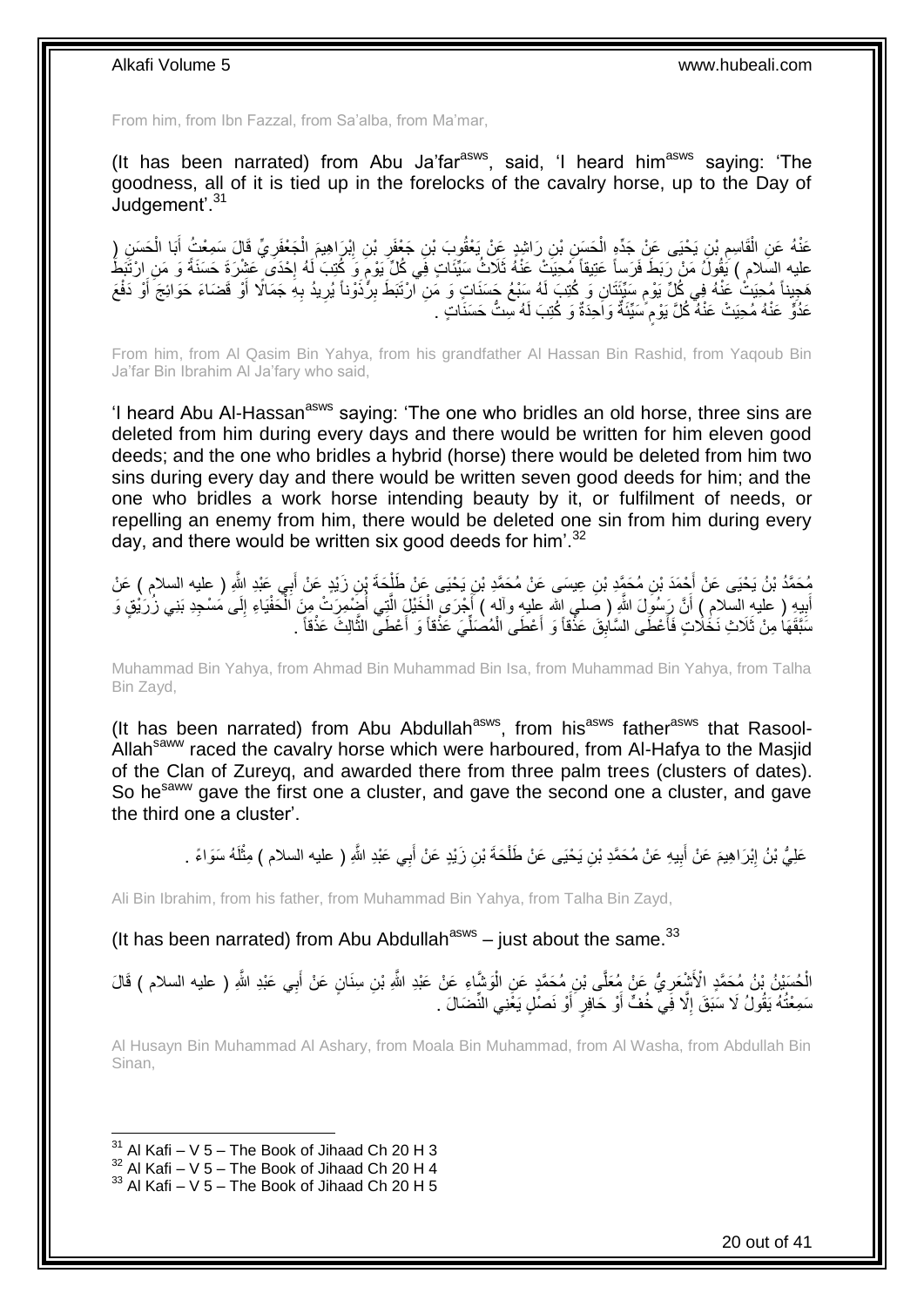(It has been narrated) from Abu Abdullah<sup>asws</sup>, said, 'I heard him<sup>asws</sup> saying: 'There shall be no (coming) first except in (racing) a camel-hoof, or a horse hoof, or an arrow-head, meaning archery<sup>'.34</sup>

مُحَمَّدُ بْنُ يَحْيَى عَنْ غِيَاثٍ بْنِ إِبْرَاهِيمَ عَنْ أَبِي عَبْدِ اللَّهِ عَنْ أَبِيهِ عَنْ عَلِيِّ بْنِ الْحُسَيْنِ ( عليه السلام ) أَنَّ رَسُولَ اللَّهِ ( صلى ْ ِ َ َ ِ َ الله عليه وأله ) أَجْرَى الْخَيْلَ وَ جَعَلَ سَبَقَهَا أَوَاقِيَّ مِنْ فِضَّةٍ . َ ْ َ

Muhammad Bin Yahya, from Giyad Bin Ibrahim,

(It has been narrated) from Abu Abdullah<sup>asws</sup>, from his<sup>asws</sup> father<sup>asws</sup>, from Ali<sup>asws</sup> Bin Al-Husayn<sup>asws</sup> that Rasool-Allah<sup>saww</sup> raced the cavalry horses, the first (prize) being an *Awqiya* (unit of measurement) of silver'.<sup>35</sup>

عَلِيُّ بْنُ إِبْرَاهِيمَ عَنِْ أَبِيِهِ عَنِ النَّوْفَلِيِّ عَنِ السَّكُونِيِّ عَنْ أَبِي عَبْدٍ اللَّهِ ( عليه إِلسلام ) قَالَ قَالَ رَسُولُ اللَّهِ ( صلى الله عليه َ ¦ ِ وآله ) إِذَا حَرَنَتْ عَلَى أَحَدِكُمْ دَابَّةٌ يَعْنِي أَقَامَتْ فِي أَرْضِ الْعََدُوِّ أَوْ فِي سَبِيلِ اللَّهِ فَلْيَذْبَخْهَا وَ لَا يُعَرْقِنْهَا . **ٔ** ْ ِ َ ْ َ َ َ

Ali Bin Ibrahim, from his father, from Al Nowfaly, from Al Sakuny,

(It has been narrated) from Abu Abdullah<sup>asws</sup> having said: 'Rasool-Allah<sup>saww</sup> said: 'If an animal balks to one of your, meaning it stand in the land of the enemy, or in the Way of Allah<sup>azwj</sup>, so let him slaughter it and not hamstring it'.<sup>36</sup>

الْخُسَيْنُ بِيُّ مُحَمَّدٍ عَنْ أَحْمَدَ بْنِ إِسْحَاقَ عَنْ سَعْدَانَ عَنْ أَبِي بَصِبِيرٍ عَنْ أَبِي عَبْدِ اللَّهِ ( عليه السلام ) قَالَ لَيْسَ شَيْءٌ تَحْضُرُهُ ِ َ َ َ الْمَلَائِكَةُ إِلَّا الرِّهَانَ وَ مُلَاعَبَةَ الزَّجُلِ أَهْلَهُ . َ  $\ddot{\phantom{a}}$ ْ

Al Husayn Bin Muhammad, from Ahmad Bin Is'haq, from Sa'dan, from Abu Baseer,

(It has been narrated) from Abu Abdullah<sup>asws</sup> having said: 'There is nothing which the Angels which the Angels attend except for the (horse-racing) contest, and playing of the man with his wife<sup>'.37</sup>

مُحَمَّدُ بْنُ يَحْيَى عَنْ أَحْمَدَ بْنِ مُحَمَّدٍ عَنْ مُحَمَّدِ بْنِ يَحْيَى عَنْ طَلْحَةَ بْنِ زَيْدٍ عَنْ أَبِي عَبْدِ اللَّهِ عَنْ آبَائِهِ ( عليهم السلام ) قَالَ<br>مَعَنَّدُ بْنُ يَحْيَى عَنْ أَحْمَدَ بْنِ مُحَمَّدٍ َ ْ ِ الرَّمْيُ سَهْمٌ مِنْ سِهَامِ الْإِسْلَاَمِ ِ

Muhammad Bin Yahya, from Ahmad Bin Muhammad, from Muhammad Bin Yahya, from Talha Bin Zayd,

(It has been narrated) from Abu Abdullah<sup>asws</sup> from his<sup>asws</sup> forefathers<sup>asws</sup> having said: The throwing of arrows (archery) is from the arrows of Al-Islam<sup>'.38</sup>

مُحَمَّدُ بْنُ يَحْيَى عَنْ عِبْرَانَ بْنِ مُوسَى عَنِ الْحَسَنِ بْنِ طَرِيفٍ عَنْ عَبْدِ اللَّهِ بْنِ الْمُغِيرَةِ رَفَعَهُ قَالَ قَالَ رَسُولُ اللَّهِ ( صلى الله ْ ِ ْ عليه وآله ) فِيَ قَوْلِ اللَّهِ عَزَّ وَ جَلَّ وَ أَعِدُّوا لَهُمْ مَا اسْتَطَعْتُمْ ۚ مِنْ قُوَّةٍ وَ مِنْ رِبَاطِ الْخَيْلِ قَالَ الرَّمْـيُ . ْ ِ <u>أ</u>

Muhammad Bin Yahya, from Imran Bin Musa, from Al Hassan Bin Tareyf, from Abdullah Bin Al Mugheira, raising it, said,

 $34$  Al Kafi – V 5 – The Book of Jihaad Ch 20 H 6

- $35$  Al Kafi V 5 The Book of Jihaad Ch 20 H 7
- $36$  Al Kafi V 5 The Book of Jihaad Ch 20 H 8
- $37$  Al Kafi V  $5$  The Book of Jihaad Ch 20 H 9

 $38$  Al Kafi – V 5 – The Book of Jihaad Ch 20 H 10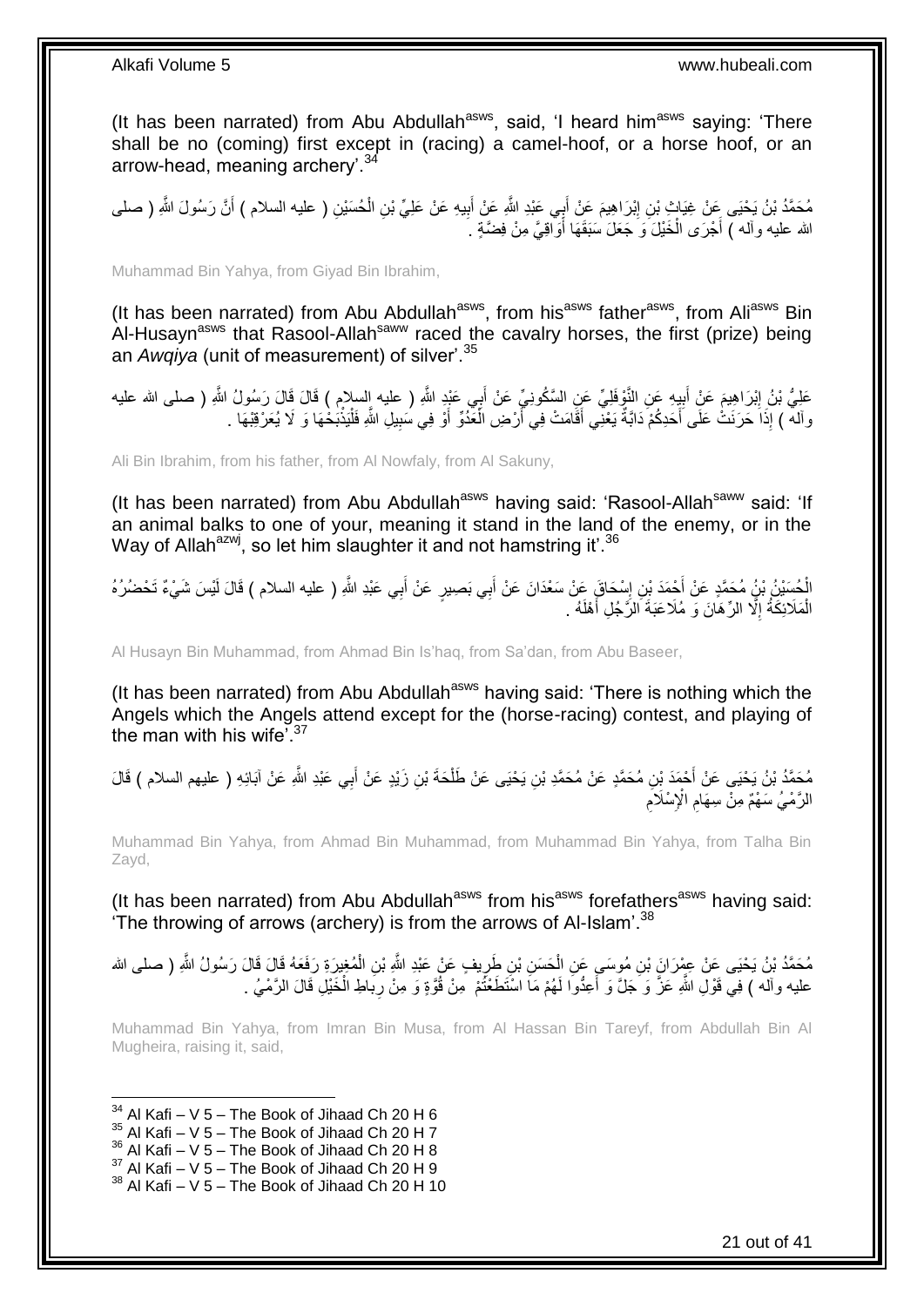'Rasool-Allah<sup>saww</sup> said regarding the Words of Allah<sup>azwj</sup> Mighty and Majestic *[8:60] And prepare against them whatever force you can and horses tied at the frontier*: 'The archery'.<sup>39</sup>

مُحَمَّدُ بْنُ يَحْيَى عَنْ مُحَمَّدِ بْنِ أَحْمَدَ عَنْ عَلِيٍّ بْنِ إِسْمَاعِيلَ رَفَعَهُ قَالَ قَالَ رَسُولُ اللَّهِ ( صلى الله عليه وآله ) ارْكَبُوا وَ ارْمُوا ِ َ رَ إِنْ تَرْمُوا أَحَبُّ إِلَيَّ مِنْ أَنْ تَرْكَبُوا اً لَ ∣∣<br>∶ יֲ<br>י

Muhammad Bin Yahya, from Muhammad Bin Ahmad, from Ali Bin Ismail, raising it, said,

'Rasool-Allah<sup>saww</sup> said: 'Ride (horses) and throw (arrows – i.e., archery), and that archery is more beloved to me<sup>saww</sup> than if your ride (horses)'.

نُّمَّ قَالَ كُلُّ لَهْوِ الْمُؤْمِنِ بَاطِلٌ إِلَّا فِي ثَلَاثٍ فِي تَأْدِيبِهِ الْفَرَسَ وَ رَمْيِهِ عَنْ قَوْسِهِ وَ مُلَاعَبَتِهِ امْرَأَتَهُ فَإِنَّهُنَّ حَقٌّ إِلَا إِنَّ اللَّهَ عَزَّ ْ ِ ْ ِ ُ ِ َ ∣اٍ َ ِ ْ ¦ ىَ جَلَّ لَيُدْخِلُ فِي السَّهْمِ الْوَاحِدِ الثَّلَاثُةَ الْجَنَّةَ عَامِلَ اَلْخَشَبَةِ وَ الْمُقَوِّيَ بِهِ فِي سَبِيلِ الثَّهِ وَ الرَّامِيَ بِهِ فِي سَبِيلِ الثَّهِ . **!** ِ ْ ْ ْ َّ ْ ِ ِ ِ

Then he<sup>saww</sup> said: 'Every amusement of the Believer is false except regarding three disciplining the horse, and throwing (arrows) from his bow, and his playing with his wife, for these are rightful. Indeed! Allah<sup>azwj</sup> Mighty and Majestic would Enter (each) one of the three into Paradise with regards to the arrow – the maker of the wood, and the one who strengthens it in the Way of Allah<sup>azwj</sup>, and the shooter with it in the Way of Allah<sup>azwj</sup>'.<sup>40</sup>

**!** بَعْلِيُّ بْنُ إِبْرَاهِيمَ عَنْ أَبِيهِ عَنِ ابْنِ أَبِي عُمَيْرٍ عَنْ حَفْصٍ عَنْ أَبِي عَبْدِ اللَّهِ ( عليه السلام ) قَالَ لَا سَبَقَ إِلَّا فِي خُفٍّ أَوْ حَافِرٍ َ ِ َ ِ َ َ أَوْ نَصْلٍ يَعْنِي الْنِّصَالَ ۚ. َ

Ali Bin Ibrahim, from his father, from Ibn Abu Umey, from Hafs,

(It has been narrated) from Abu Abdullah<sup>asws</sup> having said: 'There shall be no (coming) first except in (racing) a camel-hoof, or a horse hoof, or an arrow-head, meaning archery'.<sup>41</sup>

َ عَلِيُّ بْنُ إِبْرَاهِيمَ عَنْ أَبِيهِ عَنِ ابْنِ أَبِي عُمَيْرٍ عَنْ حَفْصِ بْنِ الْبَخْتَرِيِّ عَنْ أَبِي عَبْدِ اللَّهِ ( عليه السلام ) أَنَّهُ كَانَ يَحْضُرُ ِ ْ َ **!** َ **ֽ**ו َ الرَّمْـيَ وَ الرِّهَانَ .

Ali Bin Ibrahim, from his father, from Ibn Abu Umeyr, from Hafs Bin Al Bakhtary,

(It has been narrated) from Abu Abdullah<sup>asws</sup> that he<sup>asws</sup> used to attend the archery and the horse-racing contest<sup>'.42</sup>

عَلِيُّ بْنُ إِبْرَاهِيمَ عَنْ أَبِيهِ وَ مُحَمَّدُ بْنُ يَحْيَى عَنِْ طَلْحَةَ بْنِ زَيْدٍ عَنْ أَبِي عَبْدِ اللَّهِ ( عليه السلام ) قَالَ أَغَارَ الْمُشْرِكُونَ عَلَى َ ْ **!** َ ِ ِ ْ َ سَرْحِ الْمَدِينَةِ فَنَادَىِ فِيهَا مُنَادٍ يَا سُوءَ صَبَاحَاهْ فَسَمِعَهَا رَسُولُ اللّهِ ( صَلّمى الله عليه وأله ) فِي الْخَيْلِ فَرَكِبَ فَرَسَهُ فِي طَلَب ْ ِ ْ الْعَدُوٌّ وَ كَانَ أَوَّلَ أَصْبِحَابِهِ لَحِقَهُ أَبُو قَتَادَةَ عَلَى فَرَسٍ لَهُ وَ كَانَ تَخُتَ رَسُولِ اللَّهِ ( صلى الله عليه وآله ) سَرْجٌ دَقَّتَاهُ لِيفٌ َ **∶** َ َ ْ يْسَ فِيهِ أَشَرٌ وَ لَا بَطَرٌ َ لَ

Ali Bin Ibrahim, from his father, and Muhammad Bin Yahya, from Talha Bin Zayd,

 $39$  Al Kafi – V 5 – The Book of Jihaad Ch 20 H 11

 $40$  Al Kafi – V 5 – The Book of Jihaad Ch 20 H 12

<sup>41</sup> Al Kafi –  $V$  5 – The Book of Jihaad Ch 20 H 13

 $42$  Al Kafi – V 5 – The Book of Jihaad Ch 20 H 14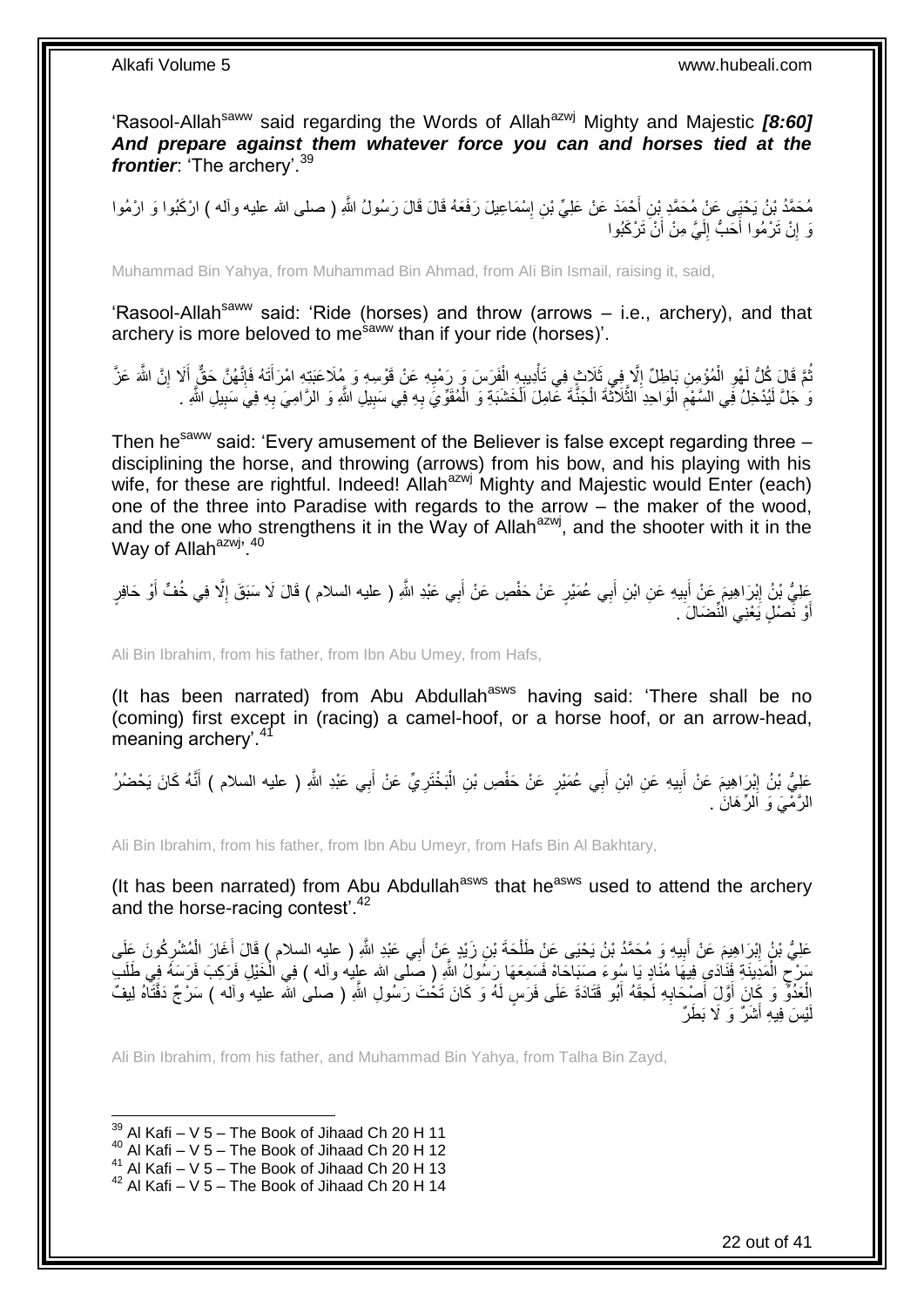(It has been narrated) from Abu Abdullah<sup>asws</sup> having said: 'The Polytheists raided upon a free-pasture land of Al-Medina, so a caller among it called out, 'O evil morning'. So Rasool-Allah<sup>saww</sup> heard it among the cavalry, so he<sup>saww</sup> rode out on his<sup>saww</sup> horse in seeking of the enemy, and the first of his<sup>saww</sup> companions to catch up with him<sup>saww</sup> was Abu Qatada upon a horse of his. And there was a saddle of palm leaves beneath him<sup>saww</sup>, not having anything superficial or pride-worthy.

فَطَّلَبَ الْعَدُوَّ فَلَمْ يَلْقَوْا أَحَدٍاً وَ تَتَابَعَتِ الْخَيْلُ فَقَالَ أَبُو قَتَادَةَ يَا رَسُولَ اللَّهِ إِنَّ الْعَدُوَّ قَدِ انْصَرَفٍ فَإِنْ رَأَيْتَ أَنْ نَسْتَبِقَ فَقَالَ نَعَمْ ْ ِ ْ َ ْ ْ ِ َ َ ∣ļ فَاسْتَنَقُوا فَخَرَجَ ٰرَسُولُ اللَّهِ ( صلى الله عليه وأله ) سَابِقاً عَلَيْهِمْ ثُمَّ أَقْبَلَ عَلَيْهِمْ فَقَالَ أَنَا ابْنُ الْعَوَالِنَكِ مِنْ قُرَيْشٍ إِنَّهُ لَهُوَ الْحَوَادُ ْ ِ ْ َ ِ َ ا دیکھیے ِ الْبَحْرُ يَعْنِي فَرَسَهُ . :<br>ا

So he<sup>saww</sup> sought the enemy but did not come across any, and the (Muslim) cavalry followed him<sup>saww</sup> up. So Abu Qatada said, 'O Rasool-Allah<sup>saww</sup>! The enemy has disperse, so I think we should race back'. So he<sup>saww</sup> said: 'Yes'. So they raced back and Rasool-Allah<sup>saww</sup> came first over them all. Then he<sup>saww</sup> turned towards them, so he<sup>saww</sup> said: 'I<sup>saww</sup> am a son<sup>saww</sup> of the 'Awateek' from Qureysh. It is steed of the ocean', meaning his<sup>saww</sup> horse'.<sup>43</sup>

**َّص ِس ِه اللِّ ُع َع ْن َنفْ باب ال َّر ُج ِل َيْدفَ**

## <span id="page-22-0"></span>**Chapter 23 – The man fends off the thief from himself**

أَحْمَدُ بْنُ مُحَمَّدٍ الْكُوفِيُّ عَنْ مُحَمَّدِ بْنِ أَحْمَدَ الْقَلَانِسِيِّ عَنْ أَحْمَدَ بْنِ الْفَضْلِ عَنْ عَبْدِ اللَّهِ بْنِ جَبَلَةَ عَنْ فَزَارَةَ عَنْ أَنَسٍ أَوْ هَيْئِمِ ْ َ ْ َ ِ َ َ َ بْنِ الْبَرَاءِ قَالَ قُلْتُ لِأَبِّي جَعْفَرٍ ( عليه السلام ) اللِّصُّ يَذْخُلُ فِي بََيْتِي يُرِيدُ نَفْسِي وَ مَالِيَ قَالَ اقْتُلْ فَأُشْهِدُ اللَّهَ وَ مَنْ سَمِعَ أَنَّ ِ ِّ ْ ْ َ ِ ُ دَمَّهُ فِي عُٰنُقِي .

Ahmad Bin Muhammad Al Kufy, from Muhammad Bin Ahmad Al Qalanisy, from Ahmad Bin Al Fazl, from Abdullah Bin Jabala, from Farara, from Anas, or Haysam Bin Al Bara'a who said,

'I said to Abu Ja'far<sup>asws</sup>, 'The thief enters into my house wanting my soul (murder me) and my wealth'. He<sup>asws</sup> said: 'Kill, for I<sup>asws</sup> bear witness to Allah<sup>azwj</sup> and the one who hears that his blood is in my<sup>asws</sup> neck (responsibility)<sup>'.44</sup>

عَلِيُّ بْنُ إِبْرَ إِهِيمَ عَنْ أَبِيهِ عَنِ النَّوْفَلِيِّ عَنِ السَّكُونِيِّ عَنْ أَبِي عَبْدِ اللَّهِ ( عليه السلام ) قَالَ قَالَ أَمِيرُ الْمُؤْمِنِينَ ( صلوات الله َ  $\frac{1}{2}$ َ ِ ْ َ عليه ) إِنَّ اللَّهَ عَٰزَ وَ جَلَّ لَيَمْقُتُ الرَّجْلَ يَدْخُلُ عَلَيْهِ ۗاللِّصُّ فِي بَيْتِهِ فَلَا يُحَارِبُ . ِّ ا

Ali Bin Ibrahim, from his father, from Al Nowfaly, from Al Sakuny,

(It has been narrated) from Abu Abdullah<sup>asws</sup> having said: 'Amir Al-Momineen<sup>asws</sup> said: 'Allah<sup>azwj</sup> Mighty and Majestic Detests the man upon whom the thief enters into his house, so he does not fight<sup>'.45</sup>

وَ بِإِسْنَادِهِ أَنَّ أَمِيرَ الْمُؤْمِنِينَ ( عِليه السلام ) أَتَاهُ رَجُلٌ فَقَالَ يَا أَمِيرَ الْمُؤْمِنِينَ إِنَّ لِصَّاً دَخَلَ عَلَى امْرَأَتِي فَسَرَقَ حُلِيَّهَا فَقَالَ ِ ْ َ َ ْ َ ِ ِ َ أَمِيزُ الْمُؤْمِنِينَ ( عليه السلام ) أَمَا إِنَّهُ لَوْ دَٰخْلَ عَلَى ابْنِ صَفِيَّةَ لَمَا رَضِيَ بِذَلِكَ حَتَّى يَعُمَّهُ بِالسَّيْفِ . ْ َ ِ ِ َ

And by his chain that,

1

 $^{44}$  Al Kafi – V 5 – The Book of Jihaad Ch 21 H 1

 $43$  Al Kafi – V 5 – The Book of Jihaad Ch 20 H 15

 $45$  Al Kafi – V 5 – The Book of Jihaad Ch 21 H 2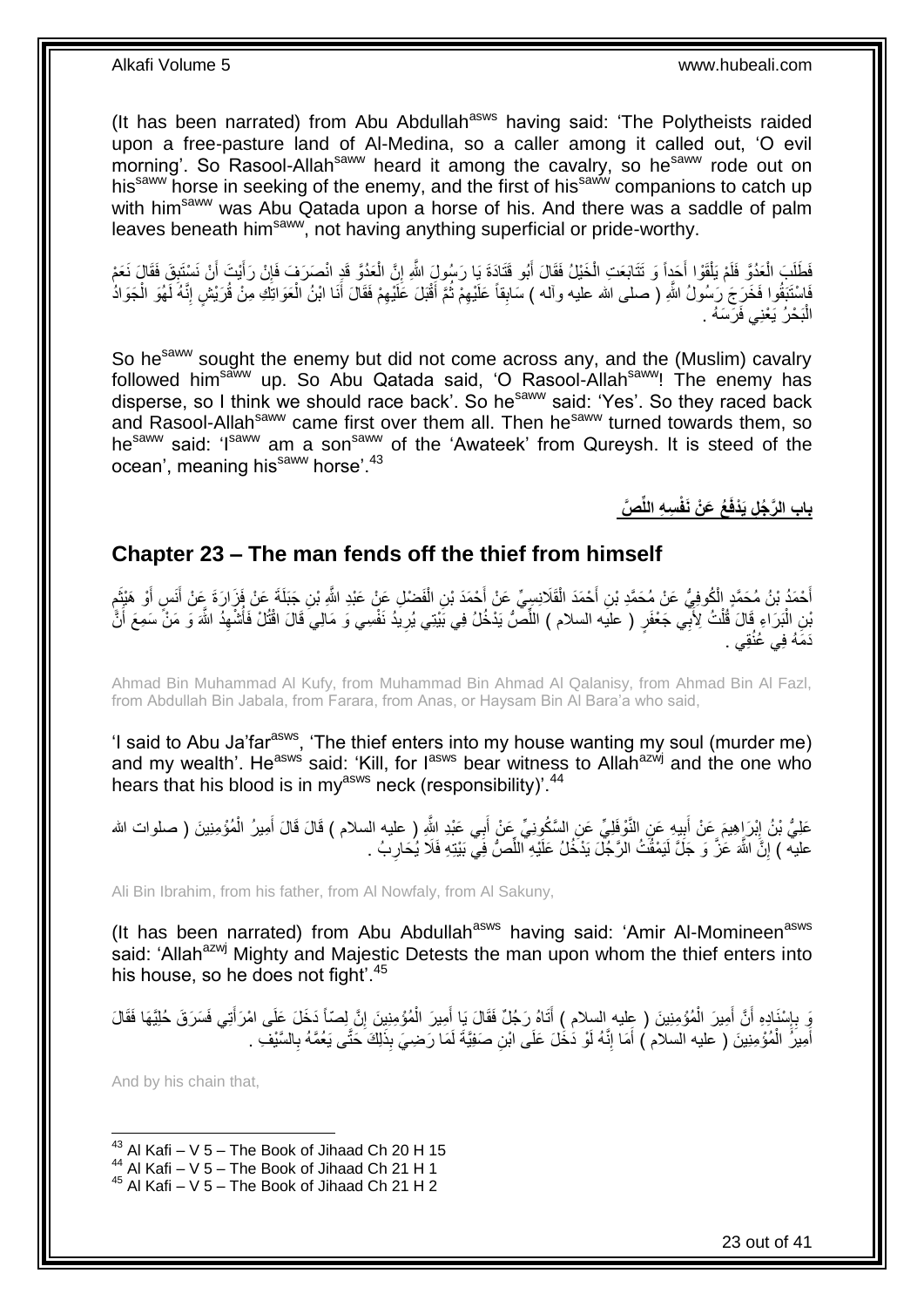'Amir Al-Momineen<sup>asws</sup>, a man came over to him<sup>asws</sup> so he said, 'O Amir Al-Momineen<sup>asws</sup>! A robber came and stole my wife's ornaments'. So Amir Al-Momineen<sup>asws</sup> said: 'But if he had come over to a son of a righteous woman, he would not have been pleased with that until he had driven him away with the sword'.<sup>46</sup>

عَلِيُّ بْنُ إِبْرَاهِيمَ عَنْ أَبِيهِ عَنِ ابْنِ أَبِي عُمَيْرٍ عَنْ أَبَانٍ بْنِ عُثْمَانَ عَنْ رَجُلٍ عَنِ الْحَلَبِيِّ عَنْ أَبِي عَبْدِ اللَّهِ ( عليه السلام ) قَالَ َ َ **!** َ ِ ْ ْ قَالَ أَمِيرُ الْمُؤْمِنِينَ ( عَليه السلامَ ) إِذَا دَخَلَّ عَلَيْكَ اللَّصُّ الْمُحَارِبُ فَاقْتُلْهُ فَمَا أَصَابَكَ فَدَمُهُ فِي عُنُقِي . َ ْ **∶** ْ ِّ ْ َ

Ali Bin Ibrahim, from his father, from Ibn Abu Umeyr, from Aban Bin Usman, from a man, from Al Halby,

(It has been narrated) from Abu Abdullah<sup>asws</sup> having said: 'Amir Al-Momineen<sup>asws</sup> said: 'When a robber comes over to you, so kill him. So whatever faces you, his blood would be upon myasws neck'.<sup>47</sup>

**ُدو َن َم ْظلِ َمتِ ِه تِلَ باب َم ْن قُ**

### <span id="page-23-0"></span>**Chapter 24 – The one who is killed confronting his oppression**

مُحَمَّدُ بْنُ يَحْيَى عَنِْ أَحْمَدَ بْنِ مُحَمَّدِ بْنِ عِيسَى عَنْ عَبْدِ الرَّحْمَنِ بْنِ أَبِي نَجْرَانَ عَنْ عَبْدِ اللَّهِ بْنِ سِنَانٍ عَنْ أَبِي عَبْدِ اللَّهِ ( َ **∶** َ عليه السلام ) قَالَ قَالَ رَسُولٌ اللَّهِ ( صلَّى الله عليه وآله ) مَنْ قُتِلَ دُوَنَ مَظْلِمَتِهِ فَهُوَ شَهِيدٌ . ِ

Muhammad in Yahya, from Ahmad Bin Muhammad Bin Isa, from Abdul Rahman Bin Abu Najran, from Abdullah Bin Sinan,

(It has been narrated) from Abu Abdullah<sup>asws</sup> having said: 'Rasool-Allah<sup>saww</sup> said: 'The one who dies confronting his attacker, so he is a martyr'.<sup>48</sup>

َ بِهَذَا الْإِسْنَادِ عَنْ أَبِي مَرْيَمَ عَنْ أَبِي جَعْفَرٍ ( عليه السلام ) قَالَ قَالَ رَسُولُ اللَّهِ ( صلى الله عليه وآله ) مَنْ قُتِلَ دُونَ<br>وَ يَمِنَّذَا الْإِسْنَادِ عَنْ أَبِي مَرْيَمَ عَنْ أَبِي جَعْفَرٍ ( الجه َ َ ِ مَظْٰلِمَتِهِ فَهُوَ شَهِيدٌ ثُمَّ فَالَّ يَا أَبَٰا مَرْيَمَ هَلْ تَدْرِمِّي مَا دُونَ مَظْلِمَتِهِ قُلْتُ جُعِلْتُ فِدَاكَ الرَّجُلُ يُقْتَلُ دُونَ أَهْلِهِ وَ دُونَ مَالِهِ وَ أَشْبَاهِ<br>نَنْدَ تَبَرَّتُ تَمْسَلِ بِهِ م ْ ْ َ .<br>• • • • ِ َ َ ذَلِكَ فَقَالَ يَا أَبَا مَرْيَمَ إِنَّ مِنَ الْفِقْهِ عِرْفَانَ الْحَقِّ ْ ֧<u>׀</u> َ ْ

And by this chain, from Abu Maryam,

(It has been narrated) from Abu Ja'far<sup>asws</sup> having said: 'Rasool-Allah<sup>saww</sup> said: 'The one being killed facing his attacker, so he is a martyr'. Then he<sup>asws</sup> said: 'O Abu Maryam! Do you know what is 'facing oppression'?' I said, 'May I be sacrificed for you<sup>asws</sup>! The man who is killed instead of his family, and instead of his wealth and like that'. So he<sup>asws</sup> said:' O Abu Marvam! It is from the jurisprudence, recognition of the truth'.<sup>49</sup>

عَنْهُ عَنْ أَحْمَدَ بْنِ مُحَمَّدٍ عَنْ عَلِيٍّ بْنِ الْحَكَمِ عَنِ الْحُسَيْنِ بْنِ أَبِي الْعَلَاءِ قَالَ سَأَلْتُ أَبَا عَبْدِ اللَّهِ ( عليه السلام ) عَنِ الرَّجُلِ<br>ِ َ ْ َ ْ َ ْ ِ ْ ُقَاتِلُ دُونَ مَالِهِ فَقَالَ قَالَ رَسُولُ ٱللَّهِ (َ صِلمَىٰ اللهَ عليه وآلَه )َ مَنْ ۖ قُتِلَ دُونَ مَالِهِ فَهُوَ بِمَنْزِلَةِ الشَّهِيدِ قُلْتُ أَ يُقَاتِلُ أَفْضَلُ أَوْ لَمْ َ َ َ ْ ِ لَ ِ ِ يُقَاتِلْ قَالَ أَمَّا أَنَا لَوْ كُنْتُ لَمْ أَقَاتِلْ وَ تَرَكْتُهُ . ُ َ َ

1

 $48$  Al Kafi – V 5 – The Book of Jihaad Ch 21 H 1

 $46$  Al Kafi – V 5 – The Book of Jihaad Ch 21 H 3

 $47$  Al Kafi – V 5 – The Book of Jihaad Ch 21 H 4

 $49$  Al Kafi – V 5 – The Book of Jihaad Ch 21 H 2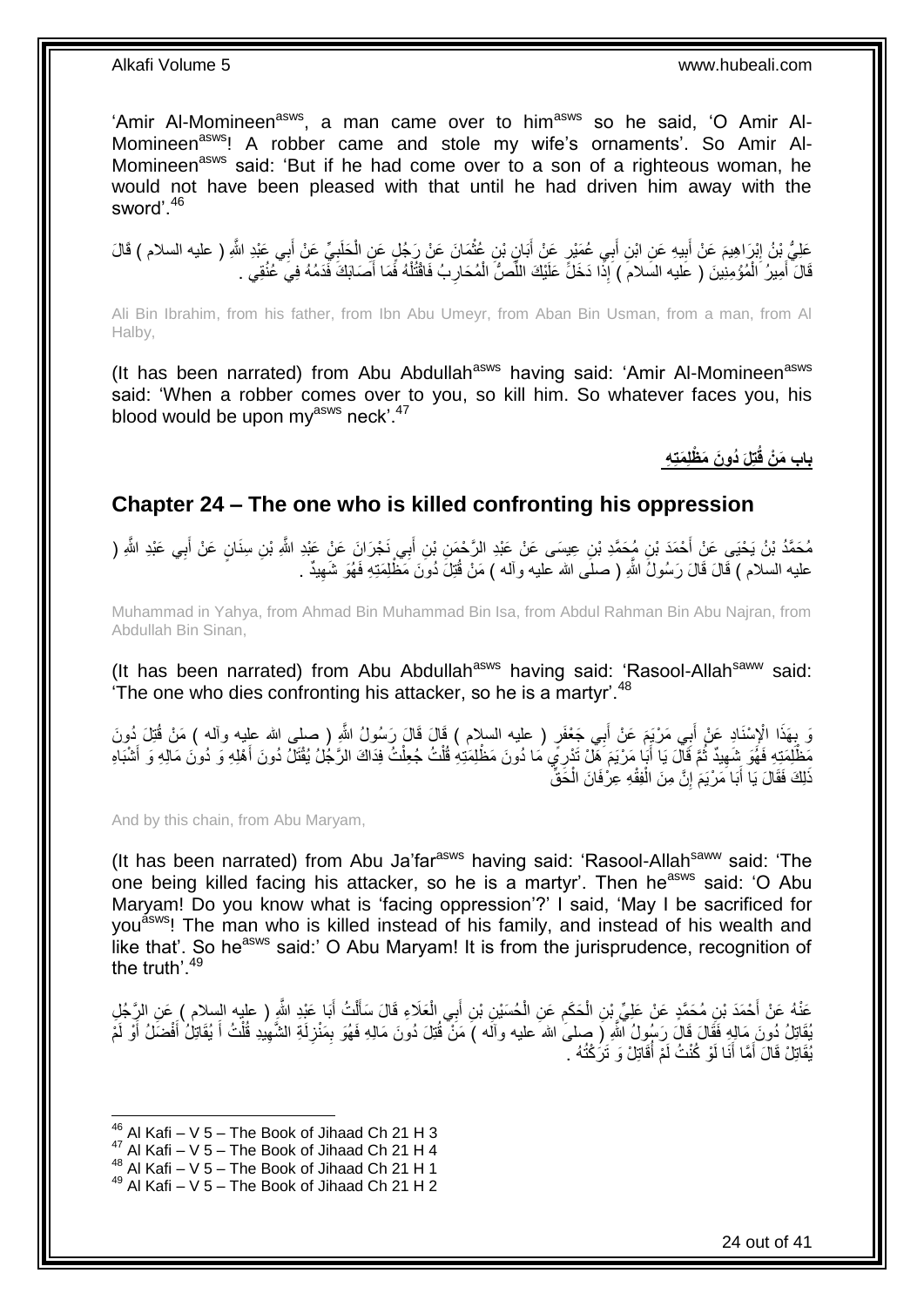From him, from Ahmad Bin Muhammad, from Ali Bin Al Hakam, from Al Husayn Bin Abu Al A'ala who said,

'I asked Abu Abdullah<sup>asws</sup> about the man who was killed instead of his wealth. So heasws said: 'Rasool-Allahsaww said: 'The one who is killed instead of his wealth, so he is at the status of the martyr'. I said, 'Is his fighting better, or not fighting?' He<sup>asws</sup> said: 'But, if it was me<sup>asws</sup>, l<sup>asws</sup> would not fight and leave him<sup>'.50</sup>

عَنْهُ عَنْ أَحْمَدَ عَنِ الْوَشَاءِِ عَنْ صَفْوَانَ بْنِ يَحْيَى عَنْ أَرْطَاةَ بْنٍ حَبِيبِ الْأَسَدِيِّ عَنْ رَجُلٍ عَنْ عَلِيٍّ بْنِ الْحُسَيْنِ ( عليه ِ ْ ْ السلام ) قَالَ مَنِ اغْتُدِيَ عَلَيْهِ فِي صَدَقَةِ مَالِهِ فَقَاتَلَ فَقُتِلَ فَهُوَ شَهِيدٌ ِ

From him, from Ahmad, from Al Washa, from Safwan Bin Yahya, from Artaat Bin Habeeb Al Asady, from a man,

(It has been narrated) from Ali<sup>asws</sup> Bin Al-Husayn<sup>asws</sup> having said: 'The one who is exceeded against with regards to a charity of his wealth, so he fights and is killed, so he is a martyr<sup>'.51</sup>

عِدَّةٌ مِنْ أَصْجَابِنَا عَنْ أَحْمَدَ بْنِ مُحَمَّدِ بْنٍ خَالِدٍ عَنْ أَبِيهِ عَمَّنْ ذَكَرَهُ عَنِ الرِّضَا ( عليه السلام ) عَنِ الرَّجُلِ يَكُونُ فِي السَّفَرِ ِ َ َ **∣** َ ِ يَ مَعَهُ جَارِيَةٌ لَهُ فَيَجِيءُ قَوْمٌ يُرِيدُونَ أَخْذَ جَارِيَتِهِ إَنَيَمْنَعُ جَارِيَتَهُ مِنْ أَنْ تُؤخَذَ وَ إِنْ خَافَ عَلْى نَفْسِهِ الْقَتْلَ قَالَ نَعَمْ قُلْتُ وَ لَ ِ ْ ِ َ ِ َ ِ ِ ْ كَّذَلِكَ إِنْ كَاَنَتْ ِ مَعَهُ اَمْرَأَةٌ قَالَ َنَعَمْ قُلْتُ وَ كَذَلِكَ الْأُمُّ وَ الّْذِنتُ وَ ابْنَةُ الْعَمّ وَ الْقَرَابَةُ يَمْنَعُهُنَّ وَ إِنْ خَافَ عَلَى نَفْسِهِ الْقُتْلَ قَالَ ْ َ ِ ْ ِ ْ ْ ِ ْ نَعَمْ [قُلْتُ] وَ كَذَلِكَ الْمَالُ يُرِيدُونَ أَخْذَهُ فِي سَفَرٍ فَيَمْنَعُهُ وَ إِنْ خَافَ الْقَتْلَ قَالَ نَعَمْ ْ ِ َ ِ ْ ْ

A number of our companions, from Ahmad Bin Muhammad Bin Khalid, from his father, from the one who mentioned it,

(It has been narrated) from Al-Reza<sup>asws</sup> about the man who happens to be in the journey and with him is a slave girl, and a group comes over intending to take his slave girl. Should he prevent his slave girl from being taken if he were to fear upon his self to be killed?' He<sup>asws</sup> said: 'Yes'. I said, 'And similar to that is if it was his wife with him?' He<sup>asws</sup> said: 'Yes'. I said, 'And similar to that is the mother, and the daughter, and the daughter of the paternal uncle, and the relatives, should he prevent (from) them if he were to fear upon his self being killed?' He<sup>asws</sup> said: 'Yes'. I said, 'And similar to that is the wealth, they (thieves) intending to take it during a journey, so he prevents it even if he fears being killed?' He<sup>asws</sup> said: 'Yes'.<sup>52</sup>

**ْض ِل ال َّش َهاَدِة باب فَ**

### <span id="page-24-0"></span>**Chapter 25 – Merits of the Martyrdom**

مُحَمَّدُ بْنُ يَحْيَى عَنْ أَحْمَدَ بْنِ مُحَمَّدٍ عَنْ مُحَمَّدٍ بْنِ خَالِدٍ عَنْ سَعْدِ بْنِ سَعْدٍ عَنْ أَبِي الْحَسَنِ الرِّضَا (ِ عليه السلام ) قَالَ سَأَلْتُهُ ْ َ ْ َ عَنْ قَوْلِ أَمِيرِ ۖ الْمُؤْمِنِينَ صَلَوَاتُ اللَّهِ عَلَيْهِ وَ اللَّهِ لَأَلْفُ ضَرْبَةٍ بِالسَّيْفِ أَهْوَنُ مِنْ مَوْتٍ عَلَى فِرَاشٍ قُالَ فِي سَبِيلِ اللَّهِ . َ **∶** ْ ْ ِ َ ِ

Muhammad Bin Yahya, from Ahmad Bin Muhammad, from Muhammad Bin Khalid, from Sa'ad Bin Sa'ad,

 $50$  Al Kafi – V 5 – The Book of Jihaad Ch 21 H 3

 $51$  Al Kafi – V 5 – The Book of Jihaad Ch 21 H 4

 $52$  Al Kafi – V 5 – The Book of Jihaad Ch 21 H 5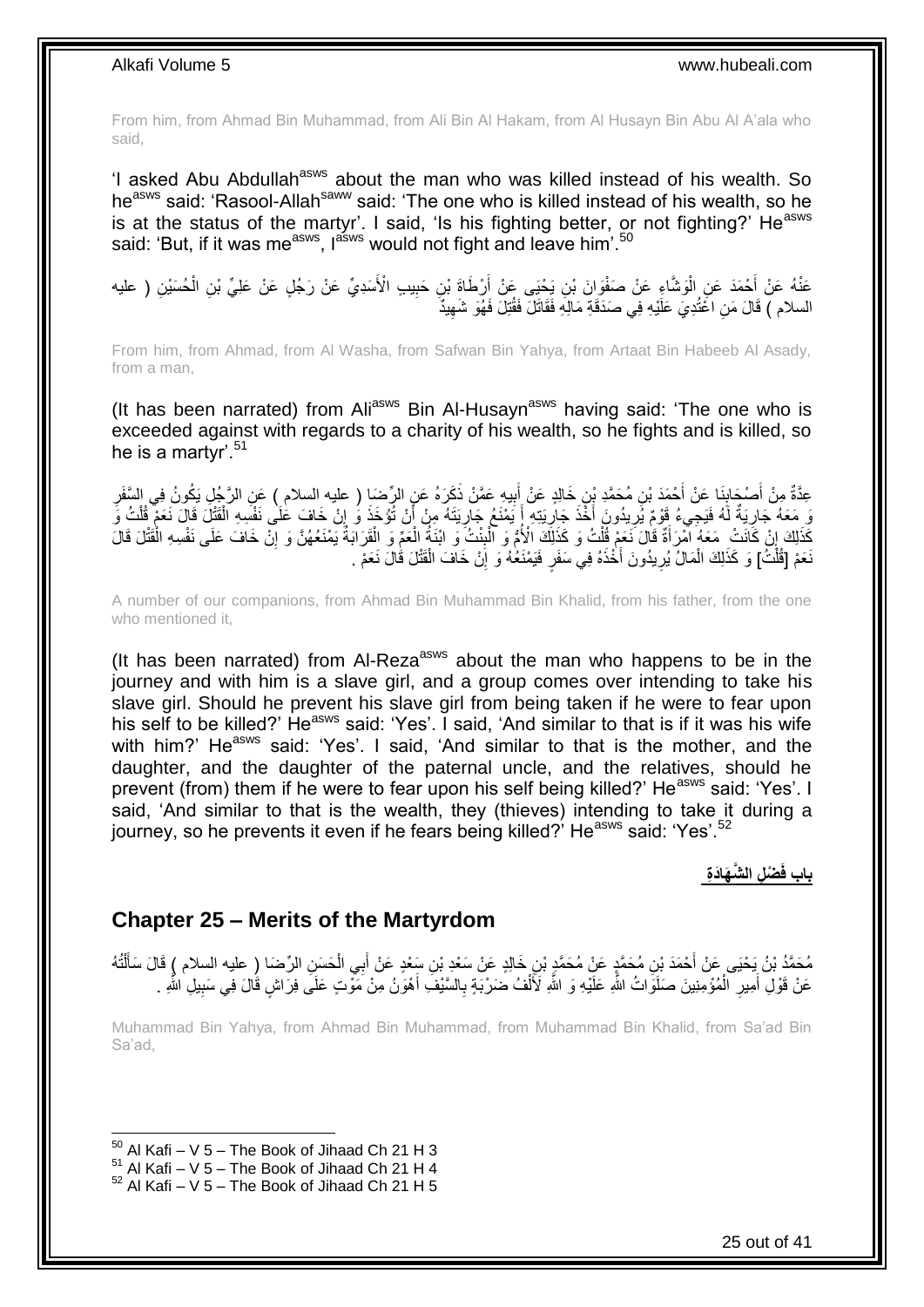(It has been narrated) from Abu Al-Hassan Al-Reza<sup>asws</sup>, said, 'I asked him<sup>asws</sup> about the words of Amir Al-Momineen<sup>asws</sup>: 'By Allah<sup>azwj</sup>! A thousand strikes with the sword is easier than death upon a bed'. He<sup>asws</sup> said: 'In the Way of Allah<sup>azwj', 53</sup>

عَلِيُّ بْنُ إِبْرَاهِيمَ عَنْ أَبِيهٍ عَنٍ النَّوْفِلِيِّ عَنِ السَّكُونِيِّ عَنْ أَبِي عَبْدِ اللَّهِ إِ عليه السلام ) قَالَ قَالَ رَسُولُ اللَّهِ ( صلى الله عليه َ **!** ِ وآله ) فَوْقَ كُلِّ ذِي بِرٍّ بِرٍّ حَتَّى يُقْتَلَ فِي سَبِيلِ اللَّهِ فَإِذَا قُتِلَ فِي سَبِيلِ اللَّهِ فَلَيْسَ فَوْقَهُ بِرٌّ ِ ِ ِ **!** 

Ali Bin Ibrahim, from his father, from Al Nowfaly, from Al Sakuny,

(It has been narrated) from Abu Abdullah<sup>asws</sup> having said: 'Rasool-Allah<sup>saww</sup> said: 'Above every one with righteousness is a (more meritorious) righteous deed, until he is killed in the Way of Allah<sup>azwj</sup>. So when he is killed in the Way of Allah<sup>azwj</sup>, so there is no righteous deed above it'.<sup>54</sup>

عِدَّةٌ مِنْ أَصْحَابِذَا عَنْ أَحْمَدَ بْنِ مُحَمَّدِ بْنِ خَالِدٍ عَنْ عُثْمَانَ بْنِ عِيسَى عَنْ عَنْنِسَةَ عَنْ أَبِي حَمْزَةَ قَالَ سَمِعْتُ أَبَا جَعْفَرٍ (عِلْبِه َ ِ َ َ َ ْ السِلامِ ) يَقُولُ إِنَّ عَلِيَّ بْنَ الْحُسَيْنِ ( عِلِّيه السَلام ) كَانَ يَقُولُ قَالَ رَسُولُ اللَّهِ ( صلى الله عليه وآله ) مَا مِنْ قَطْرَةٍ أَحَبُّ إِلَى ْ ِ َ لَ ِ اللَّهِ عَزُّ وَ جَلَّ مِنْ قَطْرَةِ دَمٍ فِي سَبِيلِ اللَّهِ . **!** م

A number of our companions, from Ahmad Bin Muhammad Bin Khalid, from Usman Bin Isa, from Anbasa, from Abu Hamza who said,

'I heard Abu Ja'far<sup>asws</sup> saying: 'Ali<sup>asws</sup> Bin Al-Husayn<sup>asws</sup> was saying: 'Rasool-Allah<sup>saww</sup> said: 'There is none from a drop more beloved to Allah<sup>azwj</sup> Mighty and Majestic than a drop of blood in 'سَبِيلِ اللَّهِ ' the Way of Allah $^{azwj}$ .  $^{55}$ ِ

عَلِيُّ بْنُ إِبْرَاهِيمَ عَنْ أَبِيهِ عَنِ ابْنِ مَجْبُوبِ رَفَعَهُ أَنَّ أَمِيرَ الْمُؤْمِنِينَ ( عليه السلام ) خَطَبَ يَوْمَ الْجَمَلِ فَجَمِدَ اللَّهِ وَ أَثْنَى عَلَيْهِ<br>بَيْتِ بِمُ يَرْسُ الْمَدِينَ مِّن الْبَيْتِ مِ َ اُ ِ َ ِ **ٔ** َ ْ ْ ُمَّ قَالَ أَيُّهَا النَّاسُ إِنِّي أَنَّيْتُ هَوُ لَاَءِ الْقَوْمَ وَ دَعَوْتُهُمْ وَ احْتَجِجْتُ عَلَيْهِمْ فَدَعَوْنِي إِلَى أَنْ أَصْبِرَ لِلْجِلَادِ وَ أَبْرُزَ لِلطِّعَانِ فَلِأُمَّهِم ِ ِ ْ َ ِ َ َ ْ ِ َ ِ الْهَبَلُ وَ قَدْ كُنْتُ وَ مَآ أَهَدَّدُ بِالْحَرْبِ وَ لَا أَرْهَبُ بِالْضَّرْبِ أَنْصَفَ الْقَارَةَ مَنْ رَآمَاهَا ْ َ **∶** ر<br>ا ْ **∶** ا<br>أ ْ

Ali Bin Ibrahim, from his father, from Ibn Mahboub, raising it, that,

'Amir Al-Momineen<sup>asws</sup> addressed on the Day of (the battle of) the Camel, so he<sup>asws</sup> Praised Allah<sup>azwj</sup> and Extolled Him<sup>azwj</sup>, then said: 'O you people! I<sup>asws</sup> went over to these people and invited them, an argued against them, so they invited me<sup>asws</sup> that lasws should wait for the executioner and duelling of the spears. So for their mothers is the bereavement (mourning), and  $I^{asws}$  have never been, and am not, threatened by the war, nor am  $I^{absws}$  scared by the beating with the strikes of the one who throws it.

فَلِغَيْرِي فَأَيْبْرِقُوا وَ لِيُرْعِدُوا فَأَنَا أَبُو الْجَسَنِ الَّذِي فَلَلْتُ حَدَّهُمْ وَ فَرَّقْتُ جَمَاعَتَهُمْ وَ بِذَلِكَ الْقَلْبِ أَلْقَى عَدُوِّي وَ أَنَا عَلَى مَا ا<br>ا **∶** ا<br>ا َ ْ َ ْ ْ ْ َّ ْ َ َ وَ عَذَنِي رَبِّيَ مِنَ النَّصْرِ وَ الثَّأْبِيدِ وَ الظُّفَرِ وَ إِنِّي لَعَلَى يَقِينٍ مِنْٰ رَبِّي وَ غَيْرِ شُبْهَةٍ مِنْ َأَمْرِي ِ ِ **∶ !** ْ ِ ِ َ

So it is for others that they should be (scaring like) lightning and thundering, for lasws am Abu Al-Hassan<sup>asws</sup> who blunted their sharp ends and dispersed their groups, and with that l<sup>asws</sup> face my<sup>asws</sup> enemy. And l<sup>asws</sup> am upon what my<sup>asws</sup> Lord<sup>azwj</sup> Promised me<sup>asws</sup>, from the victory, and the support and the triumph. And lasws am upon conviction from  $my<sup>asws</sup>$  Lord<sup>azwj</sup> and without any doubt from  $my<sup>asws</sup>$  affairs.

 $53$  Al Kafi – V 5 – The Book of Jihaad Ch 22 H 1

 $54$  Al Kafi – V 5 – The Book of Jihaad Ch 22 H 2

 $55$  Al Kafi – V 5 – The Book of Jihaad Ch 22 H 3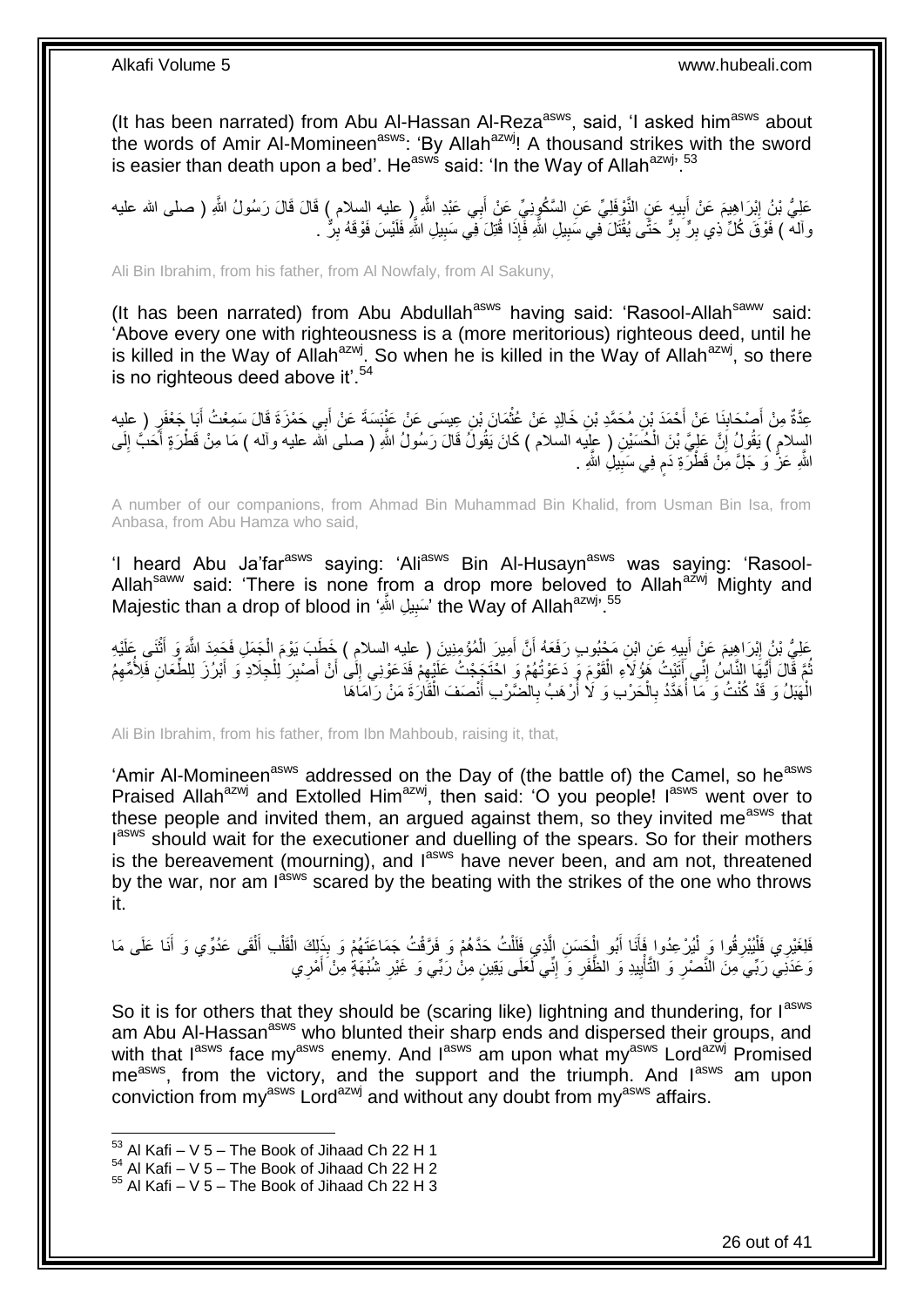أَيُّهَا النَّاسُ إِنَّ اِلْمَوْتَ لَا يَفُوتُهُ الْمُقِيمُ وَ لَا يُعْجِزُهُ الْهَارِبُ لَيْسَ عَنِ الْمَوْتِ مَحِيصٌ وَ مَنْ لَمْ يَمُتْ يُقْتَلْ وَ إِنَّ أَفْضَلَ الْمَوْتِ ِ ْ ْ ْ ֧<u>׀</u> ْ َ ِ ْ الْقَتْلُ وَ الَّذِيَ نَفْسِي بِبَدِهِ لَأَلْفُ ضَرْبَةٍ بِالسَّيْفِ أَهْوَنُ عَلَّيَّ مِنْ مِيتَةٍ عَلَى فِرَاشٍ َ ِ ْ ِ َّ ْ

O you people! The death does not miss the ones staying at home, nor does it frustrate the warrior. There is nothing unavoidable about the death, and the one who does not die is killed, and that the most superior of the deaths is being killed. By the One<sup>azwj</sup> in Whose Hand is my<sup>asws</sup> soul, a thousand strikes by the sword is easier upon me<sup>asws</sup> than death upon a bed.

ُ وَا عَجَبَا لِطَلْحَةَ أَلَّبَ النَّاسَ عَلَى ابْنِ عَفَّانَ حَتَّى إِذَا قُتِلَ أَعْطَانِي صَفْقَتَهُ بِيَمِينِهِ طَائِعاً ثُمَّ نَكَثَ بَيْعَتِي اللَّهُمَّ خُذُهُ وَ لَا تُمْهِلْهُ ِ َ َّ َ ْ ْ ِ **ٔ:** َّ

And how strange of Talha, being the closest of the people to the son of Affan (Usman), until when he was killed, he came to me clasping with his right hand willingly (pledging allegiance). Then he broke his allegiance to me<sup>asws</sup>. O Allah<sup>azwj</sup>! Seize him and give him no respite!

> َنَّ الزُّبَيْرَ نَكَثَ بَيْعَتِي وَ قَطَعَ رَحِمِي وَ ظَاهَرَ عَلَيَّ عَدُوِّي فَاكْفِنِيهِ الْيَوْمَ بِمَا شِئْتَ . ِ ْ ِ

And Al-Zubayr broke his allegiance with me<sup>asws</sup>, and cut off relationship with me<sup>asws</sup>, and backed my<sup>asws</sup> enemies against me, therefore Enshroud him today with whatever You<sup>azwj</sup> so Desire to!'.<sup>56</sup>

عَلِيُّ بْنُ إِيْرَاهِيمَ عَنْ أَبِيهِ عَنِ النَّوْفَلِيِّ عَنِ السَّكُونِيِّ عَنْ أَبِي عَيْدِ اللَّهِ إِ عليه السلامِ ) قَالٍ قِيلَ لِلنَّنِبِيِّ ( صلى الله عليه وأله ) َ **!** َ ِ **∶** مَا بَالُ الشَّهِيدِ لَا يُفْتَنُ فِي قَبْرِهِ فَقَالَ [النَّبِيُّ] ( صلى الله علَيه وآله ) كَفَى بِالْبَارِ قَةِ فَوْقُ رَأْسِهِ فِتْنَةً َ ِ **ہ میں ٍ** ْ ِ **∶** ِ

Ali Bin Ibrahim, form his father, from Al Nowfaly, from Al Sakuny,

(It has been narrated) from Abu Abdullah $a<sup>sws</sup>$  having said: 'It was said to the Prophet<sup>saww</sup>, 'What is the matter the martyr does not get Tried in his grave?' So the Prophet<sup>saww</sup> said: 'The sword above his head sufficed as a Trial'.<sup>57</sup>

َ الْجِسَيْنُ بْنُ مُجَمَّدٍ عَنْ أَحْمَدَ بْنِ إِسْحَاقَ عَنْ سَعْدَانَ عَنْ أَبِي بَصِيرٍ قَالَ قَالَ أَبُو عَبْدِ اللَّهِ ( عليه السلام ) مَنْ قُتِلَ فِي سَبِيلِ َ ِ َ ْ ِ اللَّهِ لَمْ يُعَرِّفْهُ اللَّهُ شَيْئاً مِنْ سَيِّئَاتِهِ ۖ

Al Husayn Bin Muhammad, from Ahmad Bin Is'haq, from Sa'dan, from Abu Baseer who said,

'Abu Abdullah<sup>asws</sup> said: 'The one who is killed in the Way of Allah<sup>azwj</sup>, Allah<sup>azwj</sup> would not Introduce him to anything from his sins'.<sup>58</sup>

مُحَمَّدُ بِنُ يَحْيَى عَنْ مُحَمَّدٍ بْنِ الْحُسَنِيْنِ عَنْ عَلِيِّ بْنِ النُّعْمَانِ عَنْ سُوَيْدٍ الْقَلَانِسِيِّ عَنْ سَمَاعَةَ عَنْ أَبِي بَصِيرٍ قَالَ قُلْتُ لِأَبِي ْ ْ ِ ْ َ عَبْدِ اللَّهِ ( عليه السلام ) أَيُّ الْجِهَادِ أَفْضَلُ قَالَ مَنْ غُقِرَ جَوَادُهُ وَ أَهَرِيقَ دَمُهُ فِي سَبِيلِ اللَّهِ ـ ِ ِ ا<br>أ َ ْ اً<br>ا

Muhammad Bin Yahya, from Muhammad Bin Al Husayn, from Ali Bin Al Noman, from Suweyd Al qalanasy, from Sama'at, from Abu Baseer who said,

'I said to Abu Abdullah<sup>asws</sup>, 'Which Jihad is the most superior?' He<sup>asws</sup> said: 'The one whose horse is hamstrung and his blood is shed in the Way of Allah<sup>azwj, 59</sup>

 $56$  Al Kafi – V 5 – The Book of Jihaad Ch 22 H 4

 $57$  Al Kafi – V 5 – The Book of Jihaad Ch 22 H 5

 $58$  Al Kafi – V 5 – The Book of Jihaad Ch 22 H 6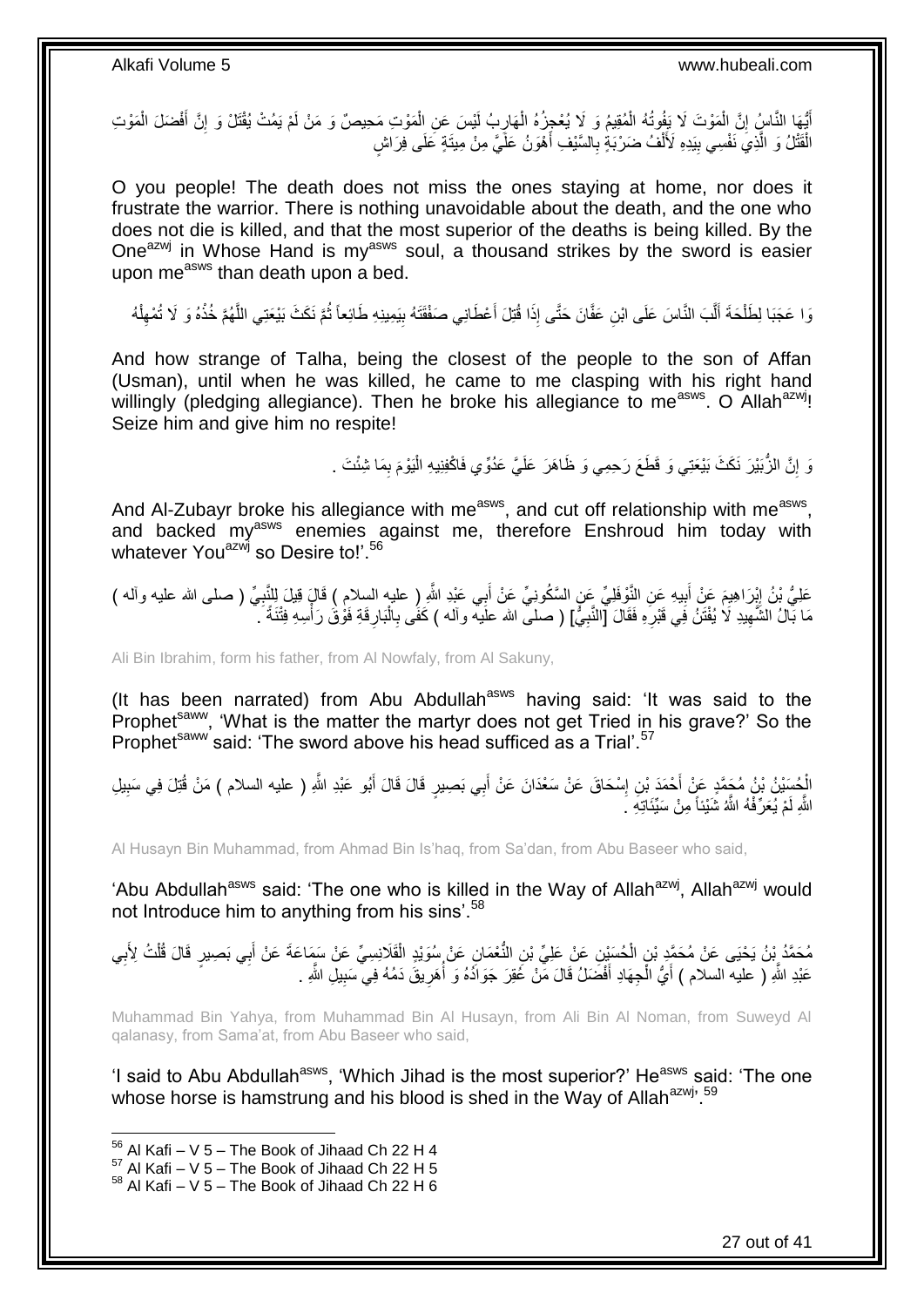**باب**

## <span id="page-27-0"></span>**Chapter 26 – A Chapter**

ِعِدَّةٌ مِنْ أَصْدَابِنَا عَنْ أَحْمَدَ بْنِ مُحَمَّدٍ بْنِ خَالِدٍ عَنٍ ابْنِ فَضَّالٍ عَنْ أَبِي جَمِيلَةَ عَنْ سَعْدِ بْنِ طَرِيفٍ عَنِ الْأَصْبَغِ بْنِ نُبَاتَةَ قَالَ َ ِ ِ ِ َ قَالَ أَمِيرُ الْمُؤْمِنِينَ صَلَوَاتُ اَشَّرِ عَلَيْهِ يَضْحَكُ اللَّهُ عَزَّ وَ جَلَّ إِلَى رَّجُلٍ فِي كَتِيبَةٍ يَعْرِضَنُ لَهُمْ سَبُعٌ أَوْ لِصَّ فَحَمَاهُمْ أَنْ ِ ِ ْ َ َ يَجُوزُوا .

A number of our companions, from Ahmad Bin Muhammad Bin Khalid, from Ibn Fazzal, from Abu Jameela, from Sa'ad Bin Tareyf, from Al Asbagh Bin Nubata who said,

'Amir Al-Momineen<sup>asws</sup> said: 'Allah<sup>azwj</sup> Mighty and Majestic is Pleased at a man in a battalion, where a predator or a thief comes over, so he defends them, allowing them (to carry on)<sup>'.60</sup>

عَلِيُّ بْنُ إِبْرَاهِيمَ عَنْ أَبِيهِ عَنٍ النَّوْفَلِيِّ عَنِ السَّكُونِيِّ عَنْ أَبِي عَبْدِ اللَّهِ ( عليه السلام ) قَالَ قَالَ رَسُولُ اللَّهِ ( صلى الله عليه َ **!**  ِ وآله ) عَوّْنُكَ الضَّعِيفَ مِنْ أَفْضَلِ الصَّدَقَةِ . َ

Ali Bin Ibrahim, form his father, from Al Nowfaly, from Al Sakuny,

(It has been narrated) from Abu Abdullah<sup>asws</sup> having said: 'Rasool-Allah<sup>saww</sup> said: 'Your helping the weak is from the most superior of the charity'.<sup>61</sup>

مُحَمَّدُ بْنُ يَحْيَى عَنْ أَحْمَدَ بْنِ مُحَمَّدِ بْنِ عِيسَى عَنْ عَلِيِّ بْنِ الْحَكَمِ عَنْ مُثَنَّى عَنْ فِطْرِ بْنِ خَلِيفَةَ عَنْ مُحَمَّدِ بْنِ عَلِيِّ بْنِ<br>\*\*\* ِ **1** َ ِ ْ الْمُسَيْنِ عَنْ أَبِيهِ صَلَوَاتُ الثَّهِ عَلَيْهِمْ قَالَ قَالَ أُمِيرُ الْمُؤْمِنِيْنَ (َ عليه السلام ) قَالَ رَسُولُ اللَّهِ ( صلى الله عليه وأله ) مَنْ رَدًّ ِ َ ْ َ ِ عَنْ قَوْمٍ مِنَ الْمُسْلِمِينَ عَادِيَةَ مَاءٍ أَوْ نَارٍ وَجَبَتْ لَهُ الْجَنَّةُ . ْ ر<br>ا ْ ڔ

Muhammad Bin Yahya, from Ahmad Bin Muhammad Bin Isa, from Ali Bin Al hakam, from Musanna, from Fitr Bin Khaleefa,

(It has been narrated) from Muhammad son of Ali<sup>asws</sup> Bin Al-Husayn<sup>asws</sup>, from his<sup>asws</sup> father<sup>asws</sup> having said: 'Amir Al-Momineen<sup>asws</sup> said: 'Rasool-Allah<sup>saww</sup> said: 'The one who repels from a group of Muslims, an adversity of water, or fire, the Paradise is Obligated for him'.<sup>62</sup>

## <span id="page-27-1"></span>**Chapter 27 – A Chapter**

عَلِيُّ بْنٍُ إِبْرَاهِيمَ عَنْ أَبِيهِ عَنِ ابْنِ أَبِي عُمَيْرٍ عَنْ يَحْيَى الطُّوِيلِ عَنْ أَبِي عَبْدِ اللَّهِ ( عليه السلام ) قَالَ مَا جَعَلَ اللَّهُ عَزَّ وَ جَلَّ َ ِ َ ِ َ ِ بَسْطُ اللَّسَانِ وَ كَٰفَّ الْمَدِّ وَ لَكِنْ جَعَلَهُمَا بُيْسَطًّانِ مَعاً وَ يُكَفَّانِ مَعاً . :<br>إ ِّ

Ali Bin Ibrahim, from his father, from Ibn Abu Umeyr, from Yahya Al Taweel,

1  $59$  Al Kafi – V 5 – The Book of Jihaad Ch 22 H 7  $^{60}$  Al Kafi – V 5 – The Book of Jihaad Ch 23 H 1  $61$  Al Kafi – V 5 – The Book of Jihaad Ch 23 H 2  $62$  Al Kafi – V 5 – The Book of Jihaad Ch 23 H 3

28 out of 41

**باب**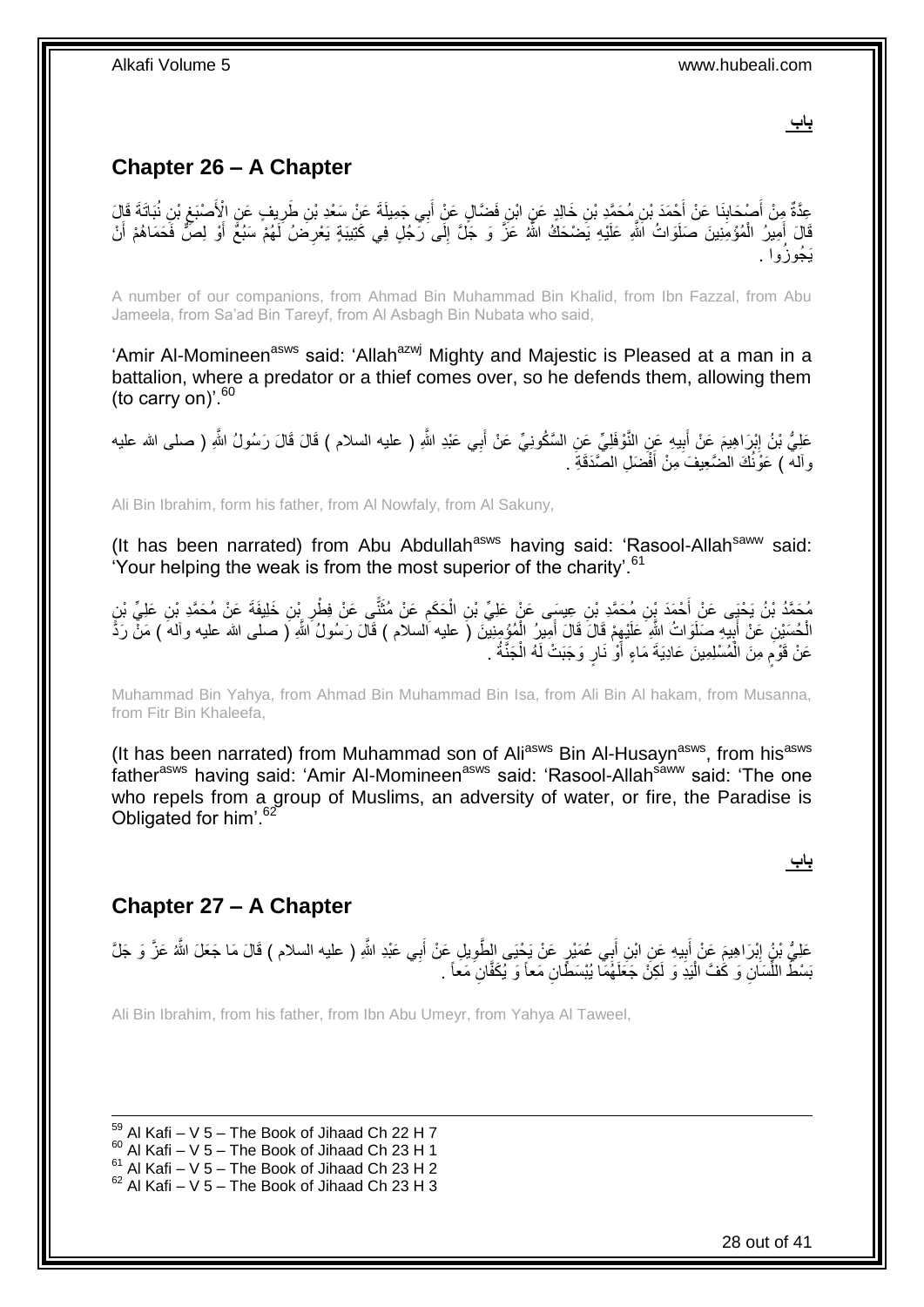(It has been narrated) from Abu Abdullah<sup>asws</sup> having said: 'Allah<sup>azwj</sup> Mighty and Majestic has not Made the tongue to extend and the hand to restrain, but He<sup>azwj</sup> Made both of them to extend together, and restrain together (naturally)<sup>'.63</sup>

> **ِ ُمْنَكر َع ِن الْ َم ْعُرو ِف َو الَّن ْهيِ الْ ب ْمر باب اْْلَ ِ ِ**

### <span id="page-28-0"></span>**Chapter 28 – The Enjoining of the good and the Forbidding of the evil**

عِدَّةٌ مِنْ أَصِدْحَابِذَا عَنْ أَحْمَدَ بْنِ مُحَمَّدِ بْنِ خَالِدٍ عَنْ بَعْضِ أَصْدَابِذَا عَنْ بِشْرِ بْنِ عَبْدِ اللَّهِ عَنْ أَبِي عِصْمَةَ قَاضِبِي مَرْوَ عَنْ ِ ِ َ **∣** َ َ جَابِرٍ عَنْ أَبِي جَعْفَرٍ ( عليه السلام ) قَالَ يَكُونُ فِي آخِرٍ الزَّمَإِنِ قَوْمٌ يُثَبَّعُ فِيهِمْ قَوْمٌ مُزَاعُونَ يَتَقَرَّعُونَ وَ يَتَنَسَّكُونَ حُدَثَاءُ<br>بِهِنَّ مَنْ أَبِي جَعْفَرٍ ( عليه السلام ) قَالَ يَكُون َ َ ِ ِ مُفَهَّاءُ لَا يُوجِّبُونَ أَمْراً بِمَعْرُوفٍ وَ لَا نَهْياً عَنْ مُنْكَرٍ إِلَّا إِذَا أَمِنُوا الْضَبَّرَرَ يَطْلُبُونَ لِأَنْفُسِهِمُ الرُّخَصِ وَ الْمَعَاذِينَ يَتَّبِعُونَ ُ َ ِ ِ َ ِ ْ زَلَّاتِ الْعُلَمَاءِ وَ فَسَادَ عَمَلِهِمْ يُقْلِلُونَ عَلَى الصَّلَاةِ وَ الْصَّيَامِ وَ مَا لَا يَكْلِمُهُمْ فِي نَفْسٍ وَ لَا مَالٍ وَ لَوْ أَصَرَّتِ الصَّلَاةُ بِسَائِرِ ِ ! ِ ْ ِ ِ َ مَا يَعْمَلُونَ بِأَمْوَالِهِمْ وَ أَبْدَانِهِمْ لَرَفَضُوهَا كَمَا رَفَضُوا أَسْمَى الْفَرَائِضِ وَ أَشْرَفَهَا َ ِ َ **∶** َ ْ ِ

A number of our companions, from Ahmad Bin Muhammad Bin Khalid, from one of our companions, from Bashr Bin Abdullah, from Abu Isama, a judge of Merv, from Jabir,

(It has been narrated) from Abu Ja'far $a<sup>asws</sup>$  having said: 'There would transpire at the end of the times, a people who would be followed by a show-off people. They would be reciting and performing the rituals of juvenile fools, not considering it an Obligation the enjoining of the good and the forbidding of the evil, except when they are safe from harm. They would be seeking for themselves the permission and the excuse of following the blunders of the scholars and their corrupt deeds. They would be coming upon the Prayer and the Fasts and whatever does not affect their lives or their wealth. And if the Prayer were to harm the rest of what they are doing with their wealth and their bodies, they would reject it just as they would reject the loftiest of the Obligations and its nobility.

إِنَّ الْأَمْرِ بِالْمَعْرُوفِ وَ النَّهْيَ عَنِ الْمُنْكَرِ فَرِيضَةٌ عَظِيمَةٌ بِهَا تُقَامُ الْفَرَائِضُ هُنَالِكَ يَتِمُّ غَضَبُ اللَّهِ عَزَّ وَ جَلَّ عَلَيْهِمْ فَيَعُمُّهُمْ ْ **∶** ِ **ٍ** ْ ْ **∶** ا ِ بِعِقَابِهِ فَيُهْلَكُ الْأَبْرَارُ فِي دَارِ ۖ الْفُجَّارِ وَ الْصِّغَّارُ فِي دَارِ الْكِبَارِ ِ ْ ِ ِ **∶** ِ ْ ِ

The enjoining of the good, and the forbidding of the evil is a great Obligation by which the (other) Obligation stand. Over there the Anger of Allah<sup>azwj</sup> Mighty and Majestic is Completed upon them and they are engulfed by His<sup>azwj</sup> Punishment. So the righteous ones end up being destroyed in the house of the immoral ones, and the young ones in the house of the older ones.

إِنَّ الْأَمْرَ بِالْمَعْرُوفِ وَ النَّهْيَ عَنِ الْمُنْكَرِ سَبِيلُ الْأَنْبِيَاءِ وَ مِنْهَاجُ الصُّلَجَاءِ فَرِيضَةٌ عَظِيمَةٌ بِهَا تُقَامُ الْفَرَائِضُ وَ تَأْمَنُ ِ ِ **!** ِ ْ ْ ِ ِ ْ ْ ِ اَلْمَذَاهِبُ وَ تَحِلُّ الْمَكَاسِبُ وَ تُزَدُّ الْمَظَالِمُ وَ تُعْمَرُ الْأَرْضَٰ وَ يُنْتَصَفُ مِنَ الْأَعْدَاءِ وَ يَسْتَقِيمُ الْأَمْرُ ْ ْ

The enjoining of the good and the forbidding of the evil is a way of the Prophets<sup>as</sup> and a manifesto of the righteous ones. (It is) a great Obligation by which the (other) Obligations stand, and the Doctrines are secured, and the earnings are made to be Permissible, and the injustices are repelled, and the lands are developed, and the justice is achieved from the enemies, and the matters are straightened.

 $63$  Al Kafi – V 5 – The Book of Jihaad Ch 24 H 1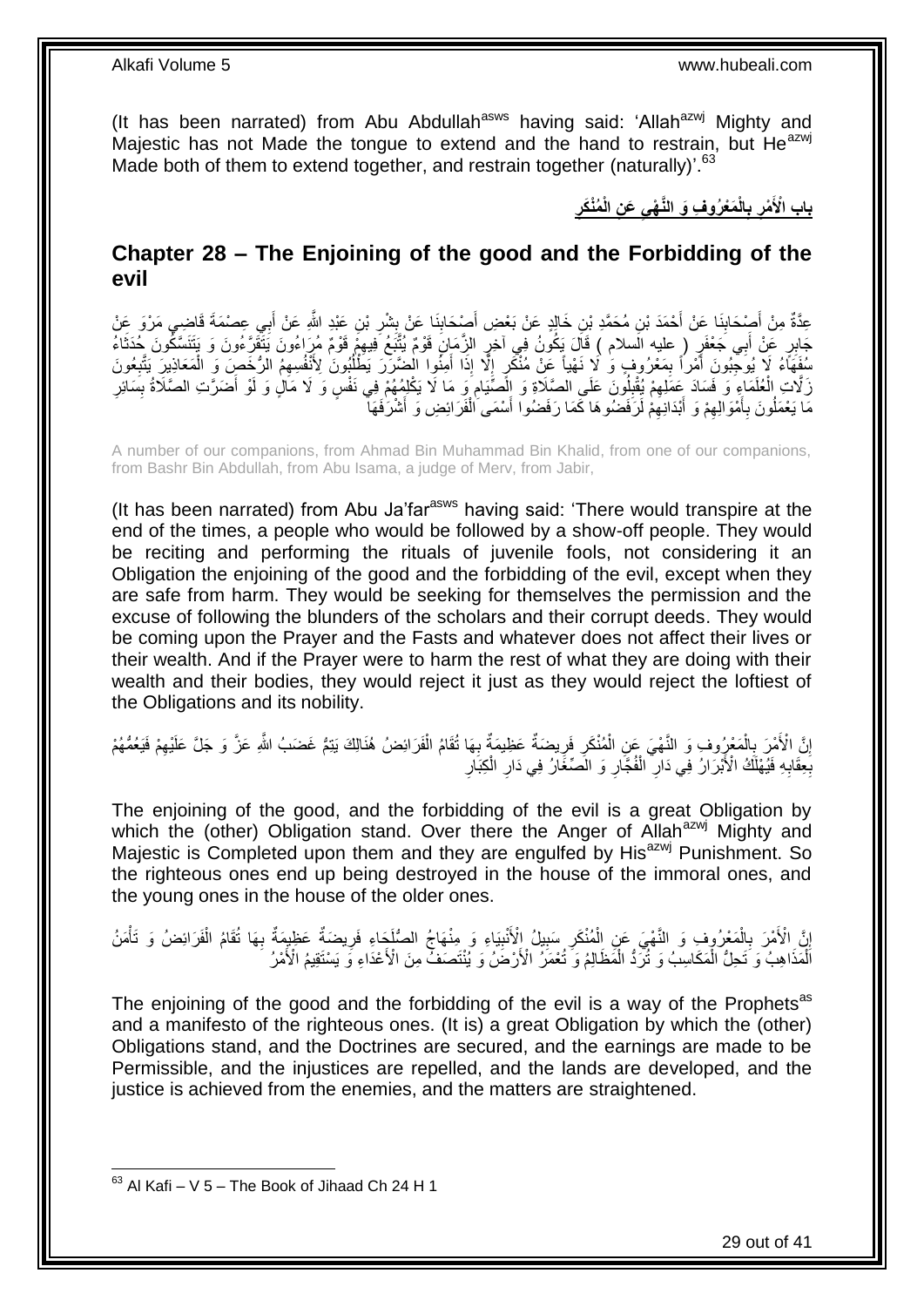فَأَنْكِرُوا بِقُلُوبِكُمْ وَ الْفِظُوا بِأَلْسِنَتِكُمْ وَ صُكُّوا بِهَا جِبَاهَهُمْ وَ لَا تَخَافُوا فِي اللَّهِ لَإِمْ إِنِّ أَقْتَظُوا وَ إِلَى الْحَقِّ رَجَعُوا فَلَا ِ ْ َ ِ ْ ِ **ِ** ْ ِ ֖֖֖֦֧֪֦֧֦֦֪֦֧֚֚֚֚֚֚֚֚֚֚֝֝֝֝֓֝֓֝֓֝֬֝֓֟֓֟֓ سَبِيلَ عَلَيْهِمْ إِنَّمَا السَّبِيلُ عَلَى الَّذِينَ يَظْلِمُونَ النَّاسَ وَ يَبْغُونَ فِي الْأَرْضِ بِغَيْرِ الْحَقِّ أُولَّئِكَ لِّهُمْ عَذابٌ أَلِيمٌ ْ ِ ِ َّ ِ ِ ِ **∣** َ

Therefore, deny the evil by your hearts, and the words of your tongues, and slap it in the foreheads, and do not fear with regards to Allah<sup>azwj</sup> an accusation of the accuser. So, if they heed advice (fine), and to the Truth they should return. So there is no way against them, but rather *[42:42] The way (to blame) is only against those who oppress men and rebel without the right, these shall have a painful Punishment*.

هُذَالِكَ فَجَاهِدُوهُمْ بِأَبْدَانِكُمْ وَ أَبْغِضُوهُمْ بِقُلُوبِكُمْ غَيْرَ طَالِبِينَ سُلْطَاناً وَ لَا بَاغِينَ مَالًا وَ لَا مُرِيدِينَ بِظُلْم ظَفَراً حَتَّى يَفِيئُوا إِلَى ِ ِ **!** َ ِ لَ ِ ֧֖֧֖֖֖֖֖֧֧֖֧֧֧֧ׅ֧֧֧֚֚֚֚֚֚֚֝֝֟֓֝֓֝֓֟֓֝֬֟֓֟֓֟֓֟֓֝֬֜֝֓֝֬֜֓֝֬֜֓֝֬ ْ ِ ِ أَمْرِ اللَّهِ وَ يَمْضُوٰا َعَلَى طَاعَتِهِ ِ َ

So that is where you should be fighting them with your bodies, and hating them by your hearts without seeking any authority, nor gaining wealth, nor wanting a triumph by injustice, until they are loyal to the Command of Allah<sup>azwj</sup> and go upon His<sup>azwj</sup> obedience'.

قَالَ وَ أَوْجَىِ اللَّهُ عَزَّ وَ جَلِّ إِلَى شُعَيْبِ النَّبِيِّ ( صلوات الله عليِهِ ) أَنِّي مُعَذِّبٌ مِنْ قَوْمِكَ مِائَةَ أَأْفٍ أَرْبَعِينَ أَلْفٍأَ مِنْ شِرَارٍ هِمْ َ ِ ِ َ ₹, ْ َ َ ْ َ رَ سِتَّيْنَ أَلْفاً مِنْ خِيَارٍ هِمْ فَقَالَ ( عليه السلام ) يَا رَبِّ هَؤُلاءِ الْأَشْرَارُ فَّمَا بَالُ الْأَخْيَارِ فَأَوْحَى اللَّهُ عَزَّ وَ جَلَّ إِلَيْهِ دَاهَنُوا أَهْلَ ِ ْ َ لَ ِ َ ِ َ الْمَعَاصِي وَ لَمْ يَغْضَبُوا لِغَضَبِي ۚ ـ ْ

He<sup>asws</sup> said: 'And Allah<sup>azwj</sup> Mighty and Majestic Revealed unto The Prophet Shuayb<sup>as</sup>: "I<sup>azwj</sup> will be Punishing, from your<sup>as</sup> people, one hundred thousand, forty thousand being from their evil ones and sixty thousand being from their good ones". So he<sup>as</sup> said: 'O Lord<sup>azwi</sup>!' They (the forty thousand) are evil, but what is the matter with the good ones?' So Allah<sup>azwj</sup> Mighty and Majestic Revealed unto him<sup>as</sup>: "They sweettalked the people of the disobedience and were not angry due to My<sup>azwj</sup> Anger"<sup>64</sup>

ِعْلِيُّ بْنُ إِبْرَاهِيمَ عَنِْ أَبِيهِ عَنٍ ابْنِ أَبِي عُمَيْرٍ عَنْ جَمَاعَةٍ مِنْ أَصْحَابِذَا عَنْ أَبِي عَبْدِ اللَّهِ ( عليه السلام ) قَالَ مَا قُدَّسَتْ أُمَّةٌ لَمْ َ **!** ِ لَ ا<br>ا َ يُوُخِّذْ لِضَعِيفِهَا مِنْ قَوِيِّهَا بِحَقٍّهِ غَيْرَ مُّتَعْتَعِ ۚ ٍ ِ ِ ْ

Ali Bin Ibrahim, from his father, from Ibn Abu Umeyr, from a group of our companions,

(It has been narrated) from Abu Abdullah<sup>asws</sup> having said: 'A community cannot be sanctified, the one which does not take for its weak ones, its rights from its strong ones without stirring'.<sup>65</sup>

عِدَّةٌ مِنْ أَصْحَابِذَا عَنْ أَحْمَدَ بْنِ مُحَمَّدِ بْنِ خَالِدٍ عَنْ مُحَمَّدِ بْنِ عِيسَى عَنْ مُحَمَّدِ ب<br>حَدَّةٌ مِنْ أَصْحَابِكُمْ بِيَ َّمْنِهُ مِنْ مُحَمَّدِ بْنِ حَمْلِهِ عَنْ مُحَمَّدٍ بْنِ عَمَٰهِ مَنْ مَعْرَ َ **⊥** َ ْ َ عليه السلام ) يَقُولُ لَنَأْمُرُنَّ بِالْمَعْرُوفِ وَ لَتَنْهُنَّ عَنِ الْمُنْكَرِ أَوْ لَيُسْتَعْمَلَنَّ عَلَيْكُمْ شِرَارُكُمْ فَيَدْعُو خِيَارُكُمْ فَلَا يُسْتَجَابُ لَهُمْ لَهُمْ َ ِ ْ ْ ِ **ٔ** 

A number of our companions, from Ahmad Bin Muhammad Bin Khalid, from Muhammad Bin Isa, from Muhammad Bin Umar Bin Arafa who said,

'I heard Abu Al-Hassan<sup>asws</sup> saying: 'You should be enjoining with the good and should be forbidding from the evil, or else your evil ones would become office

 $64$  Al Kafi – V 5 – The Book of Jihaad Ch 25 H 1

 $65$  Al Kafi – V 5 – The Book of Jihaad Ch 25 H 2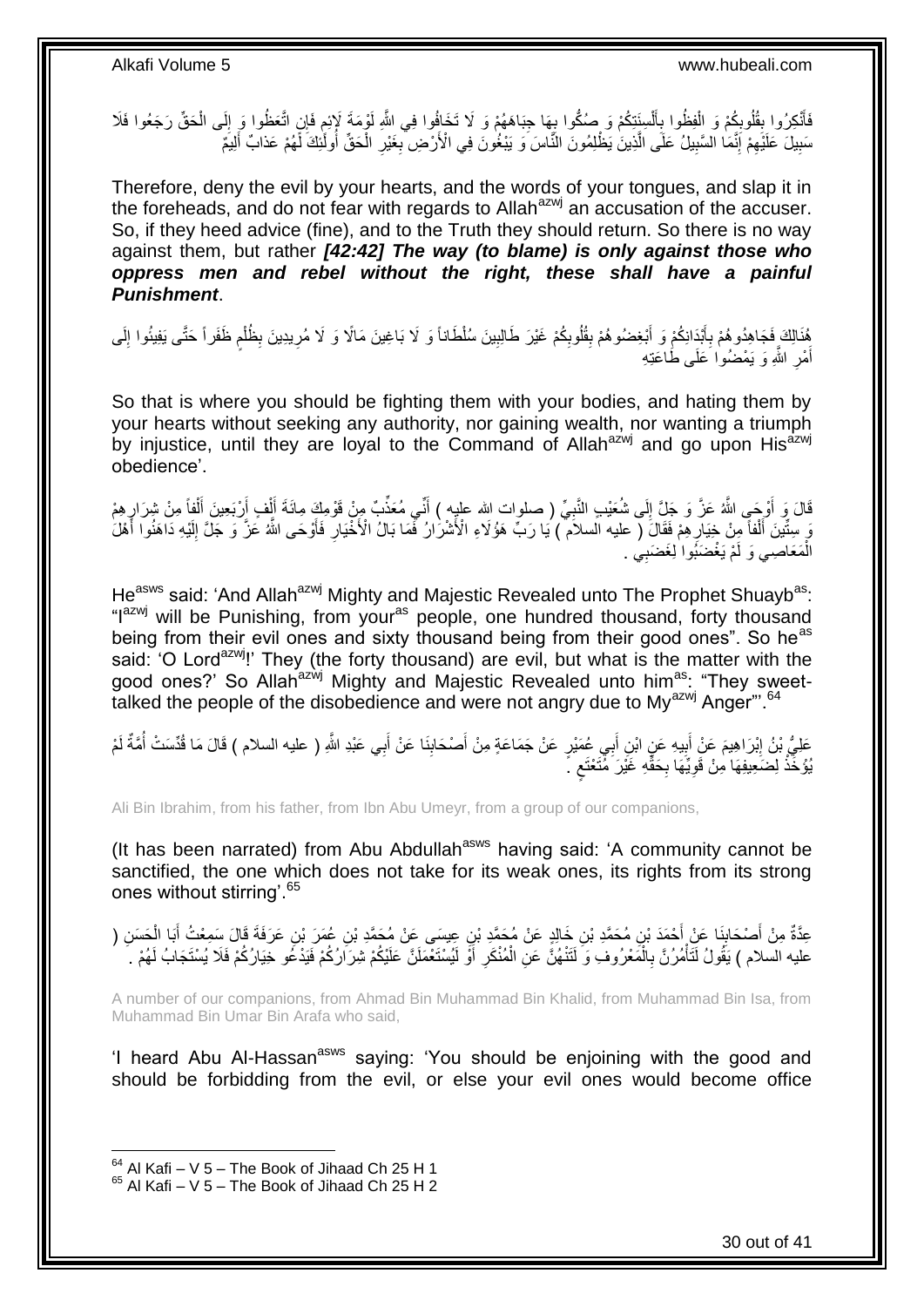bearers upon you, then your good ones would be supplicating, but it would not be Answered for them'.<sup>66</sup>

مُحَمَّدُ بْنُ يَحْنِى عَنِّ أَحْمَدَ بْنِ مُحَمَّدٍ عَنْ عَلِيٍّ بْنِ النُّعْمَانِ عَنْ عَبْدِ اللَّهِ بْنِ مُسْكَانَ عَنْ دَاوُدَ بْنِ فَرْقَدٍ عَنْ أَبِي سَعِيدٍ الزُّهْرِيِّ ِ َ عَنْ أَبِي جَعْفَرٍ ۖ وَ أَبِي عَبْدِ اللَّهِ ( عليه السلام ) قَالَ وَيْلٌ لِقَوْمٍ ۚ لَا يَدِينُونَ اللَّهَ بِالْأَمْرِ بِالْمَعْرُوفِ وَ النَّهْيِ عَنِ الْمُنْكَرِ ۘ ـ ْ ِ ِ ِ ٍ َ َ ِ ْ ِ

Muhammad Bin Yahya, form Ahmad Bin Muhammad, from Ali Bin Al Noman, from Abdullah Bin Muskan, from Dawood Bin Farqad, from Abu Saeed Al Zuhry,

(It has been narrated) from Abu Ja'far $a<sup>asws</sup>$  and Abu Abdullah $a<sup>asws</sup>$  having said: 'Woe be unto a people who are not considering it to be a Religion of Allah<sup>azwj</sup>, the enjoining of the good and the forbidding from the evil'.<sup>67</sup>

> وَ بِإِسْنَادِهِ قَالَ قَالَ أَبُو جَعْفَرٍ ( عليه السلام ) بِئْسَ الْقَوْمُ قَوْمٌ يَعِيبُونَ الْأَمْرَ بِالْمَعْرُوفِ وَ النَّهْيَ عَنِ الْمُنْكَرِ . ْ ِ ْ **∣** َ ِ ِ ِ ْ

And by his chain, said,

'Abu Ja'far<sup>asws</sup> said: 'The most evil of the people are the people who are faulting the enjoining of the good and the forbidding of the evil'.<sup>68</sup>

عِدَّةٌ مِنْ أَصْحَابِذَا عَنْ سَهْلِ بْنِ زِيَادٍ عَنْ عَبْدِ الرَّحْمَنِ بْنِ أَبِي نَجْرَانَ عَنْ عَاصِمِ بْنِ جُمَيْدٍ عَنْ أَبِي حَمْزَةَ عَنْ يَحْيَى بْنِ<br>مَيْنَ مَنْ أَسْحَابِذَا عَنْ سِفْلِ بْنِ زِيَادٍ عَنْ عَبْد ¦ **∣** َ ِ عُقَيْلٍ عَنْ حَسَنٍ قَالَ خَطَبَ أَمِيرُ اِلْمُؤْمِنِينَ (ِ عليه السلاَمِ ) فَحَمِدَ اللَّهَ وَ أَثْنَيِ عَلَيْهِ وَ قَالَ أَمَّا بَعْدُ فَإِنَّهُ إِنَّمَا هَلَكَ مَنْ كَانَ قَبْلَكُمْ َ ْ َ ْ َ ِ ِ حَيْثٌِ مَا عَمِلُوا مِنَ الْمَعَاصِي وَ لَمْ يَنْهَهُمُ الرُّبَانِيُّونَ وَ الْأَحْبَارُ عَنْ ذَلِكَ وَ إِنَّهُمْ لَمَّا تَمَادَوْا فِي الْمَعَاصِيِّ وَ لَمْ يَنْهَهُمُ الرَّبَانِيُّونَ ْ ِ وَ الْأَحْبَارُ عَنْ ذَلِكَ نَزَلَتْ بِهِمُ الْعُقُوبَاتُ ْ

A number of our companions, from Sahl Bin Ziyad, from Abdul Rahman Bin Abu Najran, from Aasim Bin Humeyd, from Abu Hamza, from Yahya Bin Uqeyl, from Hasan who said,

'Amir Al-Momineen<sup>asws</sup> addressed, so he<sup>asws</sup> Praised Allah<sup>azwj</sup> and Extolled Him<sup>azwj</sup>, and said: 'After this, so he rather they were destroyed, the ones who was before you where whatever they did from the acts of disobedience and their Rabbis and the Monks did not forbid them from that. And whenever they deliberated in their acts of disobedience and their Rabbis and the Monks did not forbid them from that, the Punishments descended unto them.

فَأْمُرُوا بِالْمَعْرُوفِ وَ انْهَوْا عَنِ الْمُنْكَرِ وَ إعْلَمُوا أَنَّ الْإِنَّمَ بِالْمَعْرُوفِ وَ النَّهْيَ عَنِ الْمُنْكَرِ لَمْ يُقَرِّبَا أَجَلًا وَ لَمْ يَقْطَعَا رِزْقاً إِنَّ ْ ْ ِ اُ **∶** ْ ْ **∶** ْ ِ ِ َ لَ ِ الْأَهْنَ يَنْزِلُ مِنَّ إِلسَّمَاءِ إِلَى الْأَرْضِ كَقَطْرِ الْمَطَرِّ إِلَى كُلِّ نَفْسٍ بِمَا قَدَّرَ اللَّهُ لَهَا مِنْ زِّيَادَةٍ أَوْ نُقْصَانٍ فَإِنْ أَصَابَ أَحَدَكُمْ ِ ِ ِ **ٍ** ْ **∶** ِ **∶** َ َ  $\frac{1}{2}$ َ مُصِنِيَةٌ فِي أَهْلِ أَوْ مَالٍ أَوْ نَفْسٍ وَ رَأَى عِنْدَ أَخِيهِ غَفِيرَةً فِي أَهْلِ أَوْ مَالٍ أَوْ نَفْسٍ فَلَا تَكُونَنَّ عَلَيْهِ فِتْتًةً فَإِنَّ الْمَرْءَ الْمُسْلِمَ َ َ َ َ ْ ْ ∣ļ َ َ لَبَرِ ي<sup>ْ</sup>ءً مِنَّ الْخِيَانَةِ ۖ مَا لَمَّ يَغْشَ دَنَّاءَةً تَظْهَرُ ْ

Therefore, enjoin with the good and forbid from the evil, and know that the enjoining of the good and the forbidding from the evil does not bring the term (death) any nearer and does not cut off the livelihood. The Command descends from the sky to the earth like drops of the rain to every soul with whatever Allah<sup>azwj</sup> has Measured for it, from an increase or a decrease. So, if one of your were to be hit by a difficulty in a family, or wealth, or self, and sees in the presence of his brother abundance of family, or wealth, or self, so a tribulation (distress) should not occur upon him, for the

 $66$  Al Kafi – V 5 – The Book of Jihaad Ch 25 H 3

 $^{67}$  Al Kafi – V 5 – The Book of Jihaad Ch 25 H 4

 $68$  Al Kafi – V 5 – The Book of Jihaad Ch 25 H 5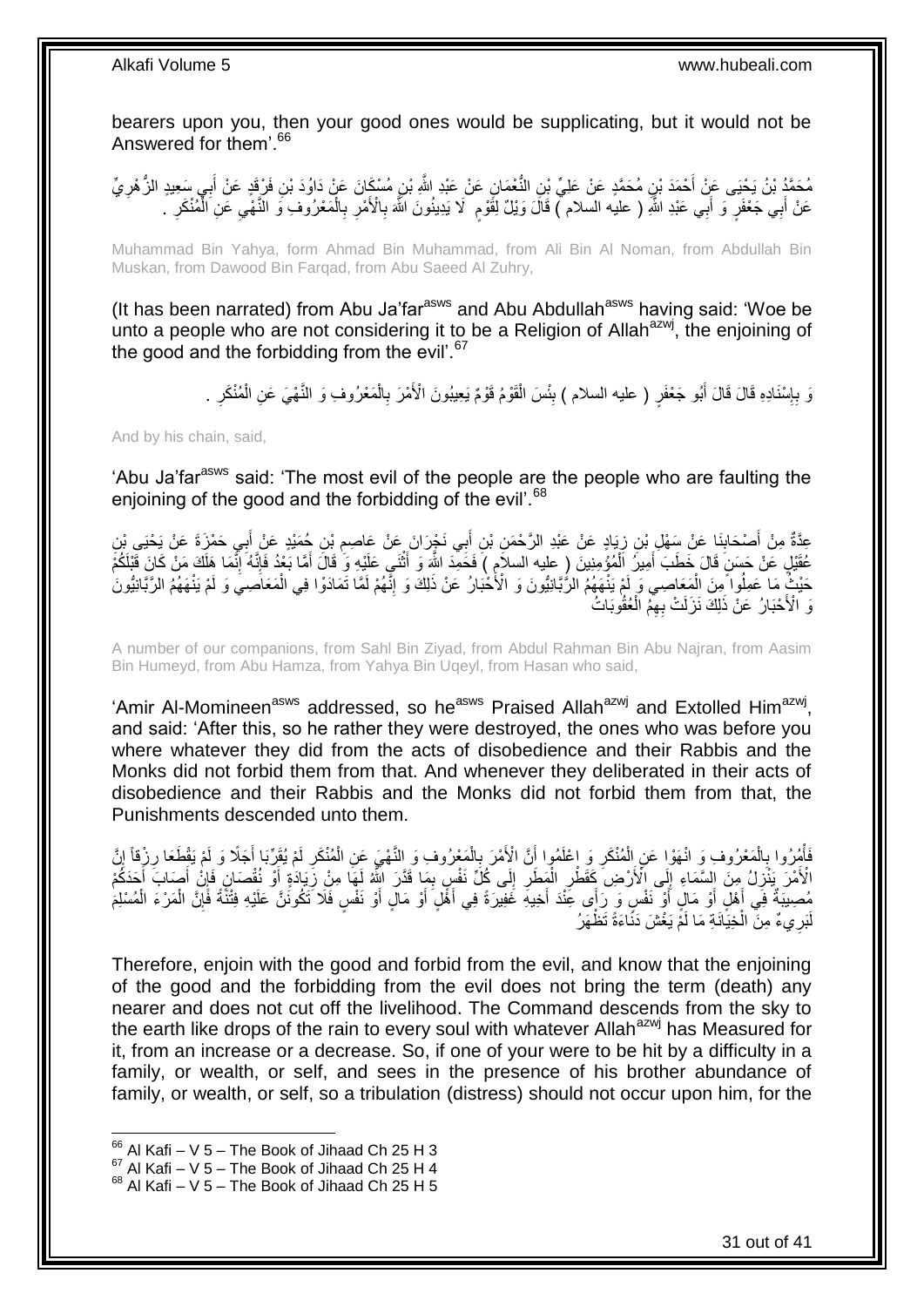Muslim person is away from the treachery so long he does not let his lowliness to become apparent.

فَيَخْشَعُ لَهَا إِذَا ذُكِرَتْ وَ يُغْرَى بِهَا لِثَامُ النَّاسِ كَانَ كَالْفَالِجِ الْيَاسِرِ الَّذِي يَنْتَظِرُ أَوَّلَ فَوْزَةٍ مِنْ قِدَاحِهِ تُوحِبُ لَهُ إِلْمَغْنَمَ وَ يُدْفَعُ َ َّ ¦ ْ ِ ْ ِ ْ ِبِهَا عَلَّهُ الْمَغْرَمُ وَ كَذَلِكَ الْمَرْءُ الْمُسْلِمُ الْبَرِيَءُ مِنَ الْخِيَانَّةِ يَنْتَظِرُ مِنَ اللَّهِ تَعَالَى إِحْدَى الْحُسْنَيَيْنِ إِمَّا دَاعِيَ اللَّهِ فَمَا عِنْدَ اللَّهِ ا.<br>ا ْ ْ ْ ِ ِ ْ |.<br>יִי ْ خَيْرٌ لَمُ<sub>ّ</sub> وَ إِمَّا رِزْقَ اللَّهِ **∶** ِ

So he should fear it when it is mentioned, and be tempted by it like the generality of the people, like the one paralysed on the left who is awaiting the first success from his sitting back so that the war booty would be Obligated upon him, and the fines would be repulsed from him (too long) . And similar to that is the Muslim person who is free from the treachery, awaiting from Allah<sup>azwj</sup> the Exalted, one of the two good deeds, either he supplicates to Allah<sup>azwj</sup> for whatever is better for him in the Presence of Allah<sup>azwj</sup>, or Allah<sup>azwj</sup> Grants him sustenance.

َفَإِذَا هُوَ ذُو أَهْلٍ وَ مَالٍ وَ مَعَهُ دِينُهُ وَ حَسَبُهُ إِنَّ الْمَالَ وَ الْبَنِينَ حَرْثُ الدُّنْيَا وَ الْعَمَلَ الصَّالِحَ حَرْثُ الْأَخِرَةِ وَ قَدْ يَجْمَعُهُمَا اللَّهُ ْ ْ ْ ِ َ ڔ لِأَقْوَامِ

So when he is with a family, and wealth, and with him is his religion, and it is sufficient for him that the wealth and the sons are a plantation of the world, and the righteous deeds are a plantation of the Hereafter, and Allah<sup>azwj</sup> has Gathered both of these for a people.

ْفَاحْذَرُوا مِنَ اللَّهِ مَا حَذَّرَكُمْ مِنْ نَفْسِهِ وَ اخْشَوْهُ خَشْيَةً لَيْسَتْ بِتَعْذِيرٍ ۚ وَ اعْمَلُوا فِي غَيْرِ رِيَاءٍ وَ لَا سُمْعَةٍ فَإِنَّهُ مَنْ يَعْمَلْ لِغَيْرِ ِ ! لَ ِ ا∣<br>ِ∘ِ اللَّهِ يَكِلْٰهُ اللَّهُ إِلَى مَنْ عَمِلَ لَٰهُ  $\frac{1}{2}$ ْ

Therefore, be cautious from Allah<sup>azwj</sup> whatever He<sup>azwj</sup> has Cautioned from Himself<sup>azwj</sup>, and fear Him<sup>azwj</sup> with a fear which is not with a pretext, and work without showing off nor to be heard (become famous), for the one who acts for other than Allah<sup>azwj</sup>, He<sup>azwj</sup> Allocates him to the one who he has acted for.

> نَسْأَلُ اللَّهَ مَذَازِلَ الشُّهَدَاءِ وَ مُعَايَشَةَ السُّعَدَاءِ وَ مُرَافَقَةَ الْأُنْبِيَاءِ ِ ِ َ

We<sup>asws</sup> hereby ask Allah<sup>azwj</sup> for the status of the martyrs, and the happy living, and friendship of the Prophets<sup>as, 69</sup>

مُحَمَّدُ بِنُ يَحْيَى عَنِ الْحُسَيْنِ بْنِ إِسْجَاقَ عَنْ عَلِيٍّ بْنِ مَهْزِيَارَ عَنِ النَّصْرِ بْنِ سُوَيْدِ عَنْ دُرُسْتَ عَنْ بَعْضِ أَصِمْحَادِهِ عَنْ أَبِي َ **ٍ** ¦ ֖֧֓֓<u>֓</u> ْ ِ َ **∶** عَبْدِ اللَّهِ ( عليهِ السَلام ) قَالَ إِنَّ اللَّهَ عَزَّ وَ جَلَّ بَعَثُ مَأَكَّيْنِ إِلَى أَهْلِ مَدِيَنَةٍ لَيَقْلِبَاهَا عَلَى أَهْلِهَا فَلَمَّا انْتَهَيَا إِلَى الْمَدِينَةِ وَجَدَّا َ  $\frac{1}{2}$ ِ ْ ِ ا<br>أ رَجُلًا يَدْعُو اللَّهَ وَ يَتَضُرُّعُ فَقَالَ أَجَدُ الْمَلَكَيْنِ لِصَاحِبِهِ أَ مَا َتَرَى هَذَا الدَّاعِيَ فَقَالَ قَدْ رَأَيْتُهُ وَ لَكِنْ أَمْضِيَ لِمَا أَمَرَ بِهِ رَبِّي َ **∶** ْ َ ِ َ َ َ فَقَالَ لَا وَ لَكِنْ لَا أُحْدِثُ شَّيْئاً حَتَّى أُرَاجِعَ رَبِّي ُ ابل<br>ا

Muhammad Bin Yahya, from Al Husayn Bin Iss'haq, from Ali Bin Mahziyar, from Al Nazar Bin Suweyd, from one of his companions,

(It has been narrated) from Abu Abdullah<sup>asws</sup> having said: 'Allah<sup>azwj</sup> Mighty and Majestic Sent two Angels to the people of a city in order to overthrow its inhabitants. So when they both ended up to the city, they found a man supplicating to Allah $a$ <sup>azwj</sup>, and he was desperate. So one of the Angels said to his companion: 'But, do you not

<sup>1</sup>  $69$  Al Kafi – V 5 – The Book of Jihaad Ch 25 H 6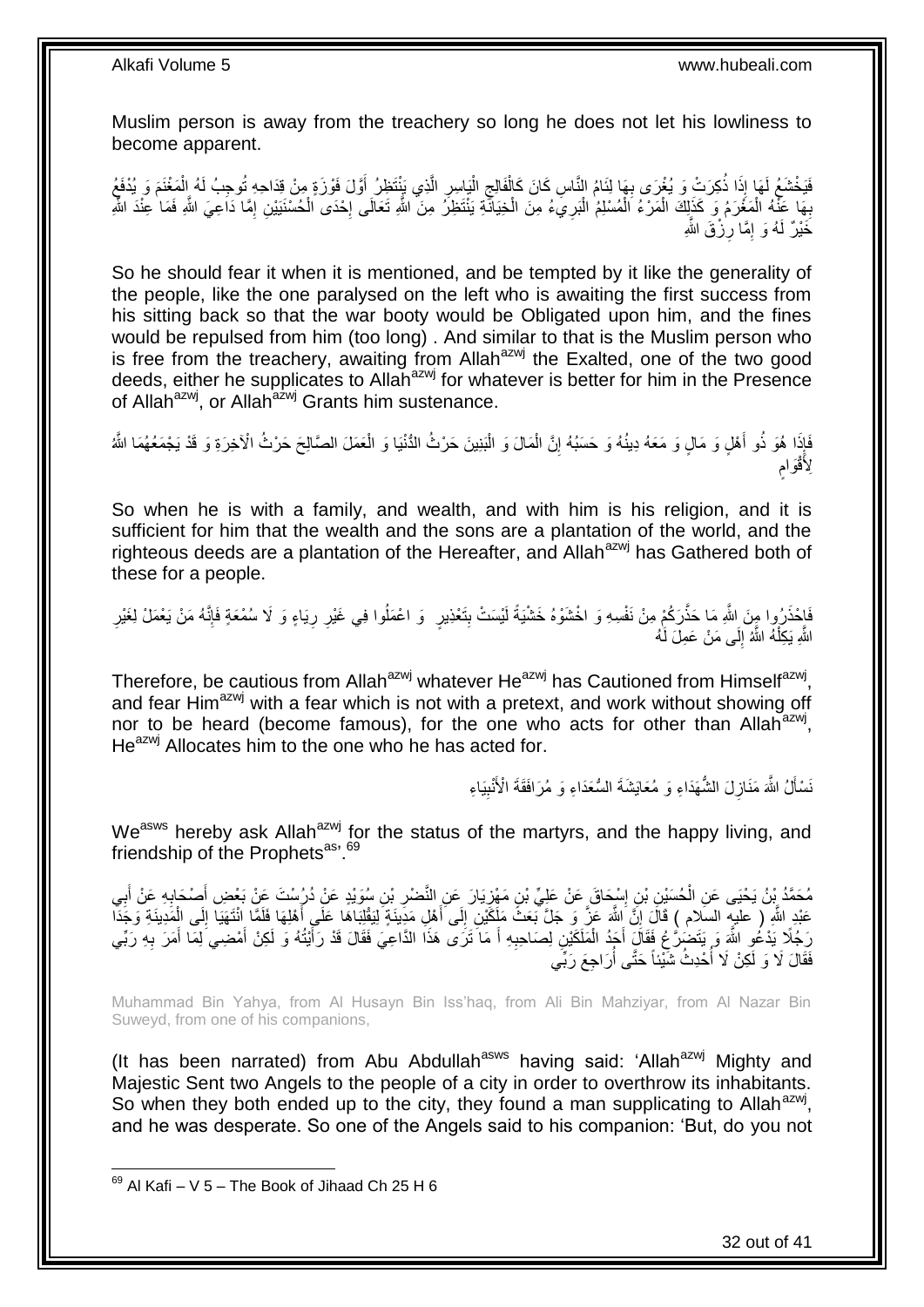see this supplicator?' So he said: 'I have seen him, but I must fulfil what my Lord<sup>azwj</sup> has Commanded me with. So he said, 'No, but I will not do anything until I refer it to Allah<sup>azwj,</sup>

فَعَادَ إِلَى اللَّهِ تَبَارَكَ وَ تَعَالَى فَقَالَ يَا رَبِّ إِنِّي انْتَهَيْتُ إِلَى الْمَدِينَةِ فَوَجَدْتُ عَبْدَكَ فُلَاناً يَدْعُوكَ وَ يَتَضَرَّعُ إِلَيْكَ فَقَالَ امْضِ بِمَا  $\frac{1}{2}$ ِ لَ ِ ْ ِ ِ أَمَرْ نُكَ بِهِ فَإِنَّ ذَا رَجُلٌ لَمْ يَتَمَعَّرْ وَجْهُهُ غَيْظآً لِي قَطُّ ـَ ِ ِ َ

So he returned to Allah<sup>azwj</sup> Bless and high, so he said: 'O Lord<sup>azwj</sup>! I ended up to the city, so I found Your<sup>azwj</sup> so and so servant supplicating to You<sup>azwj</sup> and he was desperate to You<sup>azwj</sup><sup>,</sup> So He<sup>azwj</sup> Said: "Fulfil with what l<sup>azwj</sup> have Commanded you with, for that man did not even frown his face in anger for Me $^{a}$ zwj at all"<sup>70</sup>

حُمَيْدُ بْنُ زِيَادٍ عَنِ الْحُسَيْنِ بْنِ مُحَمَّدٍ عَنْ سَمَاعَةَ عَنْ غَيْرٍ وَاحِدٍ عَنْ أَبَانِ بْنِ عُثْمَانَ عَنْ عَبْدِ اللَّهِ بْنِ مُجَمَّدٍ عَنْ أَبِي عَيْدِ اللَّهِ ْ َ ¦ ْ ِ َ ( عليه السّلاَمِ ) أَنَّ رَجُلًا مِنْ خَثْعَمِ جَاءَ إِلَى رَسُولِ اللهِ ( صَلى الله عليهِ واله ) فَقَالَ يَا رَسُولَ اللهِ أَخْبِرْنِيَ مَّا أَفْضَلُ ِ ֧֧֚֓֝֝֓֝ ْ **ٔ** َ ِ َ الْإِسْلَامِ قَالَ الْإِيمَانُ بِاللَّهِ قَالَ ثُمَّ مَا ذَاً قَالَ ثُمَّ صَلَةُ الرَّحَمِ قَالَ ثُمَّ مَا ذَا قَالَ الْأَمْرُ بِالْمَعْرُوفِ وَ الْنَّهْيُ عَنِ الْمُنْكَرِ ان<br>المقامات ِ ُ ان<br>المقامات ِ **ُ** ْ ْ **∶** ِ

Humeyd Bin Ziyad, from Al Husayn Bin Muhammad, from Sama'at, from someone else, from Aban Bin Usman, from Abdullah Bin Muhammad,

(It has been narrated) from Abu Abdullah<sup>asws</sup>: 'A man from Khas'am came over to Rasool-Allah<sup>saww</sup>, so he said, 'O Rasool-Allah<sup>saww</sup>! Inform me, what is the most superior of Al-Islam?' He<sup>saww</sup> said: 'Belief in Allah<sup>azwj</sup>'. He said, 'Then, what?' He<sup>saww</sup> said: 'Maintaining relationships'. He said, 'Then what?' He<sup>saww</sup> said: 'The enjoining of the good and the forbidding of the evil'.

قَالَ الرَّجُلُ فَأَيُّ الْأَعْمَالِ أَبْغَضُ إِلَى اللَّهِ قَالَ الشَّرْكُ بِاللَّهِ قَالَ ثُمَّ مَا ذَا قَالَ تَمَو قَالَ شَرَّكُ بِالْمُنْكَرِ ا<br>ا ِ ِ َ َ ِ ْ ِ ا<br>ا ِ وَ النَّهْيُ عَنِ الْمَعْرُوْفِ . ْ

He (the narrator) said, 'So the man said, 'So which is the most Hateful of the deeds to Allah<sup>azwj</sup>?' He<sup>saww</sup> said: 'The association (Shirk) with Allah<sup>azwj</sup>'. He said, 'Then what?' He<sup>saww</sup> said: 'Cutting-off of relationships'. He said, 'Then what?' He<sup>saww</sup> said: The enjoining of the evil and the forbidding from the good'.<sup>71</sup>

عَلِيُّ بْنُ إِبْرَاهِيمَ عَنْ أَبِيهِ عَنِ النَّوْفَلِيِّ عَنِ السَّكُونِيِّ عَنْ أَبِي عَبْدِ اللَّهِ ع قَالَ قَالَ أَمِيرُ الْمُؤْمِنِينَ ( عليه السلام ) أَمَرَنَا رَسُولُ َ َ ِ َ ِ َ ْ اللَّهِ لَّ صلَى الله عليه وأَله ) أَنْ نَلْقَى أَهْلَ الْمَعَاصِـيّ بِوُجُوهِ مُكْفَهِرَّةٍ . َ ْ اً ِ ِ ْ

Ali Bin Ibrahim, from his father, from Al Nowfaly, from Al Sakuny,

(It has been narrated) from Abu Abdullah<sup>asws</sup> having said: 'Amir Al-Momineen<sup>asws</sup> said: 'Rasool-Allah<sup>saw'w</sup> ordered us all what we should meet the people of disobedience with an unfriendly face'.<sup>72</sup>

عَدَّةٌ مِنْ أَصْحَابِذَا عَنْ أَجْمَدَ بْنِ أَبِي عَبْدِ اللَّهِ عَنْ يَعْقُوبَ بْنِ يَزِيدَ رَغَمَهُ قَالَ فَإِلَ أَبُو عَبْدِ إللَّهِ ( عليه السلام ) الْأَمْرُ َ ِ َ َ ِ َ ْ بِالْمَعْرُوفِ وَ النَّهْيُ عَنِ الْمُنْكَرِ خَلْقَانِّ مِنْ خَلْقِ اللَّهِ فَمَنْ نَصَرَهُمَا أَعَزَّهُ اللَّهُ وَ مَنْ خَذَلَهُمَا خَذَلَهُ اللَّهُ . ِ ْ ْ **∶** لَ لَ َ ْ

A number of our companions, from Ahmad Bin Abu Abdullah, from Yaqoub Bin Yazeed, raising it, said,

<sup>1</sup>  $70$  Al Kafi – V 5 – The Book of Jihaad Ch 25 H 8

 $^{71}$  Al Kafi – V 5 – The Book of Jihaad Ch 25 H 9

 $72$  Al Kafi – V 5 – The Book of Jihaad Ch 25 H 10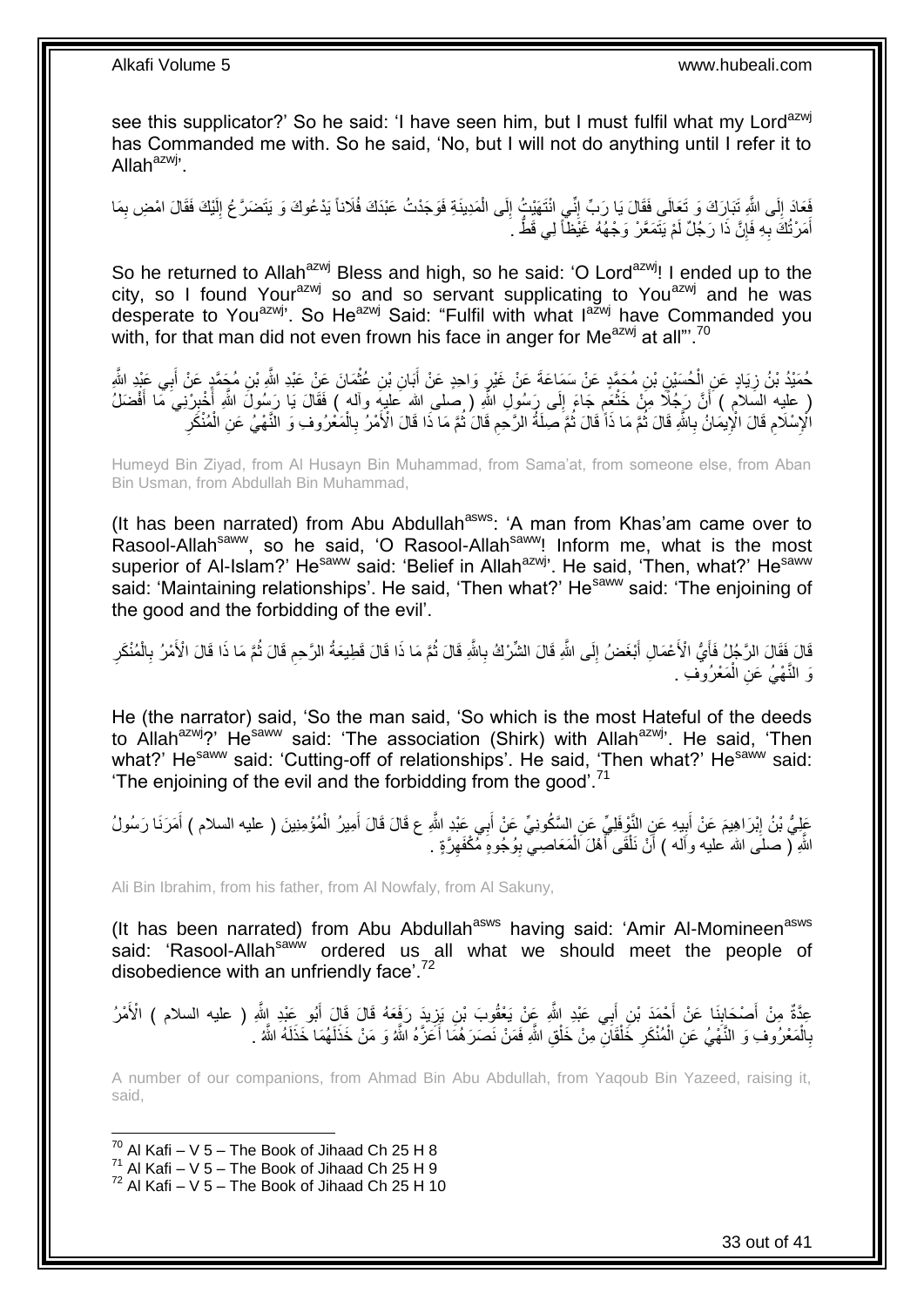'Abu Abdullah<sup>asws</sup> said: 'The enjoining of the good, and the forbidding from the evil are two creatures from the creatures of Allah $\frac{a}{a}$ zwj. So the one who helps these two, Allah<sup>azwj</sup> would Honour him, and the one who abandons these two, Allah<sup>azwj</sup> would Abandon him' $^{73}$ 

مُحَمَّدُ بْنُ يَحْيَى عَنْ أَحْمَدَ بْنِ مُحَمَّدِ بْنِ عِيسَى عَنْ مُحَمَّدٍ بْنِ يَحْيَى عَنْ غِيَاثِ بْنِ إِبْرَاهِيمَ قَالَ كَانَ أَبُو عَبْدِ اللَّهِ ( عليه السلام َ ِ ) إِذَا مَرَّ بِجَمَاعَةٍ يَخْتَصِمُونَ لَا يَجُوزُكُمْ حَتَّى يَقُولَ ثَلَاثًا اتَّقُوا اللَّهَ يَرْفَعُ بِهَا صَوْتَهُ . ِ ِ

Muhammad Bin Yahya, from Ahmad Bin Muhammad Bin Isa, from Muhammad Bin Yahya, from Giyas Bin Ibrahim who said,

'Whenever Abu Abdullah<sup>asws</sup> used to pass by a group quarrelling, he<sup>asws</sup> would not pass by them until he<sup>asws</sup> was saying three times: 'Fear Allah<sup>azwj</sup>!' - raising his<sup>asws</sup> voice with it'. $74$ 

ِن َع َرَفَة َق ِن ِعي َسى َع ْن ُم َح َّمِد ْب ِن َخالِ ٍد َع ْن ُم َح َّمِد ْب ِن ُم َح َّمِد ْب ْح َمَد ْب َنا َع ْن أ ْص َحاب ال ِّر َضا ) ِم ْن أ َح َس ِن ِعَّدةٌ َبا ال ا َل َس ِمْع ُت أ **∣** َ ْ َ عليه السلامِ) يَقُولُ كَانَ رَسُولُ اللَّهِ ( صَلَّى الله عليه وأله ) يَقُولُ إِذَا أُمَّتِي تَوَاكَلَتِّ الْأَمْرَ بِالْمَعْرُوفِ وَ النَّهْيَ عَنِ الْمُنْكَرِ<br>تَمْهُمُ ْ ْ ِ ا<br>ا فَلْيَأْذَنُوا بِوِقَاعٍ مِنَ اللَّهِ تَعَالَى <sub>.</sub> ٍ **∶** ا<br>ا ا<br>ا

A number of our companions, from Ahmad Bin Muhammad Bin Khalid, from Muhammad Bin Isa, from Muhammad Bin Arafa who said,

'I heard Abu Al-Hassan Al-Reza<sup>asws</sup> saying: 'Rasool-Allah<sup>saww</sup> was saying: 'When my<sup>saww</sup> community leave it upon each other for the enjoining of the good and the forbidding of the evil, so they would be authorising afflictions from Allah $a$ <sub>zwj</sub> the Fxalted'.

عَلِيُّ بْنُ إِبْرَاهِيمَ عَنْ هَارُونَ بْنِ مُسْلِمٍ عَنْ مَسْعَدَةَ بْنِ صَدَقَةَ عَنْ أَبِي عَبْدِ اللَّهِ ( عِليهِ السلام ) قَالَ قَالَ النَّبِيُّ ( صلى الله َ م<br>و <u>֖֚֚֚֓</u> ِ عليه وآله َ كَيْفُ بِكُمْ إِذَا فَسَدَتْ نِسَاؤُكُمْ وَ فَسَقَ شَبَابُكُمْ وَ لَمْ تَأْمُرُوا بِالْمَعْرُوفِ وَ لَمْ تَنْهَوْا عَنِ الْمُنْكَرِ فَقِيلَ لَهُ وَ يَكُونُ ذَلِكَ ِ ْ ْ ِ ْ يَا رَسُولَ اللَّهِ فَقَالَ نَعَمْ وَ شَرٌّ مِنْ ذَلِكَ

Ali Bin Ibrahim, from Haroun Bin Muslim, from Mas'ada Bin Sadaqa,

(It has been narrated) from Abu Abdullah<sup>asws</sup> having said: 'The Prophet<sup>saww</sup> said: 'How would it be with you all when your women become spoilt and your youth become immoral, and you would not be enjoining with the good and would not be forbidding the evil?' So it was said to him<sup>saww</sup>, 'And would that happen, O Rasool-Allah<sup>saww</sup>?' So he<sup>saww</sup> said: 'Yes, and more evil than that.

> كَيْفَ بِكُمْ إِذَا أَمَرْتُمْ بِالْمُنْكَرِ وَ نَهَيْتُمْ عَنِ الْمَعْرُوفِ فَقِيلَ لَهُ يَا رَسُولَ اللَّهِ وَ يَكُونُ ذَلِكَ قَالَ نَعَمْ وَ شَرٍّ مِنْ ذَلِكَ ْ **∶** ْ **∶** َ ِ

How would it be with you all when you would be enjoining with the evil and forbidding from the good?' So it was said, 'O Rasool-Allah<sup>saww</sup>! And would that happen?' He<sup>saww</sup> said: 'Yes, and more evil than that.

> كَيْفَ بِكُمْ إِذَا رَأَيْتُمُ الْمَعْرُوفَ مُنْكَراً وَ الْمُنْكَرَ مَعْرُوفاً ْ ْ َ ِ

 $^{73}$  Al Kafi – V 5 – The Book of Jihaad Ch 25 H 11

 $^{74}$  Al Kafi – V 5 – The Book of Jihaad Ch 25 H 12

 $75$  Al Kafi – V 5 – The Book of Jihaad Ch 25 H 13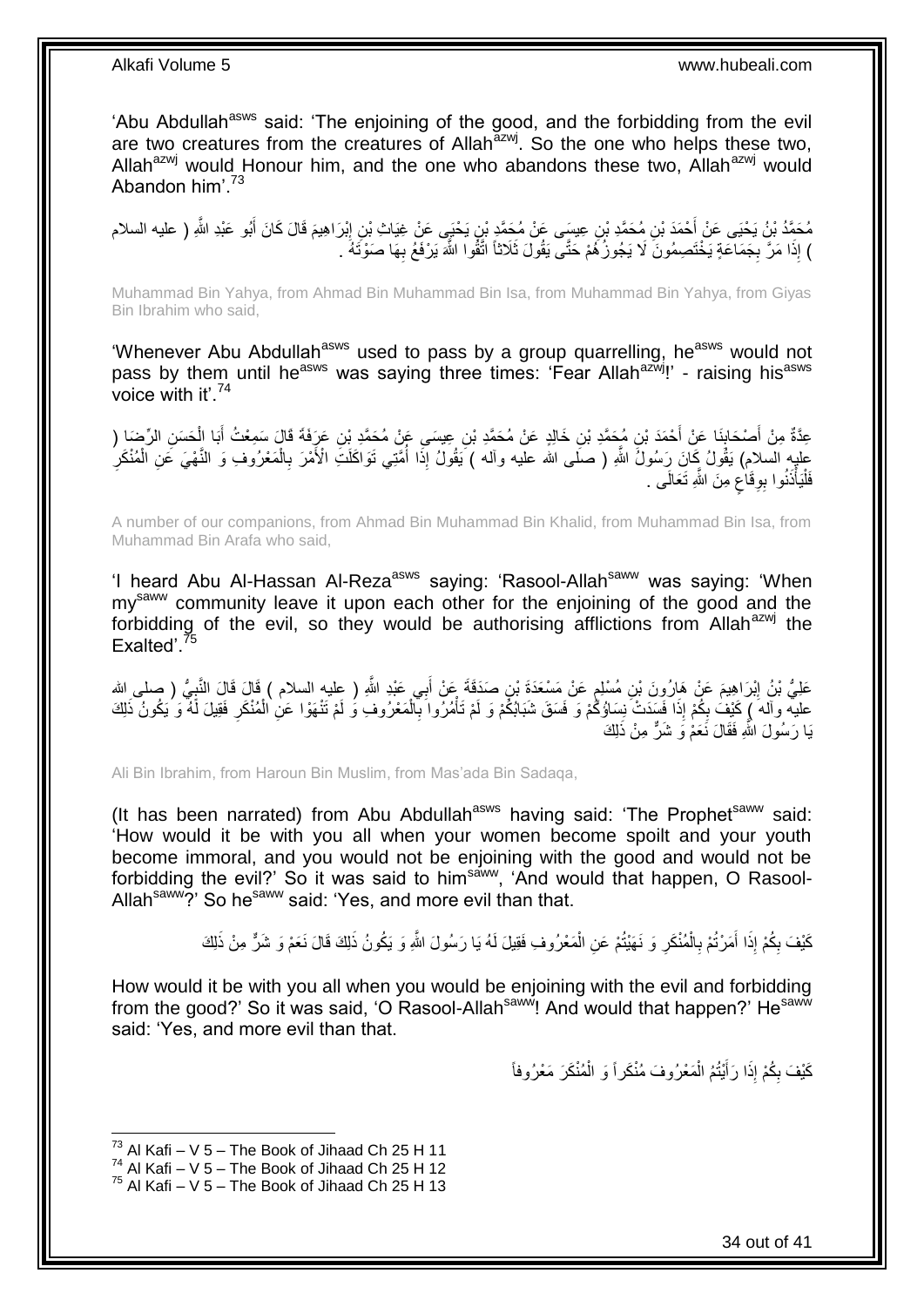How would it be with you all when you see the good as an evil and the evil as a good?'<sup>76</sup>

ُّ بِهَذَا الْإِسْنَادِ قَالَ قَالَ النَّبِيُّ ( صلى الله عليه وأله ) إِنَّ اللَّهَ عَنَّ وَ جَلَّ لَمِيْغِضُ الْمُؤْمِنَ الضَّعِيفَ الَّذِي لَا دِينَ لَمُه فَقِيلَ لَهُ وَ<br>وَيَنْهُوْهِ الْمُسْئَلِدِ قَالَ قَالَ النَّبِيُ ْ ِ ِ ِ لَ ِ مَا اَلْمُؤْمِنُ الَّذِي لَا دِينَ لَهُ قَالَ الَّذِي لَا يَنْهَى عَنِ الْمُنْكَرِ ْ َّ َّ ْ

And by this chain, said, 'The Prophet<sup>saww</sup> said: 'Allah<sup>azwj</sup> Mighty and Majestic is Hateful to the weak Believer who does not have a religion for him'. So it was said to him<sup>saww</sup>, 'And what is the believer who does not have a Religion for him?' He<sup>saww</sup> said: 'The one who does not forbid from the evil'.<sup>77</sup>

وَ بِهَذَا إِلْإِسْنَادِ قَالَ سَمِعْتُ أَبَا عَبْدِ اللَّهِ ( عليهِ السلام ) يَقُولُ وَ سُئِلَ عَنِ الْأَمْرِ بِالْمَعْرُوفِ وَ النَّهْيِ عَنِ الْمُنْكَرِ أَ وَاجِبٌ هُوَ َ ِ َ ِ ْ ِ ْ ֧֦֧֦֧֦֧֦֧֦֧֦֧֦֧ׅ֢ׅ֦֧֜֜ ِ عَلَى الْأُمَّةِ جَمِيعاً فَقَالَ لَا فَقِيلَ لَهُ وَ لِمَ قُالَ إِنَّمَا هُوَ عَلَى الْفَوِيِّ الْمُطَاعِ الْعَالِمِ بِالْمَعْرُوفِ مِنَّ الْمُنْكَّرِ ۖ لَا عَلَى الْصَعِيفِ الَّذِي ْ ِ ِ ْ ِ ْ ِ ْ ِ َّ ِ ْ لَا يَهْتَدِي سَبِيِلًا إِلَى أَبِيٍّ مِنْ أَيٍّ يَقُولُ مِنَ الْكِقِّ إِلَى الْبَاطِلِ وَ الدَّلِيلُ كَلَى ذَلِكَ كِتَابُ اللَّهِ عَزَّ وَ جَلَّ قَوْلُهُ وَ لَّتَكُنْ مِنْكُمْ أُمَّةٌ ْ ِ ْ َ ِ ِ ْ ُ **ٍ** بَدْعُونَ إِلَى اَلْخَيْرِ وَ يَأْمُرُونَ بِالْمَعْرُوفِ وَ يَنْهَوْنَ عَنِ الْمُنْكَرِ ْ ْ ِ ا<br>ا ِ ْ ِ

And by this chain, said,

'I heard Abu Abdullah<sup>asws</sup> saying, and he<sup>asws</sup> was asked about the enjoining with the good and the forbidding from the evil, 'Is it an Obligation upon the entire community?' So he<sup>asws</sup> said: 'No'. So it was said to him<sup>asws</sup>, 'And why not?' He<sup>asws</sup> said: 'But rather it is upon the strongly followed one, knowledgeable of the good and the evil, not upon the weak who is not guided of the way, to which from which, he should be speaking from the truth to the falsehood, and the evidence upon that is the Book of Allah<sup>azwj</sup> Mighty and Majestic, His<sup>azwj</sup> Words [3:104] And from among you there *should be a community inviting to the better and enjoin what is good and forbid the evil*.

َفَهَذَا خَاصِّ غَيْرُ عَامٍّ كَمَا قَالَ إِلَّهُ عَنَّ وَ جَلَّ وَ مِنْ قَوْمِ مُوسى أُمَّةٌ يَهْدُونَ بِالْحَقِّ وَ بِهِ يَعْدِلُونَ وَ لَمْ يَقُلْ عَلَى أُمَّةِ مُوسَى وَ ُ ِ ْ ِ ان<br>المستقبل ِ لَا عَلَى كُلِّ قَوْمِهِ وَ ٰهُمْ يَوْمَئِذٍ أُمَمٌ مُخْتَلِفَةٌ وَ الْأُمَّةُ وَاحِدُةٌ فَصَاعِداً كَمَا قَالَ اللَّهُ عَنَّ وَ خَلَّ إِنَّ إِبْراهِيمَ كانَ اُمَّةً قانِتًا لِلَّهِ يَقُولُ ان<br>المالي ِ ِ ُ مُطِيعاً لِلَّهِ عَزَّ وَ جَلَّ وَ لَيْسَ عَلَى مَنْ يَعْلَمُ ذَلِكَ فِي هَذِهِ الْهُدْنَةِ مِنْ حَرَجٍ إِذَا كَانَ لَا قُوَّةَ لَهُ وَ لَا عُذْرَ وَ لَا طَاعَةَ ٍ ْ **ٔ** 

Thus, these are particular ones and not the general public, just as Allah<sup>azwj</sup> Mighty and Majestic Said *[7:159] And of Musa's people was a party who guided (people) with the truth, and thereby did they do justice*. And He<sup>azwj</sup> did not Say: "And it is upon the people of Musa<sup>as"</sup>, nor "Upon every one of his<sup>as</sup> people", and in those days they were different communities, and the community can be one (man), just as Allah<sup>azwj</sup> Mighty and Majestic Said that *[16:120] Surely Ibrahim was a* community, obedient to Allah. He<sup>azwj</sup> is Saying: "Obedient to Allah<sup>azwj</sup> Mighty and Majestic". And it is not upon the one who knows that in these times of truce from danger, when there was not strength for him, nor an excuse, and do obedience'.

َّ قَالَ مَسْعَدَةُ وَ سَمِعْتُ أَبَا عَيْدِ اللَّهِ ( عليه السلامِ ) يَقُولُ وَ سُئِلَ عَنِ الْحَدِيثِ الَّذِي جَاءَ عَنِ النَّبِيِّ ( صلى الله عليه وِأله ) إِنَّ ْ ِ ِ أَفْضَلَ الْجِهَادِ كَلِمَةُ عَذْلٍ عِنْدَ إِمَامٍ جَائِرٍ مَا مَعْنَاهُ قَالَ هَذَا عَلَى أَنْ يَأْمُرَهُ بَعْدَ مَعْرِفَتِهِ وَ هُوَ مَعَ ذُلِكَ يُقْبَلُ مِنْهُ وَ إِلَّا فَلَا ِ ْ َ ٍ ِ ْ َ ِ

Mas'ada (the narrator) said,

 $^{76}$  Al Kafi – V 5 – The Book of Jihaad Ch 25 H 14  $^{77}$  Al Kafi – V 5 – The Book of Jihaad Ch 25 H 15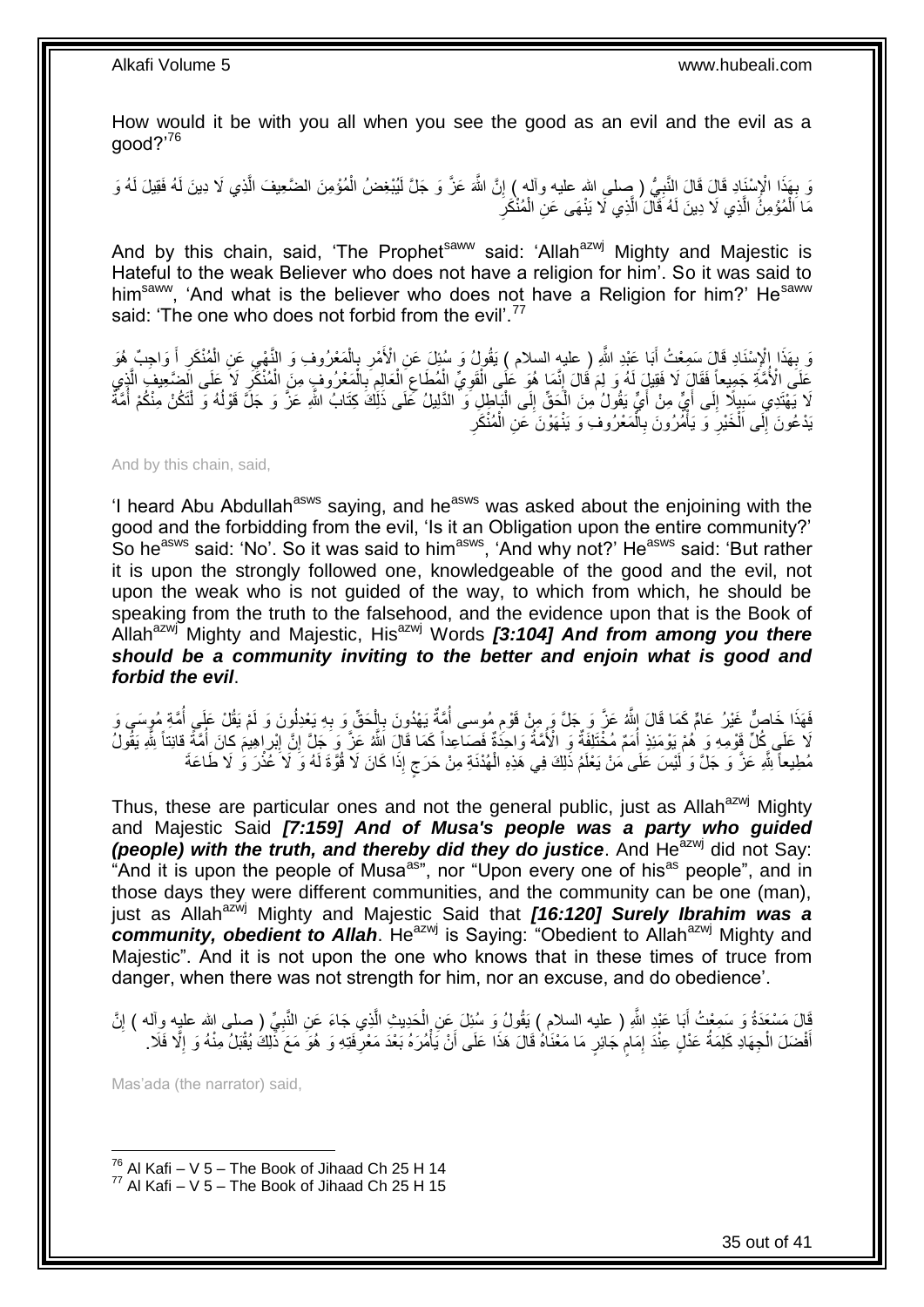'And I heard Abu Abdullah<sup>asws</sup> saying, and he<sup>asws</sup> was asked about the Hadeeth which came from the Prophet<sup>saww</sup> that: 'The most superior of the Jihad is the just word in the presence of an unjust leader', what is its meaning?' He<sup>asws</sup> said: 'This is upon a stipulation that he would enjoin him (with the good) after having recognised it (himself), and along with that, he (the leader) would accept it from him, or else, so no!'.<sup>78</sup>

> **ِب لْ الْقَ ب ُمْنَكر الْ ْنَكار باب إ ِ ِ ِ ِ**

## <span id="page-35-0"></span>**Chapter 29 – Denying the evil by the heart**

عَلِيُّ بْنُ إِبْرَاهِيمَ عَنْ أَبِيهٍ عَنِ ابْنِ أَبِي عُمَيْرٍ عَنْ يَحْيَى الطَّوِيلِ صَاحِبِ الْمِنْقَرِيِّ عَنْ أَبِي عَبْدِ اللَّهِ ( عليه السلام ) قَالَ َ ِ ْ ِ َ ِ َ ׀<br>ׇׇ֧֝֓֝֝֝֝֝֝֝ حَسْبُ الْمُؤْمِنِ عِزْاً إِذَا رَأَى مُنْكَراً أَنْ يَعْلَمَ اللَّهُ عَزَّ وَ جَلَّ مِنْ قَلْبِهِ إِنْكَارَهُ . ْ ِ **∶** ْ

Ali Bin Ibrahim, from his father, from Ibn Abu Umeyr, from Yahya Al taweel Sahib Al Minqary,

(It has been narrated) from Abu Abdullah<sup>asws</sup> having said: 'The believer would be Reckoned with honourably when he sees an evil, if Allah<sup>azwj</sup> Mighty and Majestic Knows of his denial of it in his heart'.<sup>79</sup>

ْ وَ بِهَذَا الْإِسْنَادِ قَالَ قَالَ أَبُو عَنْدِ اللَّهِ ( عليه السلام ) إِنَّمَا يُؤْمَرُ بِالْمَعْرُوفِ وَ يُنْهَى عَنِ الْمُنْكَرِ مُؤْمِنٌ فَيَتَّعِظُمُ أَوْ جَاهِلٌ فَيَتَعَلَّمُ ْ ِ ِ َ **∶** َّ َ ِ وَ أُمَّا صَاَحِبُ سَوْطٍ أَوْ سَيْفٍ فَلَا ۚ. َ َ

And by this chain, said,

'Abu Abdullah<sup>asws</sup> said: 'But rather, a Believer would be enjoined with the good and forbid from the evil, so he would heed advice, or if ignorant, so he would learn, and as for the owner of the whip or a sword, so no!'.<sup>80</sup>

عَذْهُ عَنْ أَبِيهِ عَنِ ابْنِ أَبِي عُمَيْرٍ عَنْ مُفَضَّلِ بْنِ يَزِيدَ عَنْ أَبِي عَيْدِ اللَّهِ ( عليه السلام ) قَالَ قَالَ لِي يَا مُفَضَّلُ مَنْ تَعَرَّضَ<br>... َ ِ َ **!** َ لِسُلْطَانٍ جَاَئِرٍ فَأَصَابَتْهُ بَلِّيَّةٌ لَمْ يُؤْجَرْ عَلَيْهَا وَ لَمْ يُرْزَقِ الصَّبْرَ<sup>ّ</sup> عَلَيْهَا . لَ َ

From him, from his father, from Ibn Abu Umeyr, from Mufazzal Bin Yazeed,

(It has been narrated) from Abu Abdullah<sup>asws</sup>, said, 'He<sup>asws</sup> said to me: 'O Mufazal! The one who makes a representation to the unjust authorities, so an affliction hits him, he would not be Rewarded over it, and he would not be Granted the patience over it'.<sup>81</sup>

عَلِيٌّ عَنْ أَبِيهِ عَنْ بَعْضٍ أَصْحَابِهِ عَنْ غِيَاثٍ بْنِ إِبْرَاهِيمَ قَالَ كَانَ أَبُو عَبْدِ اللَّهِ ( عليه السلام ) إِذَا مَرَّ بِجَمَاعَةٍ يَخْتَصِمُونَ لَمْ ِ **∶** َ **!** ِ يَجُزْ هُمْ حَتَّى يَقُولَ ثَلَاثاً اتَّقُوا اللَّهَ اتَّقُوا اللَّهَ يَرْفَعُ بِهَا صَوْتُهُ . **∶** 

Ali, from his father, from one of his companions, from Giyas Bin Ibrahim who said,

 $^{78}$  Al Kafi – V 5 – The Book of Jihaad Ch 25 H 16

 $^{79}$  Al Kafi – V 5 – The Book of Jihaad Ch 26 H 1

 $80$  Al Kafi – V 5 – The Book of Jihaad Ch 26 H 2

 $81$  Al Kafi – V 5 – The Book of Jihaad Ch 26 H 3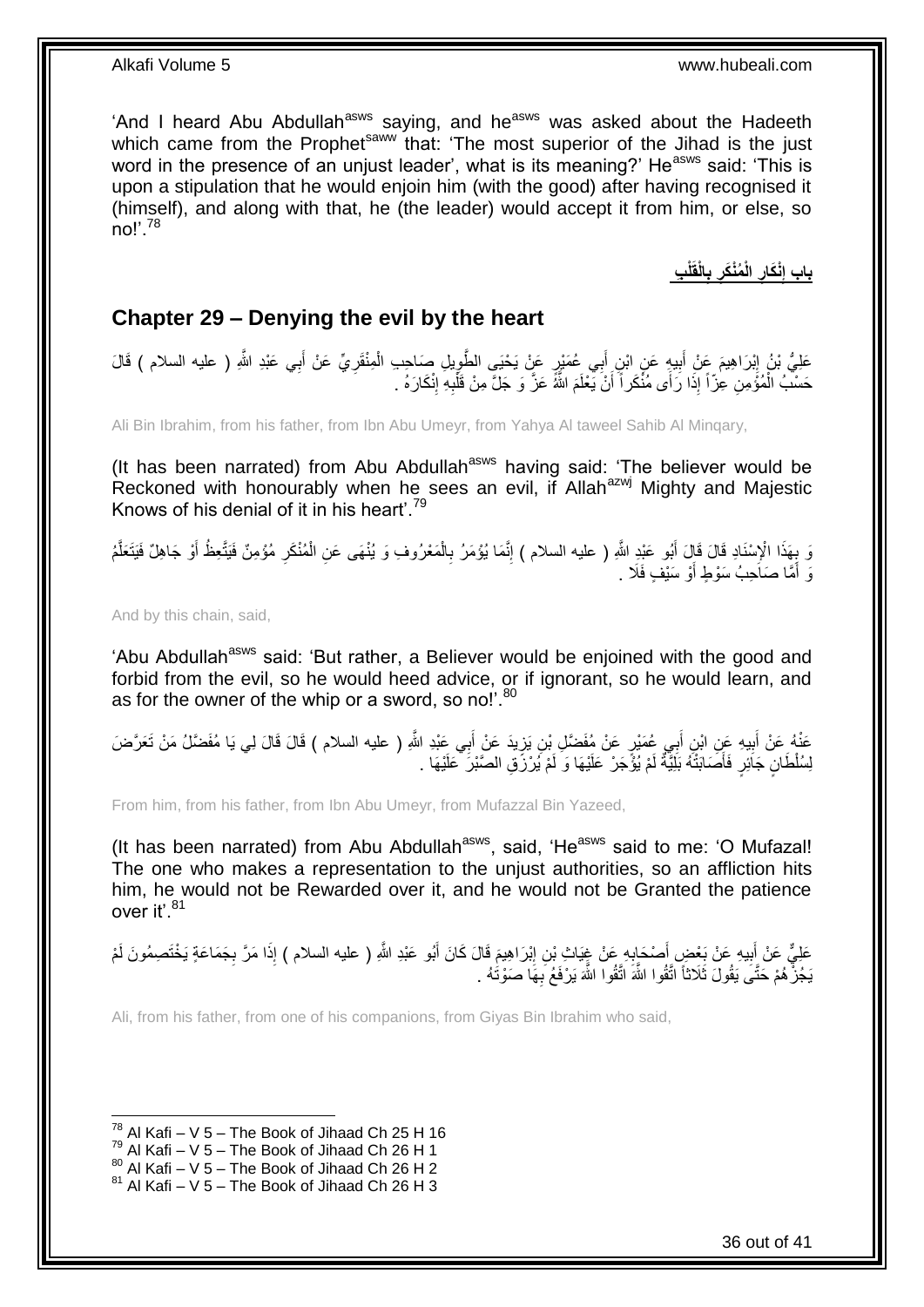'Whenever Abu Abdullah<sup>asws</sup> used to pass by a group who were quarrelling, would not pass by then until he<sup>asws</sup> was saying three times: 'Fear Allah<sup>azwj</sup>!' - raising his<sup>asws</sup> voice with it'.<sup>82</sup>

مُحَمَّدُ بْنُ يَحْيَى عَنْ أَحْمَدَ بْنِ مُحَمَّدٍ عَنْ مُحَمَّدٍ بْنِ سِنَانٍ عَنْ مَحْفُوظٍ الْإِسْكَافِ قَالَ رَأَيْتُ أَبَا عَبْدِ اللَّهِ ( عليه السلام ) رَمَى<br>مدد كوف العالم ( عليه السالم ) لا يقول السابق السابق ال َ َ جَمْرِةَ الْعَقَبَةِ وَ انْصَرَفَ فَمَشْئِتُ بَيْنَ يَدَيْهِ كَالْمُطَرِّقِ لَهُ فَإِذَا رَجُلٌ أَصْفَرُ عَمْرَكِيٌّ قَدْ أَذْخَلَ عُودَةً فِي الْأَرْضِ شِبْهَ السُّابِحِ وَ َ َ ْ ْ ِ رَبَطَهُ إِلَى فُسْطَاطِهِ وَ النَّاسُ وُقُوفٌ لَا يَقْدِرُونَ عَلَى أَنْ يَمُرُّوا فَقَالَ لَهُ أَبُو عَبْدِ اللَّهِ ( عليه السلام ) يَا هَذَا اتَّقِ اللَّهَ فَإِنَّ كَمَذَا ِ َ َ ِ الَّذِي تَصَنَعُهُ لَيْسَ لَكَ َّ

Muhammad Bin Yahya, from Ahmad Bin Muhammad, from Muhammad Bin Sinan, from Mahfouz Al Iskaaf who said,

'I saw Abu Abdullah<sup>asws</sup> throwing pebbles at Al-Aqba Stone (a ritual of Hajj), and leave. So I walked in front of him  $a$ sws like a path clearer for him  $a$ sws, and there was a pale man (called) Amraky who had immersed his peg (of his tent) in the ground resembling the settler, and its link was up to his tent, and the people were pausing, not being able upon passing. So Abu Abdullah<sup>asws</sup> said to him: 'O you, Fear Allah<sup>azwj</sup>, for that which you are doing is not (appropriate) for you'.

قَالَ فَقَالَ لَهُ الْعَمْرَكِيُّ أَ مَا تَسْتَطِيعُ أَنْ تَذْهَبَ إِلَى عَمَلِكَ لَا يَزَالُ الْمُكَلِّفُ الَّذِي لَا يُدْرَى مَنْ هُوَ يَجِيئُنِي فَيَقُولُ يَا هَذَا اتَّقِ اللَّهَ َّ ِّ ْ  $\frac{1}{2}$ **ٔ** اً َ ْ

He (the narrator) said, 'So Al-Amraky said to him<sup>asws</sup>, 'Can't you<sup>asws</sup> just go about your<sup>asws</sup> work not ceasing to burden me with which you<sup>asws</sup> do not know who is it that comes to me, so you<sup>asws</sup> should be saying: 'O you, fear Allah<sup>azwj</sup>?'

> **المتحدة** قَالَ فَرَفَعَ أَبُو عَبْدِ اللَّهِ ( عليه السلام ) بِخِطَامِ بَعِيرٍ لَهُ مَقْطُوراً فَطَأْطَأَ رَأْسَهُ فَمَضَى وَ تَرَكَهُ الْعَمْرَكِيُّ الْأَسْوَدُ . َ ْ ِ ِ َ ْ

He (the narrator) said, 'So Abu Abdullah<sup>asws</sup> raised the halter of a camel of his<sup>asws</sup>, tugged it, lowered his<sup>asws</sup> head (passing under the rope) and went on, and Al-Amraky the slave, left him'. $83$ 

**باب**

### <span id="page-36-0"></span>**Chapter 30 – A Chapter**

ِ عِدَّةٌ مِنْ أَصْحَابِنَا عَنْ أَحْمَدَ بْنِ مُحَمَّدٍ عَنْ مُحَمَّدِ بْنِ إِسْمَاعِيلَ عَنْ مُحَمَّدٍ بِنِ عَ<br>حِدَّةٌ مِنْ أَصْحَابِنَا عَنْ أَحْمَدَ بْنِ مُحَمَّدٍ عَنْ مُحَمَّدِ بْنِ إِسْمَاعِيلَ عَنْ مُحَمَّدٍ بِنَ عُ ِ َ **∣** َ مَوْلَى آلِ سَامٍ عَنْ أَبِي عَبْدِ اللَّهِ ( ِ عليه السلام ) قَالَ لَمَّا نَزَلَتْ هَذِهِ الْآيَةُ يا أَيُّهَا الَّذِيَنَ آمَنُوا قُوا أَنْفُسَكُمْ وَ أَهْلِيكُمْ نِاراً جَلَسَ َ ٍ َ َ َّ َ لَ رَجُلٌّ مِنَ الْمُسَّلِمِينَ يَبْكِي وَ قَالَ أَنَا عَجَزْتُ عَنْ نَفْسِي كُلِّفْتُ أَهْلِي فَقَالَ رَسُولُ اللَّهِ ( صلى الله عليه وآلم ) حَسْبُكَ أَنْ تَأْمُرَهُمْ َ ِّ َ ْ ْ بِمَا تَأْمُرُ بِهِ نَفْسَكَ وَ تَنْهَاْهُمْ عَمَّا تَنْهَى عَنْهُ نَفْسَكَ . **∶ ٔ** ِ

A number of our companions, from Ahmad Bin Muhammad, from Muhammad Bin Ismail, from Muhammad Bin Uzafar, from Is'haq Bin Ammar, from Abdul A'ala a slave of the progeny of Saam,

(It has been narrated) from Abu Abdullah $a<sup>asws</sup>$  having said: 'When this Verse was Revealed *[66:6] O you who believe! Save yourselves and your families from a Fire*, a man from the Muslims sat down crying and said, I am frustrated from (saving) myself (and now) I am encumbered with my family (as well)'. So Rasool-Allah<sup>saww</sup> said: 'It is sufficient for you that you should be enjoining them with what you

 $82$  Al Kafi – V 5 – The Book of Jihaad Ch 26 H 4

 $83$  Al Kafi – V 5 – The Book of Jihaad Ch 26 H 5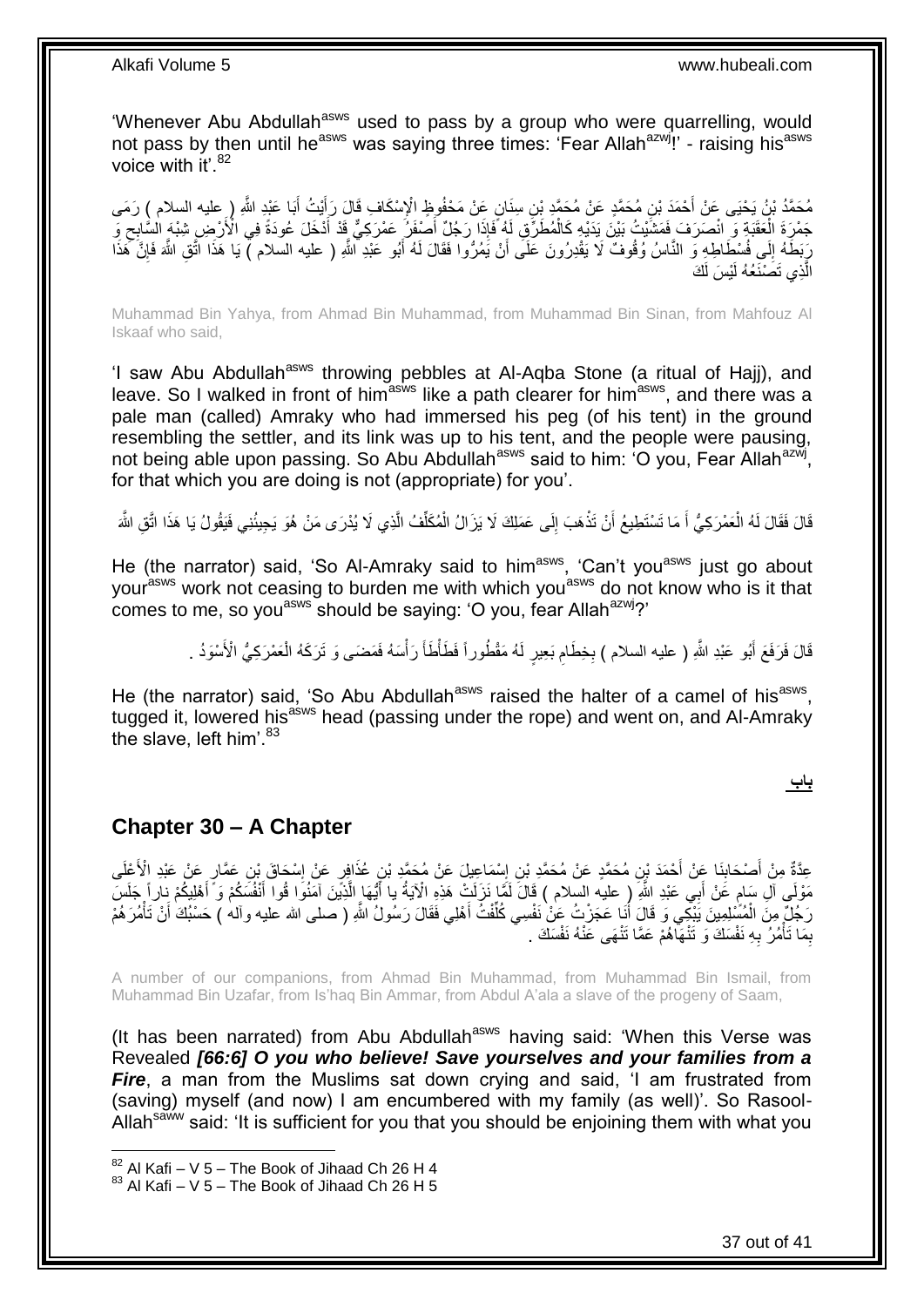enjoining yourself with, and forbid them from what your are forbidding yourself from'.<sup>84</sup>

عَذْهُ عَنْ عُثْمَانَ بْنِ عِيسَى عَنْ سَمَاعَةَ عَنْ أَبِي بَصِيرٍ فِي قَوْلِ اللَّهِ عَزَّ وَ جَلَّ قُوا أَنْفُسَكُمْ وَ أَهْلِيكُمْ ذارِاً قُلْتُ كَيْفَ أَقِيهِمْ قَالَ<br>فَيْنَ يَقْوَلُونَ بَيْنٍ عِيسَى عَنْ سَمَاعَةَ ع َ َ َ ِ َ ْ تَأْمُرُ هُمْ بِمَا أَمَرَ اللَّهُ وَ تَنْهَاهُمْ عَمَّا نَهَاهُمُ اللَّهُ فَإِنَّ أَطَاعُونَكَ كُنْتَ فَدْ وَقَيْتَهُمْ وَ إِنْ عَصَوْكَ كُنْتَ قَدْ قَضْيَيْتَ مَا عَلَيْكَ . ِ َ ِ **ٔ** ِ

From him, from Usman Bin Isa, from Sama'at, from Abu Baseer,

'Regarding the Words of Allah<sup>azwj</sup> Mighty and Majestic *[66:6] O you who believe! Save yourselves and your families from a Fire*. I said, 'How can one save them?' He<sup>asws</sup> said: 'Enjoin with what Allah<sup>azwj</sup> has Commanded with, and forbid them from what Allah<sup>azwj</sup> has Forbidden them. So if they obey you, you would have save them, and if they disobey you, you would have fulfilled what is upon you'.<sup>85</sup>

عَلِيُّ بْنُ إِبْرَاهِيمَ عَنْ أَبِيهِ عَنِ ابْنِ أَبِي عُمَيْرٍ عَنْ حَفْصٍ بْنِ عُثْمَانَ عَنْ سَمَاعَةَ عَنْ أَبِي بَصِيرٍ عَنْ أَبِي عَبْدِ اللَّهِ ( عليه َ ْ َ ِ َ <u>֖֚֚֚֓</u> َ السلّام ) فَِي قَوْلِٰ اللَّهِ عَزَّ وَ جَلَّ قُواَ أَنْفُسَكُمْ وَ أَهْلِيكُمْ نار أَ كَيْفَ نَقِي أَهْلَنَا قَالَ تَأْمُرُونَـهُمْ وَ تَنَّهَوْنَـهُمْ ً. َ َ ْ َ

Ali Bin Ibrahim, from his father, from Ibn Abu Umeyr, from Hafs Bin usman, from Sama'at, from Abu Baseer,

(It has been narrated) from Abu Abdullah<sup>asws</sup> regarding the Words of Allah<sup>azwj</sup> Mighty and Majestic *[66:6] Save yourselves and your families from a Fire*, how can we save our families?' He<sup>asws</sup> said: 'You should be enjoining them (with the good) and forbidding them (with the evil)'. $86$ 

> **َم ْخلُو ْس َخ َط الْ َخالِ َق فِي َم ْر َضا ِة الْ ِق باب َم ْن أ َ**

### <span id="page-37-0"></span>**Chapter 31 – The one who Angers the Creator for pleasing the creatures**

عِدَّةٌ مِنْ أَصْحَابِذَا عَنْ أَحْمَدَ بْنِ هُحَمَّدِ بْنِ خَالِدٍ عَنْ إِسْمَاعِيلَ بْنِ مِهْرَانَ عَنْ سَيْفِ بْنِ عَمِيرَةَ عَنْ عَمْرِو بْنِ شِمْرٍ عَنْ جَابِرٍ<br>حَدَّةٌ عَلَى عَمْرِو بْنِ شِمْرٍ عَنْ أَحْمَدَ بْنِ مُ ِ َ ِ َ عَنْ أَبِي جَعْفَرٍ َ( عليه السلام ِّ) قَالَ قَالَ رَسُولُ اللَّهِ ۚ ( صلى اللَّه عليه وآله ) مَنْ طَلَبَ مَرْضَاةَ النَّاسِ بِمَا يُسْخِطُ اللَّهَ عَزَّ وَّ ِ جَلَّ كَانَّ حَامِدَهُ مِنَ النَّاسُ ذَامِّأْ وَ مَنْ آثَرَ طَاعَةَ اللَّهِ عَٰزَّ وَ جَلَّ بِمَا يُغْضِبُ النَّاسَ كَفَاهُ اللَّهُ عَزَّ وَ جَلَّ عَدَاوَة كُلِّ عَدُوٍّ وَ حَسَدَ ِ ة<br>أ كُلِّ حَاسِدٍ وَ بَغْيَ كُلِّ بَاغٍ وَ كَانَ اللَّهُ لَهُ نَاصِراً وَ ظَهِيراً . ِ ٍ

A number of our companions, from Ahmad Bin Muhammad Bin Khalid, from Ismail Bin Mihran, from Sayf Bin Ameyra, from Amro Bin Shimr, from Jabir,

(It has been narrated) from Abu Ja'far<sup>asws</sup> having said: 'Rasool-Allah<sup>saww</sup> said: 'The one who seeks the pleasure of the people with what Angers Allah<sup>azwj</sup> Mighty and Majestic, his praisers from the people would be condemners; and the one who prefers the obedience to Allah<sup>azwj</sup> Mighty and Majestic with what abhors the people, Allah $a^{2}$ <sup>wj</sup> Mighty and Majestic would Suffice him with the enmity of every enemy, and envy of every envious one, and rebellion of every rebel, and Allah<sup>azwj</sup> would be a Helper of his and a Backer'.<sup>87</sup>

- $85$  Al Kafi V 5 The Book of Jihaad Ch 27 H 2
- 86 Al Kafi V 5 The Book of Jihaad Ch 27 H 3

 $84$  Al Kafi – V 5 – The Book of Jihaad Ch 27 H 1

 $87$  Al Kafi – V 5 – The Book of Jihaad Ch 28 H 1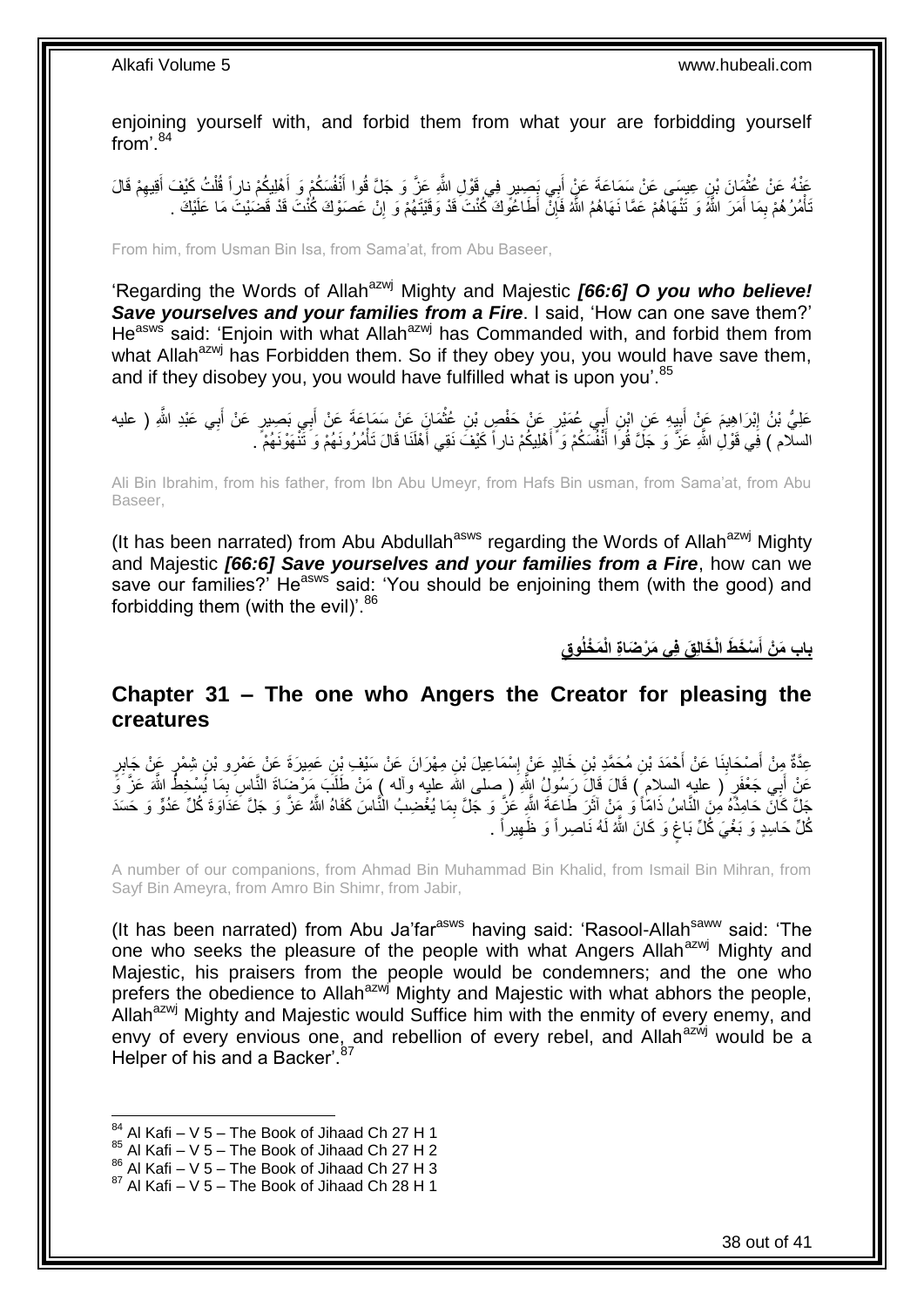عَلِيُّ بْنُ إِبْرَاهِيمَ عَنْ أَبِيهِ عَنِ النَّوْفَإِلِيِّ عَنِ السَّكُونِيِّ عَنْ أَبِي عَبْدِ اللَّهِ ( عليه السلام ) قَالَ قَالَ رَسُولُ اللَّهِ ( صلى الله عليه َ **∣** ِ وآلله ) مَنْ أَرْضَى سُلْطَّاناً بِسَخَطِ اللَّهِ خَرَجَ عَنْ دِينِ ۗ الْإِسْلَامِ ۗ ۚ **∣** َ

Ali Bin Ibrahim, from his father, from Al Nowfaly, from Al Sakuny,

(It has been narrated) from Abu Abdullah $^{asws}$  having said: 'Rasool-Allah $^{saww}$  said: The one who pleases an authority with something by Angering Allah<sup>azwj</sup>, would exit from the Religion of Al-Islam'.<sup>88</sup>

رَ بِهَذَا الْإِسْنَادِ قَالَ قَالَ رَسُولُ اللَّهِ ( صلى الله عليه وألـه ) مَنْ طَلَبَ مَرْضَاةَ النَّاسِ بِمَا يُسْخِطُ اللَّهَ عَنَّ وَ جَلَّ كَانَ حَامِدُهُ مِنَ<br>يَعْ يَبْضَلُ مِن الْمَرْضَلِ ِ **∶** النَّاَسِ ذَامَّاً <sub>.</sub>

And by this chain, said,

'Rasool-Allah<sup>saww</sup> said: 'The one who seeks the pleasure of the people with what Angers Allah<sup>azwj</sup> Mighty and Majestic, his praisers from the people would become his condemners'.<sup>89</sup>

**َكَرا َه ِة الَّتَعُّر ِض لِ َما ََل باب ُي ِطي ُق**

### <span id="page-38-0"></span>**Chapter 32 – Abhorrence of exposing oneself to what one cannot endure**

مُحَمَّدُ بْنُ الْحُسَيِّنِ عَنْ إِبْرَاهِيمَ بْنِ إِسْحَاقَ الْأَحْمَرِ عَنْ عَيْدِ اللَّهِ بْنِ حَمَّادٍ الْأَنْصَارِيِّ عَنْ عَبْدِ اللَّهِ بْنِ سِنَانٍ عَنْ أَبِي الْحَسَنِ **ٍ** ِ ِ ِ ْ ْ َ لَا حُمَسٍيِّ عَنْ أَبِيِّ عَلْدٍ اللَّهِ ( عليهِ السلام ) قَالَ إِنِّي اللَّهَ عَنَّ وَ جَلَّ فَوَّضَ إِلَي الْمُؤْمِنِ أُمُورَهُ كُلَّهَا وَ لَمْ يُفَوِّضْ إِلَيْهِ أَنْ يَكُونَ َ َ لَ ِ َّ ا<br>ا ْ ِ ِ َنِيلًا أَ مَا تَسْمَعُ فَّوْلَ اللَّهِ عَزَّ وَ جَلَّ يَقُولُ وَٰ لِلَّهِ الْعِزَّةُ وَ لِرَسُولِهِ وَ لِلْمُؤْمِنِينَ فَالْمُؤْمِنُ يَكُونُ عَزِيزاً وَ لَا يَكُونُ ذَلِيَلًا ْ ْ ْ َ :<br>نا **∶** 

Muhammad Bin Al Husayn, from Ibrahim Bin Is'haq Al Ahmar, from Abdullah Bin Hammad Al Ansary, from Abdullah Bin Sinan, from Abu Al Hassan Al Ahmasy,

(It has been narrated) from Abu Abdullah<sup>asws</sup> having said: 'Allah<sup>azwj</sup> Mighty and Majestic has Authorised to the Believer, all of his affairs but did not Authorise for him that he suffers from humiliated. Have you not heard the Words of Allah $a^{2}$ wj Mighty and Majestic *[63:8] and to Allah belongs the Honour and to His Rasool and to the Believers*. So the Believer happens to be honourable and cannot happen to be humiliated'.

> نْمَّ قَالَ إِنَّ الْمُؤْمِنَ أَعَزُ مِنَ الْجَبَلِ إِنَّ الْجَبَلَ يُسْتَقَلُّ مِنْهُ بِالْمَعَاوِلِ وَ الْمُؤْمِنَ لَا يُسْتَقَلُّ مِنْ دِينِهِ شَيْءٌ . ْ ْ ِ ْ ِ ْ َ ْ יֲ<br>י ُ

Then he<sup>asws</sup> said: 'The Believer is more honourable than the mountain. The mountain, there can be a reduction from it with the pick-axes, and the Believer, nothing can be reduced from his Religion'.<sup>90</sup>

عِدَّةٌ مِنْ أَصْحَابِنَا عَنْ أَجْمَدَ بْنِ مُحَمَّدٍ عَنْ عُثْمَانَ بْنِ عِيسَى عَنْ سَمَاعَةَ قَالَ قَالَ أَبُو عَبْدِ اللَّهِ ( عليه السلام ) إِنَّ اللَّهَ عَزَّ وَ<br>-َ ِ َ ِ َ **ٔ** جَلَّ فَوَّضَ إِلَى الْمُؤْمِنِ أُمُورَهُ كُلَّهَا وَ لَمْ يُفَوِّضْ إِلَيْهِ أَنْ يُذِلَّ نَفْسَهُ أَمْ تَسْمَعْ لِقَوْلِ اللَّهِ عَزَّ وَ يُجَلَّ وَ لِلَّهِ الْعِزَّةُ وَ لِرَسُولِهِ وَ لَ َ اُ لَ  $\frac{1}{2}$ َّ ُ ْ ِ ْ لِلْمُؤْمِنِينَ فَالْمُؤْمِنُ يَنْبَغِي أَنْ يَكُونَ عَزِيزاً وَ لَا يَكُونَ ذَلِيلًا يُعِزُّهُ اللَّهُ بِالْإِيمَانِ فَى الْإِسْلَامِ . ِ ِ ا<br>ا ْ ِ

 $88$  Al Kafi – V 5 – The Book of Jihaad Ch 28 H 2

 $89$  Al Kafi – V 5 – The Book of Jihaad Ch 28 H 3

 $90$  Al Kafi – V 5 – The Book of Jihaad Ch 29 H 1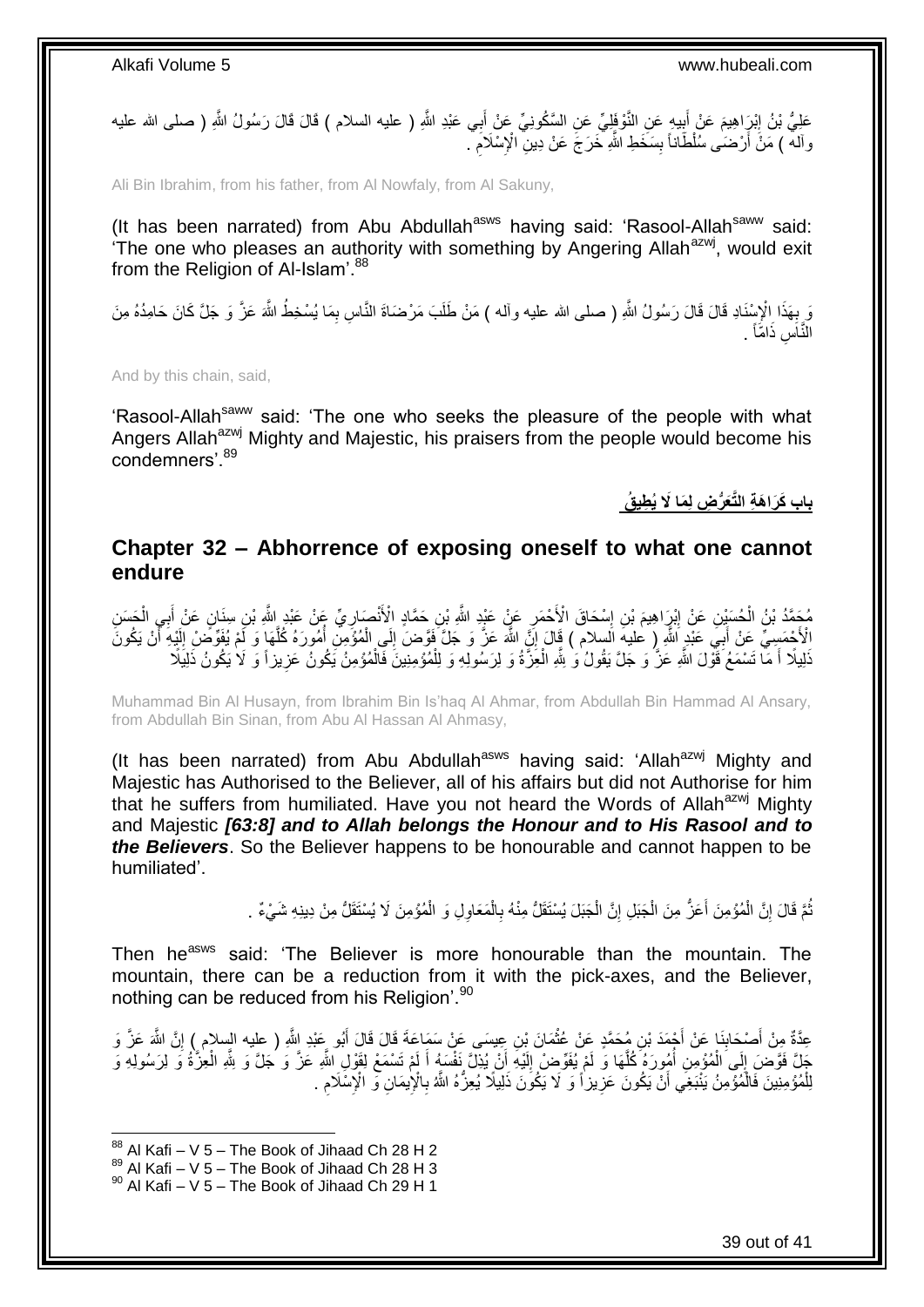A number of our companions, from ahmad Bin Muhammad, from Usman Bin Isa, from Sama'at who said,

'Abu Abdullah<sup>asws</sup> said: 'Allah<sup>azwj</sup> Mighty and Majestic Authorised to the Believer, all of his affairs but did not Authorise to him that he may let himself to be humiliated. Have you not listened to the Words of Allah<sup>azwj</sup> Mighty and Majestic [63:8] and to *Allah belongs the Honour and to His Rasool and to the Believers*? So the Believer, it is befitting for him to become honourable and not become humiliated. Allah<sup>azwj</sup> Honours him with the belief and Al-Islam<sup>'.91</sup>

عَلِيُّ بِنُ إِبْرَاهِيمَ عَنْ أَبِيهِ عَنْ عُثْمَانَ بْنِ عِيسَى عَنْ عَبْدٍ اللَّهِ بْنٍ مُسْكَانَ عَنْ أَبِي بَصِبيرٍ عَنْ أَبِي عَبْدِ اللَّهِ ( عليه السلام ) قَالَ ِ َ َ ْ ِ إِنَّ اللَّهَ تَبَارَكَ وَ تَعَالَى فَوَّضَ إِلَى الْمُؤْمِنِ كُلَّ شَيْءٍ إِلَّا إِذْلَالَ نَفْسِهِ . ْ ∣∣<br>∶ <u>֖֚֚֚֚֚֚֚֓</u> **ٔ** ِ

Ali Bin Ibrahim, from his father, from Usman Bin Isa, from Abdullah Bin Muskan, from Abu Baseer,

(It has been narrated) from Abu Abdullah<sup>asws</sup> having said that: 'Allah<sup>azwj</sup> Blessed and High Authorised everything to the Believer except the humiliation of himself<sup>'. 92</sup>

مُحَمَّدُ بْنُ يَحْيَى عَنْ أَحْمَدَ بْنِ مُحَمَّدٍ بْنِ عِيسَى عَنِ الْحَسَنِ بْنِ مَحْبُوبِ عَنْ دَاوُدَ الرَّقِّيِّ قَالَ سَمِعْتُ أَبَا عَبْدِ اللَّهِ ( عليه السلام<br>-ْ َ ) يَقُولُ لَا يَنْبَغِي لِلْمُؤْمِنِ أَنْ يُذِلَّ نَفْسَهُ فَيْلَ لَهُ وَ كَيْفَ يُذِلُّ نَفْسَهُ قَالَ يَتَعَرَّضُ لِمَا لَا يُطِّيقُ . ْ

Muhammad Bin Yahya, from Ahmad Bin Muhammad Bin Isa, from Al Hassan Bin Mahboub, from Dawood Al Raqqy who said,

'I heard Abu Abdullah<sup>asws</sup> saying: 'It is not befitting for the Believer that he humiliates himself'. It was said to him<sup>asws</sup>, 'And how does he humiliate himself?' He<sup>asws</sup> said: 'By exposing himself to what he cannot endure'.<sup>93</sup>

عِدَّةٌ مِنْ أَصْحَابِنَا عَنْ أَحْمَدَ بْنِ مُحَمَّدِ بْنِ خَالِدٍ عَنْ أُبِيهِ عَنْ مُحَمَّدِ بْنِ سِنَانٍ عَنْ مُفَضَّلِ بْنِ عُمَرَ قَالَ قَالَ أَبُو عَبْدِ اللَّهِ ( عليه ِ َ َ ِ َ السلام ) لَا يَنْبَغِي لِلْمُؤْمِنِ أَنْ يُذِلَّ نَفْسَهُ قُلْتُ بِمَا يُذِلُّ نَفْسَهُ قَالَ يَدْخُلُ فِيمَا يَتَعَذَّرُ مِنْهُ . ِ ْ ْ

A number of our companions, from Ahmad Bin Muhammad Bin Khalid, from his father, from Muhammad Bin Sinan, from Mufazzal Bin Umar who said,

'Abu Abdullah<sup>asws</sup> said: 'It is not befitting for the Believer that he humiliates himself'. I said, 'With what does he humiliate himself?' He<sup>asws</sup> said: 'He indulges in what he cannot do from his (resources)'.<sup>94</sup>

يُّحَمَّدُ بْنُ أَحْمَدَ عَنْ عَبْدِ اللَّهِ بْنِ الصَّلْتِ عَنْ يُونُسٍ عَنْ سَمَاعَةَ عَنْ أَبِي عَبْدٍ اللَّهِ ( عليه السلام ) قَإِلَ إِنَّ اللَّهَ عَزَّ وَ جَلَّ َ ْ ِ فَوَّضَ إِلَى الْمُؤْمِنِ أُمُورَهُ كُلُّهَا وَ لَمْ يُفَوِّضْ إِلَيْهِ أَنْ يُذِلَّ نَفْسَهُ أَ لَمْ يَرَ فَوْلَ اللَّهِ عَزَّ وَ لَحَلَّ هَاهُنَا وَ لِلَّهِ الْعِزَّةُ وَ لِرَسُولِهِ و<br>فَاللَّهُ عَاهُنَا وَ لِلَّهِ الْع اُ لَ ِ َّ ُ ْ ∣∣<br>∶ ْ لَ َ لِلْمُؤْمِنِينَ وَ الْمُؤْمِنَۢ يَنْبَغِي لَهُ أَنْ يَكُونَ عَزِيزاً َوَ لَا يَكُونَ ذَلِيلًا . **∶** َ ْ ْ

Muhammad Bin Ahmad, from Abdullah Bin Al Salt, from Yunus, from Sama'at,

(It has been narrated) from Abu Abdullah<sup>asws</sup> having said that: 'Allah<sup>azwj</sup> Mighty and Majestic Authorise to the Believer, all of his affairs, but did not Authorise to him that he humiliates himself. Have you not seen the Words of Allah<sup>azwj</sup> Mighty and Majestic

1

 $^{93}$  Al Kafi – V 5 – The Book of Jihaad Ch 29 H 4

 $91$  Al Kafi – V 5 – The Book of Jihaad Ch 29 H 2

 $92$  Al Kafi – V 5 – The Book of Jihaad Ch 29 H 3

 $94$  Al Kafi – V 5 – The Book of Jihaad Ch 29 H 5